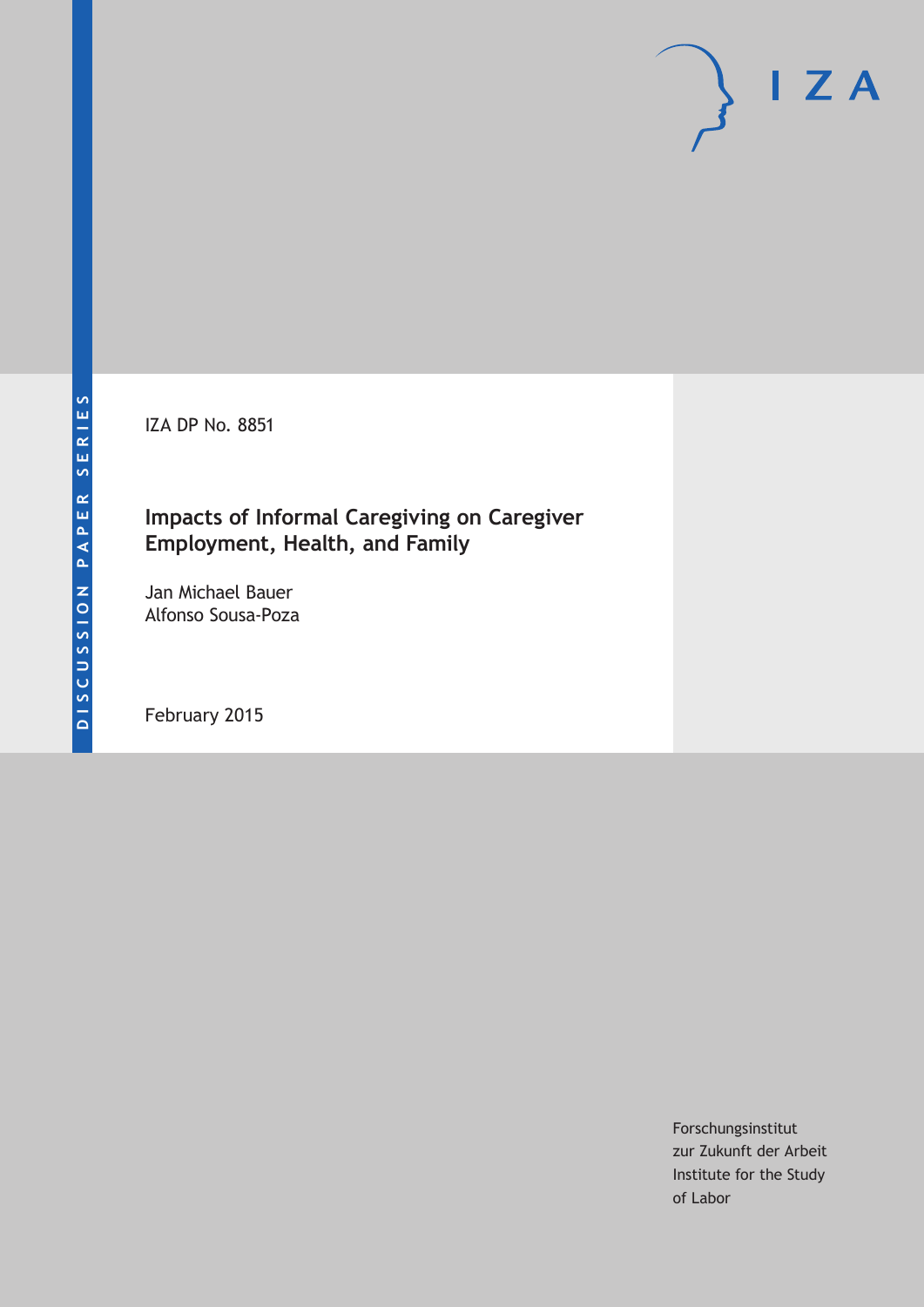# **Impacts of Informal Caregiving on Caregiver Employment, Health, and Family**

## **Jan Michael Bauer**

*University of Hohenheim*

## **Alfonso Sousa-Poza**

*University of Hohenheim and IZA*

Discussion Paper No. 8851 February 2015

IZA

P.O. Box 7240 53072 Bonn Germany

Phone: +49-228-3894-0 Fax: +49-228-3894-180 E-mail: [iza@iza.org](mailto:iza@iza.org)

Any opinions expressed here are those of the author(s) and not those of IZA. Research published in this series may include views on policy, but the institute itself takes no institutional policy positions. The IZA research network is committed to the IZA Guiding Principles of Research Integrity.

The Institute for the Study of Labor (IZA) in Bonn is a local and virtual international research center and a place of communication between science, politics and business. IZA is an independent nonprofit organization supported by Deutsche Post Foundation. The center is associated with the University of Bonn and offers a stimulating research environment through its international network, workshops and conferences, data service, project support, research visits and doctoral program. IZA engages in (i) original and internationally competitive research in all fields of labor economics, (ii) development of policy concepts, and (iii) dissemination of research results and concepts to the interested public.

IZA Discussion Papers often represent preliminary work and are circulated to encourage discussion. Citation of such a paper should account for its provisional character. A revised version may be available directly from the author.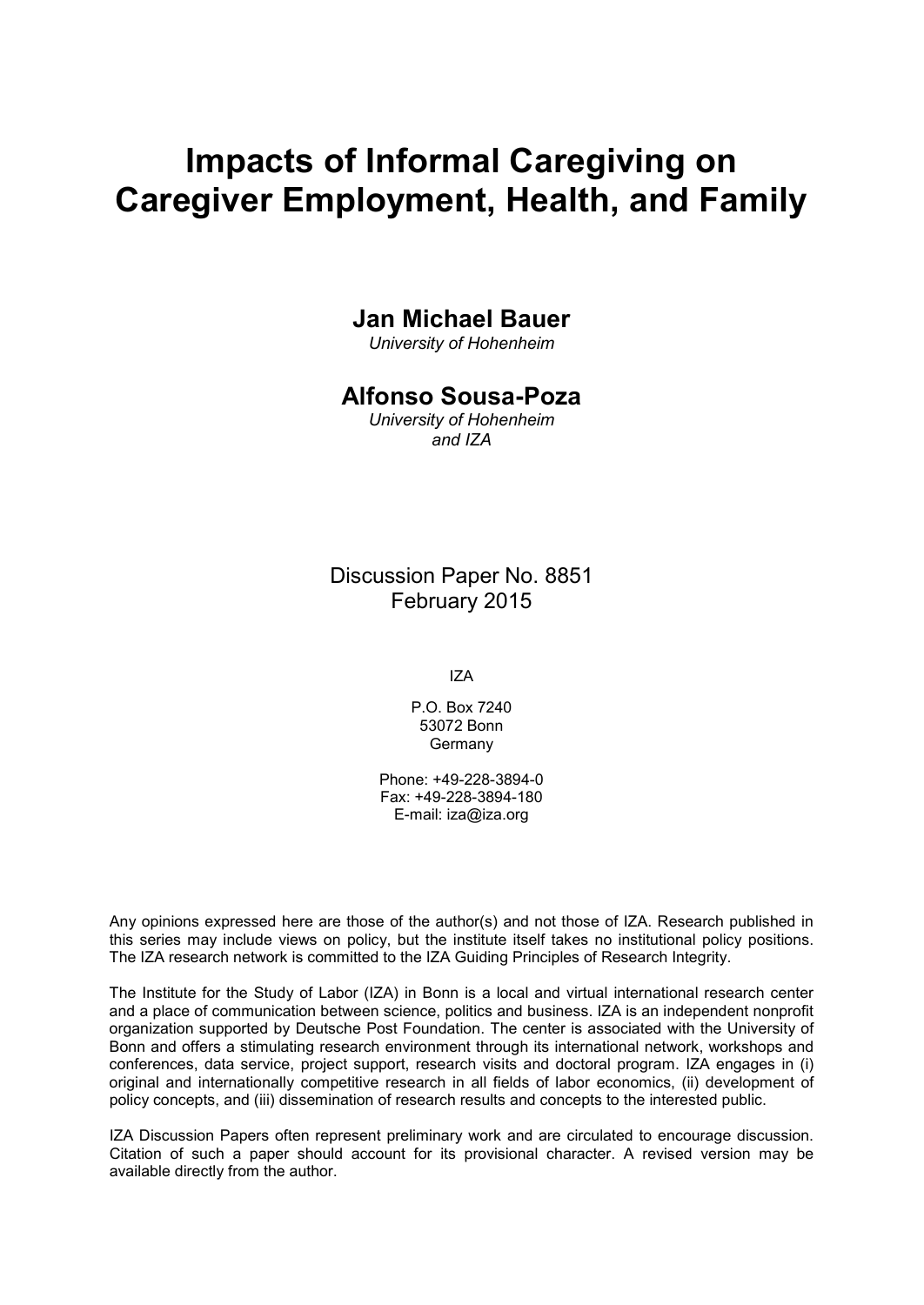IZA Discussion Paper No. 8851 February 2015

## **ABSTRACT**

## **Impacts of Informal Caregiving on Caregiver Employment, Health, and Family[\\*](#page-2-0)**

As the aging population increases, the demand for informal caregiving is becoming an ever more important concern for researchers and policy-makers alike. To shed light on the implications of informal caregiving, this paper reviews current research on its impact on three areas of caregivers' lives: employment, health, and family. Because the literature is inherently interdisciplinary, the research designs, sampling procedures, and statistical methods used are heterogeneous. Nevertheless, we are still able to draw several conclusions: first, despite the prevalence of informal caregiving and its primary association with lower levels of employment, the affected labor force is seemingly small. Second, such caregiving tends to lower the quality of the caregiver's psychological health, which also has a negative impact on physical health outcomes. Third, the implications for family life remain under investigated. The research findings also differ strongly among subgroups, although they do suggest that female, spousal, and intense caregivers tend to be the most affected by caregiving.

JEL Classification: E26, J14, J46

Keywords: informal care, employment, work hours, health, review

Corresponding author:

Jan Michael Bauer Institute for Health Care & Public Management University of Hohenheim Fruwirthstr. 48 70599 Stuttgart Germany E-mail: [jbauer@uni-hohenheim.de](mailto:jbauer@uni-hohenheim.de)

<span id="page-2-0"></span>\* Forthcoming in *Journal of Population Ageing*. We would like to thank three anonymous reviewers for valuable comments. This work is part of the project "Ageing, Work & Health" which is funded by the Pfizer-Stiftung fuer Geriatrie und Altersforschung.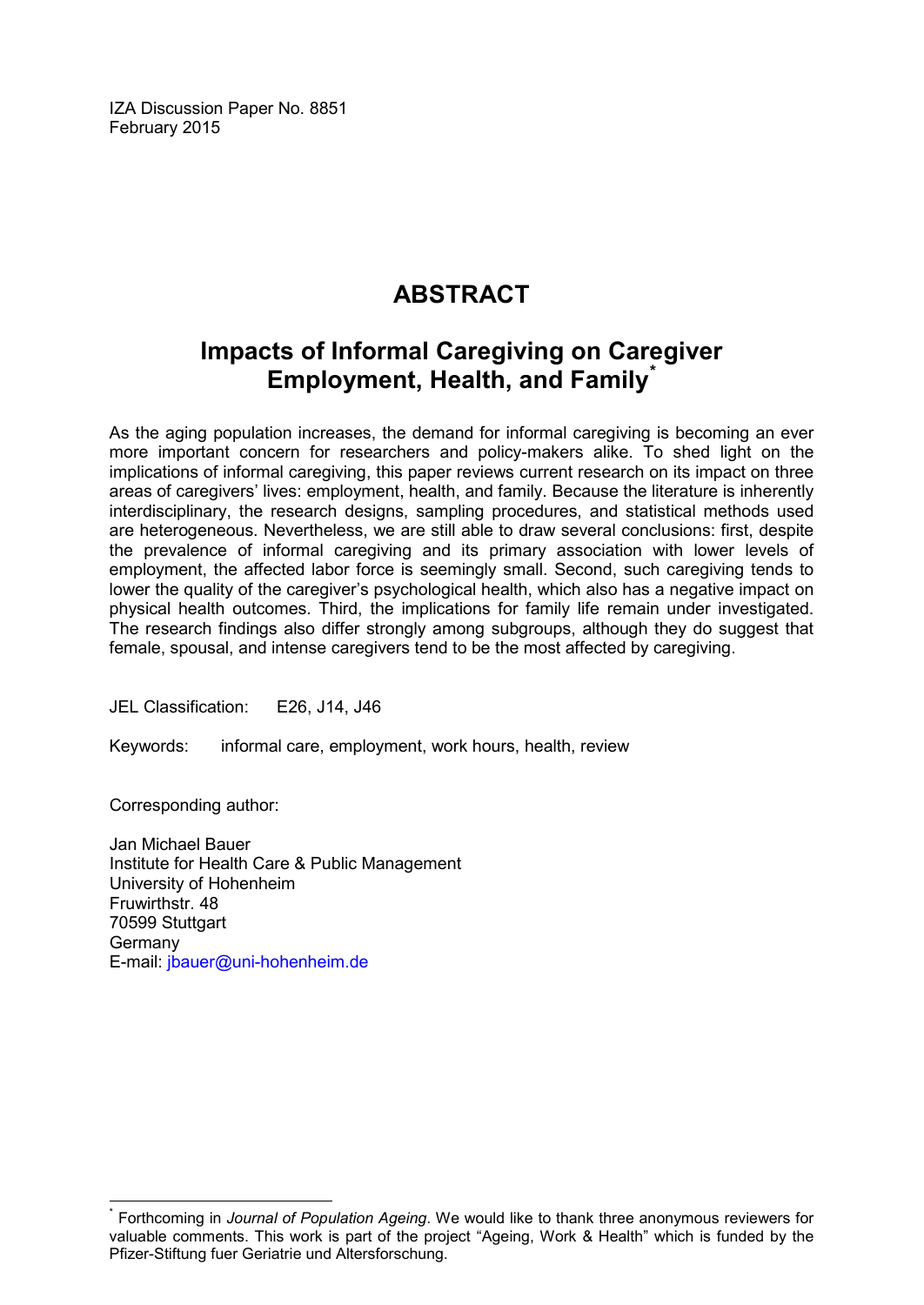### Introduction

Not only have increasing life expectancy and lower fertility rates increased the elderly dependency ratio in most industrialized countries (Bettio & Verashchagina 2010), but a higher share of elderly, being associated with worse health, inherently implies a higher demand for care (Polder et al. 2002, Schwarzkopf et al. 2012). In most countries, a major share of such care is provided informally, meaning that it is not reflected in social statistics (Bettio  $\&$ Verashchagina 2010, Kemper et al. 2005). Yet even though informal caregivers work mostly without payment, care provision can still come at a certain cost: in particular, it is timeconsuming, mentally stressful, and physically exhausting, which can negatively affect the caregiver's career and health. The main focus of this paper, therefore, is the effect of informal care provision in three different domains of the caregiver's life: employment, health, and family. In terms of the first, caregiving is often a full-time job, which reduces its compatibility with full-time employment. Hence, we examine the impact of caregiving on employment at both the extensive and intensive margin. As regards the second, caregiving can be a mentally and physically burdening task that negatively affects caregiver health. Because the body of literature on such effects is large, however, we review the research on psychological and physical health separately. For effects on the family, we concentrate on the literature that addresses caregivers' family dynamics and living arrangements, because caregiving is constantly present within the household and therefore affects the family's daily living.

Although committing to a caregiver role is an individual decision, the welfare support needed by elderly for whom no informal care is available is also a matter for policy-makers. Yet economic analyses point to a complex problem set; in particular, different countries have selected different solutions, and it remains unclear whether it is formal or informal care expansion that would best meet rising demand. On the one hand, fostering informal care ties labor to households in which productivity may be lower than in the labor market. On the other, not only is the expansion of formal care support expensive and unpopular among care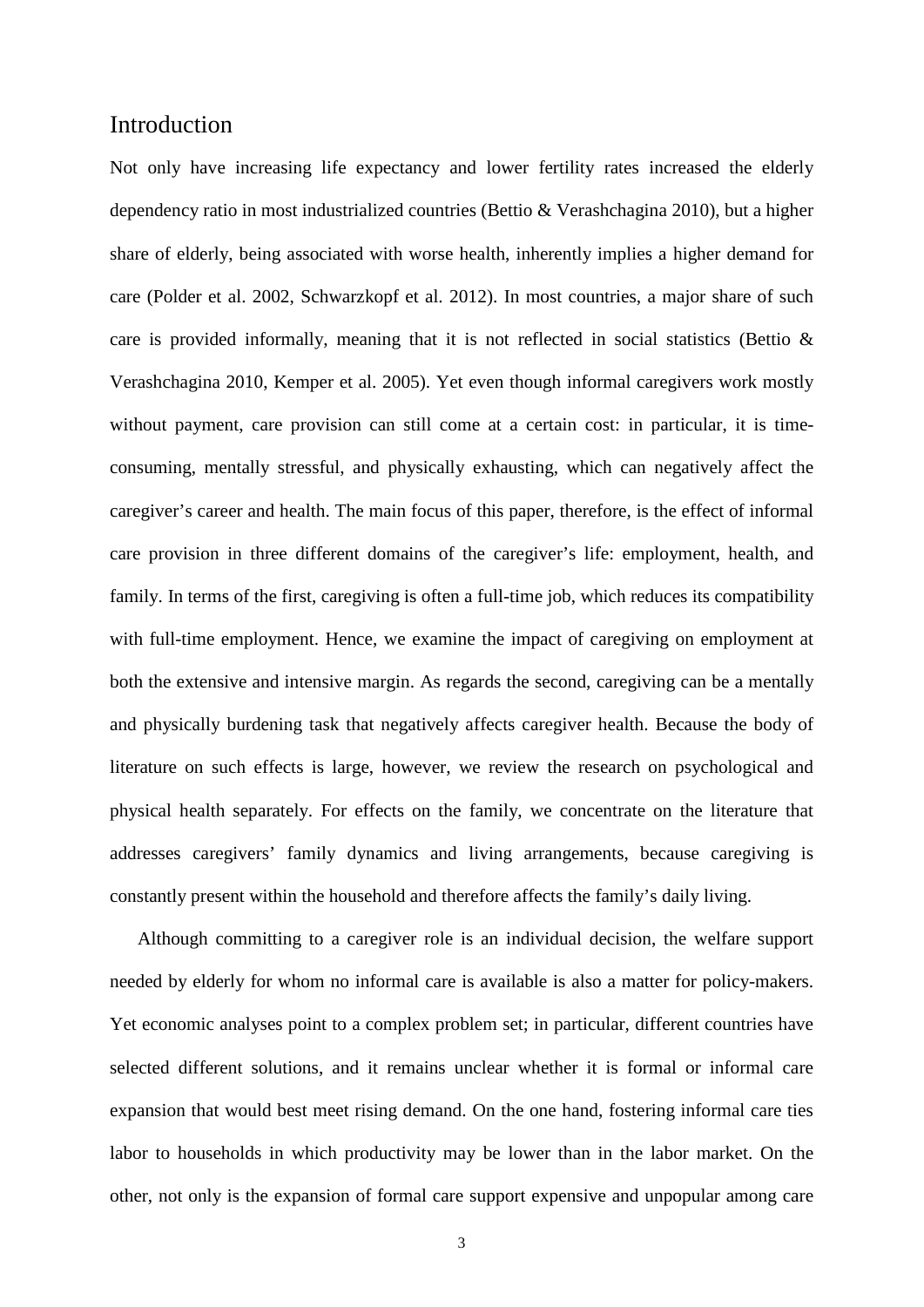recipients, but theoretically, it remains unclear whether formal and informal care are actually substitutes. Formal care does, however, allow caregivers to better manage their domestic care arrangements and may reduce the need for placement in nursing homes.

This review, based on the most relevant literature identified in a web search on caregiving effects,<sup>1</sup> focuses on the outcomes of elderly caregiving on the caregiver from primarily an economic perspective. With a few noteworthy exceptions,<sup>[2](#page-4-0)</sup> it includes only empirical work published in peer-reviewed journals between 2000 and 2013. However, because the effects of caregiving on health outcomes are also extensively analyzed in gerontology, psychology, and medicine, when assessing the health effects of caregiving, we refer to several meta-studies and literature reviews from these disciplines.

The paper is structured as follows: After providing an overview of the prevalence and measurement of informal care, as well as the institutional background, we focus on the impact of caregiving on the caregiver. From this discussion, we draw several conclusions, which are elaborated in the final section.

## Background

Despite widespread agreement that family members are the backbone of a society's care supply<sup>[3](#page-4-1)</sup>, exact numbers on informal caregiving are unavailable because two vital elements for gauging them are lacking, an official definition of informal care and official statistics on household production. Nevertheless, a report funded by the European Commission (Triantafillou et al. 2010) does identify the following characteristics as typical of informal caregivers (see also Van den Berg et al. 2004, OECD 2011): a close relationship with the care receiver, no professional training, no working contract, no equivalent pay, a wide range of

<span id="page-4-2"></span> <sup>1</sup> The literature was identified by using the following key works and their combinations in Google Scholar, Scopus, and Science Direct: "elderly care," "informal care," "aged care," "employment," "labor force participation," "work," "work hours," "wage," "health," "burden," "well-being," "family," and "relationship." We also screened the references for any important omissions.

<span id="page-4-0"></span><sup>&</sup>lt;sup>2</sup> Because the research on implications for the family was sparse, we extended the time span for this topic to a few literature reviews published prior to 2000. 3 See Albertini et al. (2007) for a theoretical and empirical discussion of European family transfers.

<span id="page-4-1"></span>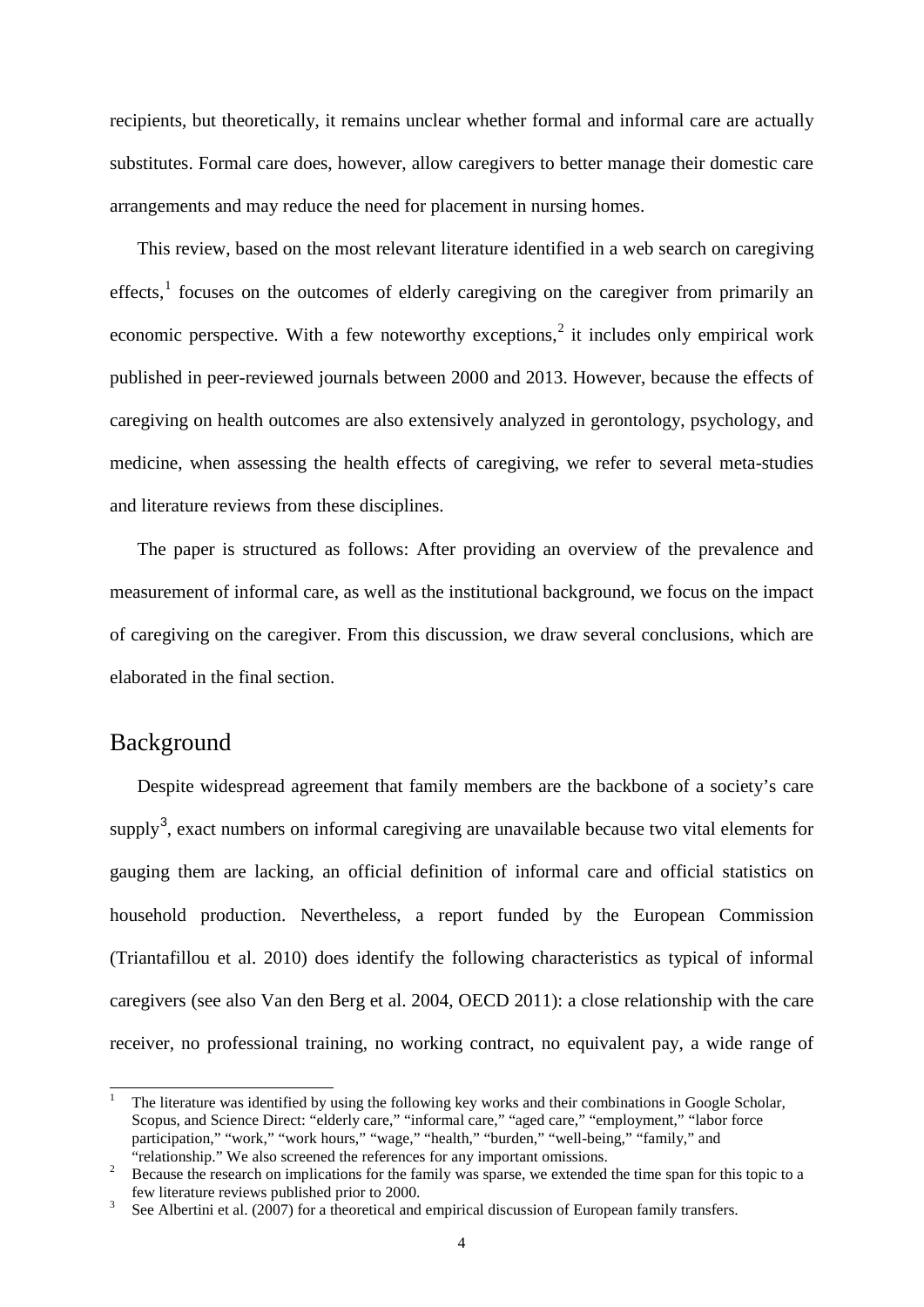care giving duties, no official hours (never really off duty), and no entitlement to social rights. *Prevalence of Informal Care*

Policy-makers need to know the prevalence and value of informal work because changes in informal supply are linked to public welfare and influence the social security balance sheet. Although officials in countries that publicly support informal care (e.g., Germany) can gather data about care recipients from their long-term care insurance  $(LTCI)^4$  $(LTCI)^4$  provider, these data focus on care recipients (not caregivers) and exclude those who do not apply for benefits or fit none of the entitlement requirements. As a result, most information on the magnitude of informal care<sup>[5](#page-5-0)</sup> is derived from surveys,<sup>[6](#page-5-1)</sup> often in the form of interviews with representative subsamples. In 2011, the OECD released a report on long-term care that examined the challenges for countries facing growth in care needs. With an almost 10% share of people over 80 by 2050, demand is estimated to be largest in OECD countries. However, the care regimes differ substantially between nations: for example, while only 8% of the population in Sweden reports being involved in informal caregiving (providing help with activities of daily living), the share in Italy is reportedly twice as high.

In a report for the European Commission, Bettio and Verashchagina (2010) use the Survey on Health, Ageing and Retirement in Europe (SHARE) to document the extent of informal care in the European Union. They report that in 2007, approximately 60% of the 20.7 million dependent elderly in the EU received informal or no care, thereby highlighting that "informal care givers—family and friends—remain the most important group of providers [in the EU]" (p. 77). Moreover, differences in the prevalence of informal care across Europe are large, with certain Eastern European countries relying nearly exclusively on informal care while countries like France and Belgium have a much larger share of formal care. For the United

<span id="page-5-2"></span>In 2011, 2.5 million people received benefits from the German LTCI, which equals about 3.1% of the population.

<span id="page-5-0"></span>Such research commonly employs one of two survey methods: (i) diary methods, considered the gold standard because they bring in the most accurate information about time use, and (ii) recall methods, which are more widely used because they are easier and cheaper to carry out (Van den Berg et al. 2004).

<span id="page-5-1"></span>For example, the 2001 UK census reported 5.2 million informal caregivers in England and Wales, while the 2000 General Household Survey identified 6.8 million for the entire UK (Heitmueller 2007).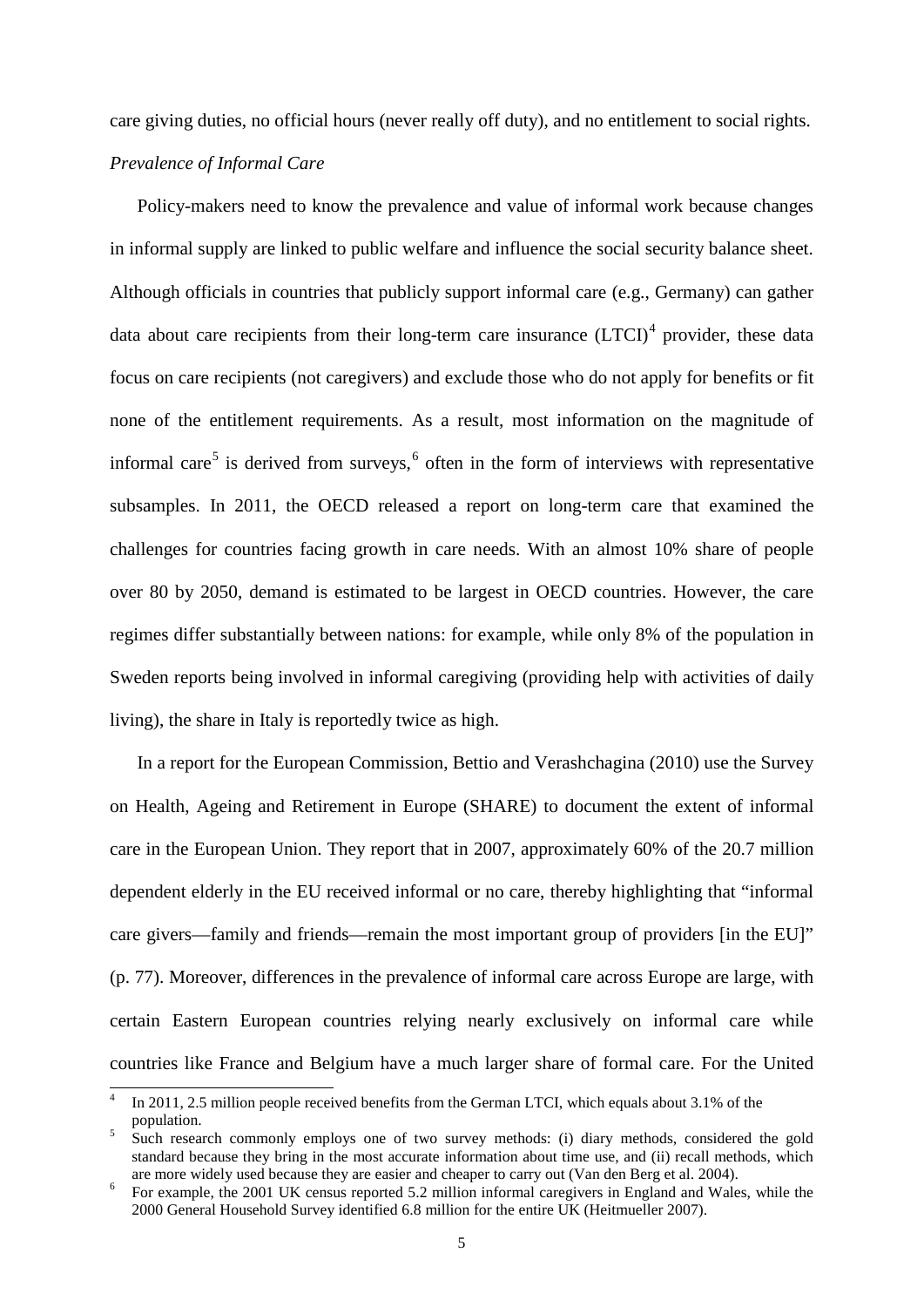States, precise diary information from the American Time Use Survey suggests that in 2011– 2012, 39.6 million people in the civilian (noninstitutional) U.S. population aged 15 and over engaged in elderly care provision (Bureau of Labor Statistics 2013).

#### *Institutional Differences*

The variation in informal care among countries can be accounted for, at least to some extent, by differences in the availability of public support and possible alternatives, which determine the opportunity costs of becoming a caregiver. In most OECD countries, caregivers are entitled to leave work for a limited amount of time, but the absence granted from work varies and only some countries provide paid leave. Even when paid leave is provided, however, it tends to be short, usually less than a month and rarely as long as the 12 months allowed in Belgium. The amount of such compensation also varies; Scandinavian countries, for example, offer between 40% and 100% of the caregiver's original wage. With regard to regulation of unpaid leave, countries can be grouped into two clusters (OECD 2011): countries in one cluster, including Belgium, France, Spain, and Ireland, allow absence from work for several years; those in the other (which includes mostly English-speaking countries) only grants shorter leaves of up to three months. Yet even though such regulations exist, data from the 2004 European Establishment Survey on Working Time and Work-Life Balance shows that the use of these opportunities is still limited (OECD 2011). That is, although care leave is available to roughly one third of employees in Europe, with lower shares for Canada and Japan, its use differs among sectors, being more common in the public sector and in large companies.

Another incentive used to promote care in the home to avoid hospitalization is financial transfers made either to the care receivers themselves or to the informal caregivers. Entitlement to such benefits, however, also differs across countries: in Scandinavia, for instance, caregivers receive a remuneration that can vary with care needs. However, even though the compensation in Sweden, for example, is fairly generous, the regulations for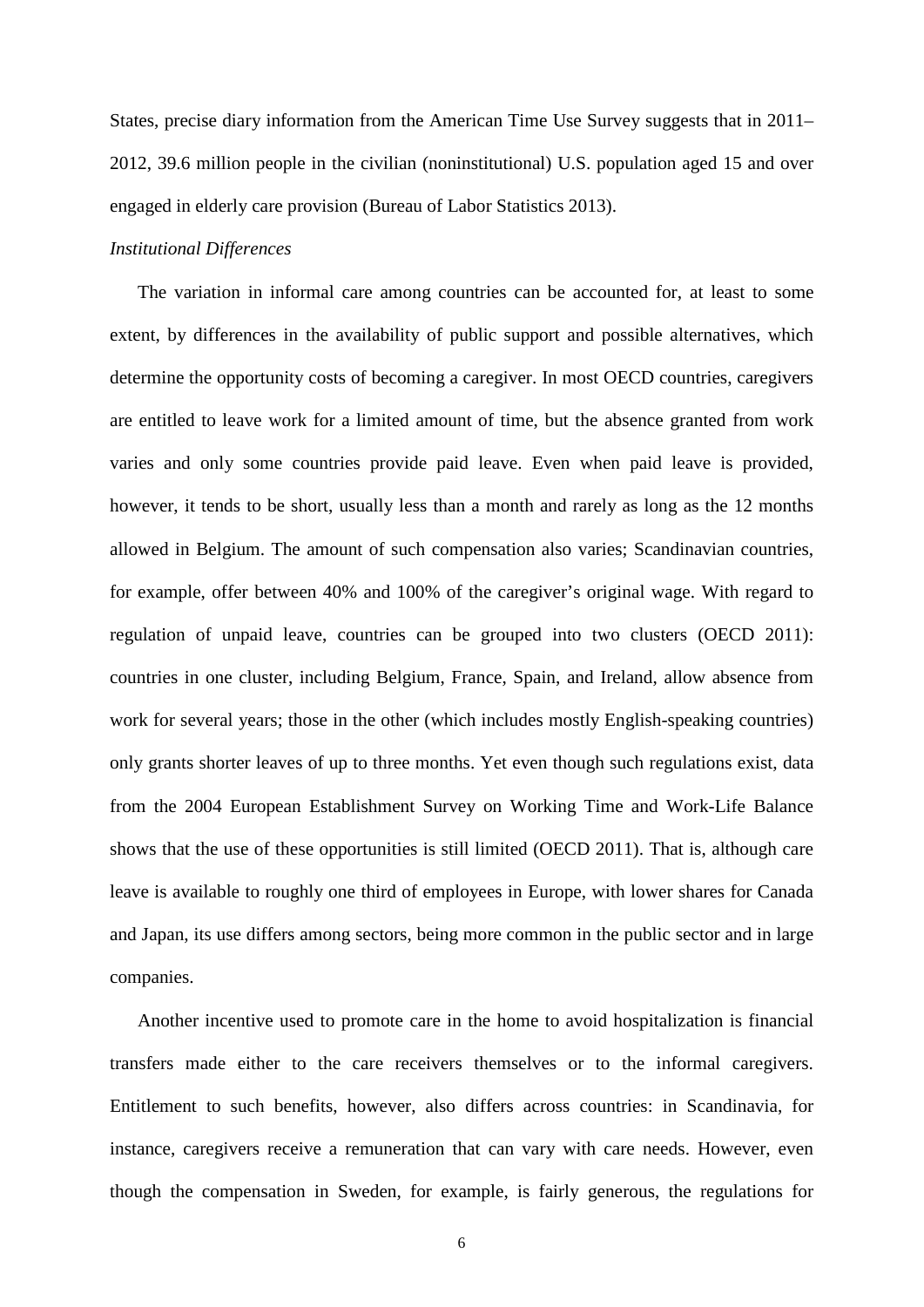granting such compensation are very restrictive to minimize disincentives to work among certain low-wage earners. These disincentives are even greater for caregivers living in English-speaking countries where benefits are means tested. If the entitlement to benefits requires that caregivers earn below a certain threshold, it reduces the opportunity costs for dropping out of the labor force or reducing working hours. Providing cash benefits directly to the care receiver, on the other hand, avoids many administrative issues because the care receivers decide how the money will be used. Such direct payments, which allow care receivers a very flexible use of money to meet their individual needs, are used by three quarters of OECD countries. However, this payment scheme, although intended to promote individual responsibility, carries other risks to family arrangements. For example, introducing such financial incentives into an altruistically motivated care relationship could promote monetary dependency by caregivers and thus decrease intrinsic motivation.

In Germany, instead of cash transfers, families can also receive benefits in kind. For instance, depending on the intensity of the care needs, families can get support from private formal care professionals who perform certain care tasks in the domestic environment. Such care support is often used when the care burden exceeds the informal caregiver's capability. When care needs become so intense that the household is unable to ensure appropriate accommodations, institutionalization may become unavoidable. In this case, some countries provide financial support by paying a certain share of the monthly expenses for the nursing home.

In general, however, public support—whether in cash or kind—affects families' willingness to provide informal care, a link than can move in either of two directions. On the one hand, formal care can complement informal care, especially when the informal caregiver is employed, while cash benefits allow the caregiver to reduce employment to provide sufficient care and keep income at an acceptable level. Formal support may also reduce the care burden to a compatible level, thereby enabling the employee to maintain the informal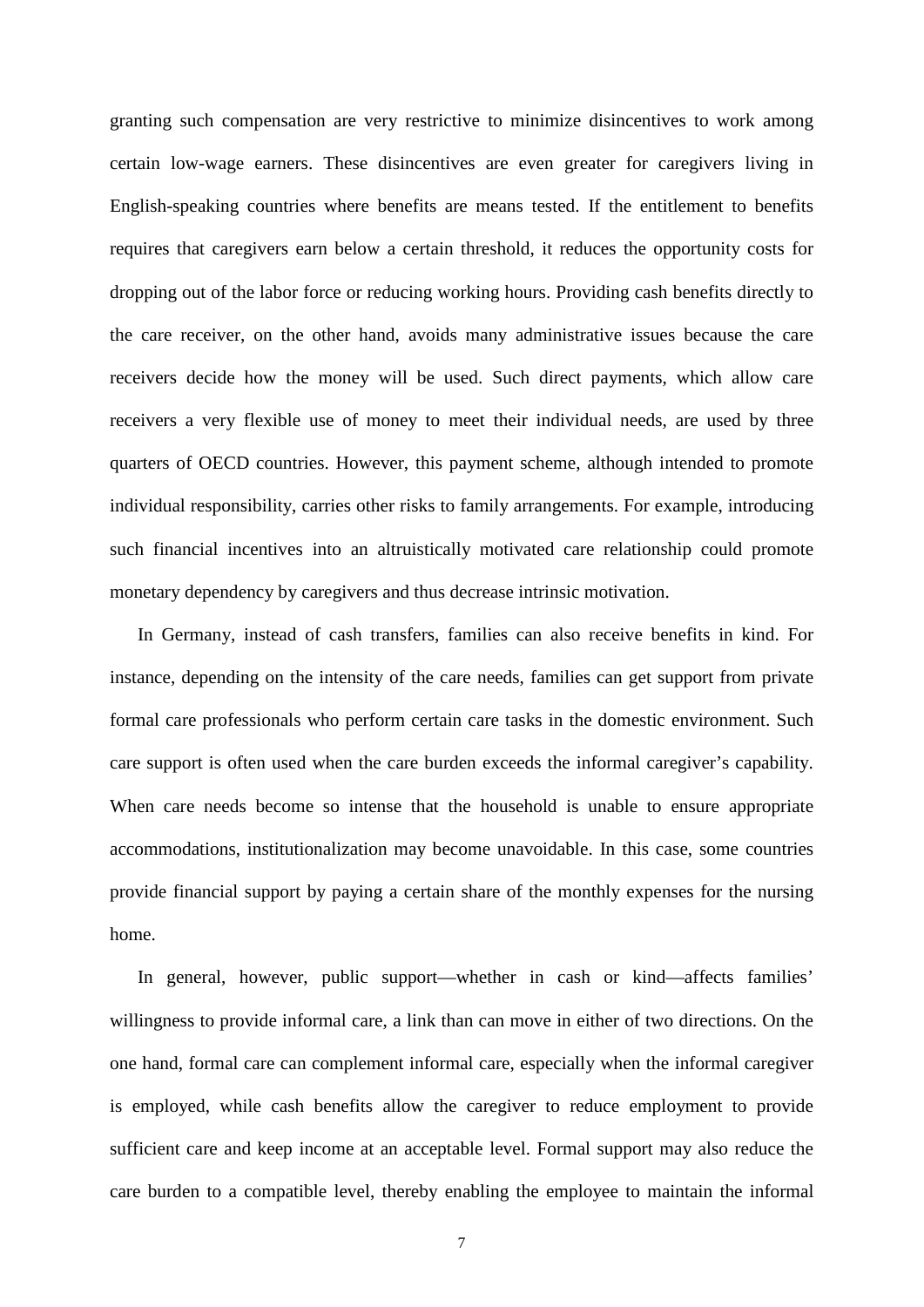care arrangement. On the other hand, when formal care substitutes for informal care, an increase in its supply decreases the time devoted to informal care.

Several empirical studies find evidence for such substitution effects (Clark et al. 2001, Van Houtven & Norton 2004, Bolin et al. 2008a, Pickard 2012), which, even though mostly small, are characterized by a clear negative correlation between informal and form care alternatives in both the U.S. and Europe. Bonsang (2009), for example, finds a negative correlation between hours of low-skilled formal care (e.g., housework, shopping, and minor care tasks) and informal care, while high-skill tasks (e.g., nursing care) for severely impaired elderly parents complement informal care weakly. These results, which seem consistent among the nine European countries studied,<sup>[7](#page-5-2)</sup> suggest that in severe care situations, a combination of informal and formal domestic care can avoid the need for nursing home placement.

#### *Value of Informal Care*

Because informal care is, by its very nature, not handled by the market, it has no price tag, making a proper comparison with formal care only possible to a certain extent. Nonetheless, several studies have tried to measure and valuate informal care monetarily using various methods to estimate an adequate price for care hours.<sup>[8](#page-8-0)</sup> For the U.S., for example, Arno et al. (1999) investigate the prevalence of informal care and the amount of money needed to substitute all informal care with formal alternatives. For their approximation, they use two data sets from the mid-1980s and assume constant caregiving ratios for the same cohorts until 1997. The hours of caring are taken from the National Family Caregiving Survey, which suggests an average of 17.9 hours per week. Setting the valuing wage at \$8.18, the mean of

<span id="page-8-1"></span><span id="page-8-0"></span>

Austria, Belgium, Germany, Denmark, France, Italy, the Netherlands, Spain, and Sweden.<br>The three commonest methods for valuing the amount of informal care are (i) using the caregiver's opportunity to value the time that could be used to supply labor elsewhere, (ii) valuing the time provided according to possible market substitutes (e.g., nurses or unskilled workers), and (iii) using the caregivers' reported well-being and valuing the mean time spent on caregiving based on the rise in income necessary to keep caregiver well-being constant when providing one additional hour of care (Van den Berg & Ferrer-i Carbonell 2007). The second method, often termed the "proxy good method," is the most widely used because of its ease of application (for further information, see Van den Berg et al. 2004, 2005, Van den Berg & Spauwen 2006, Sousa-Poza et al. 2001).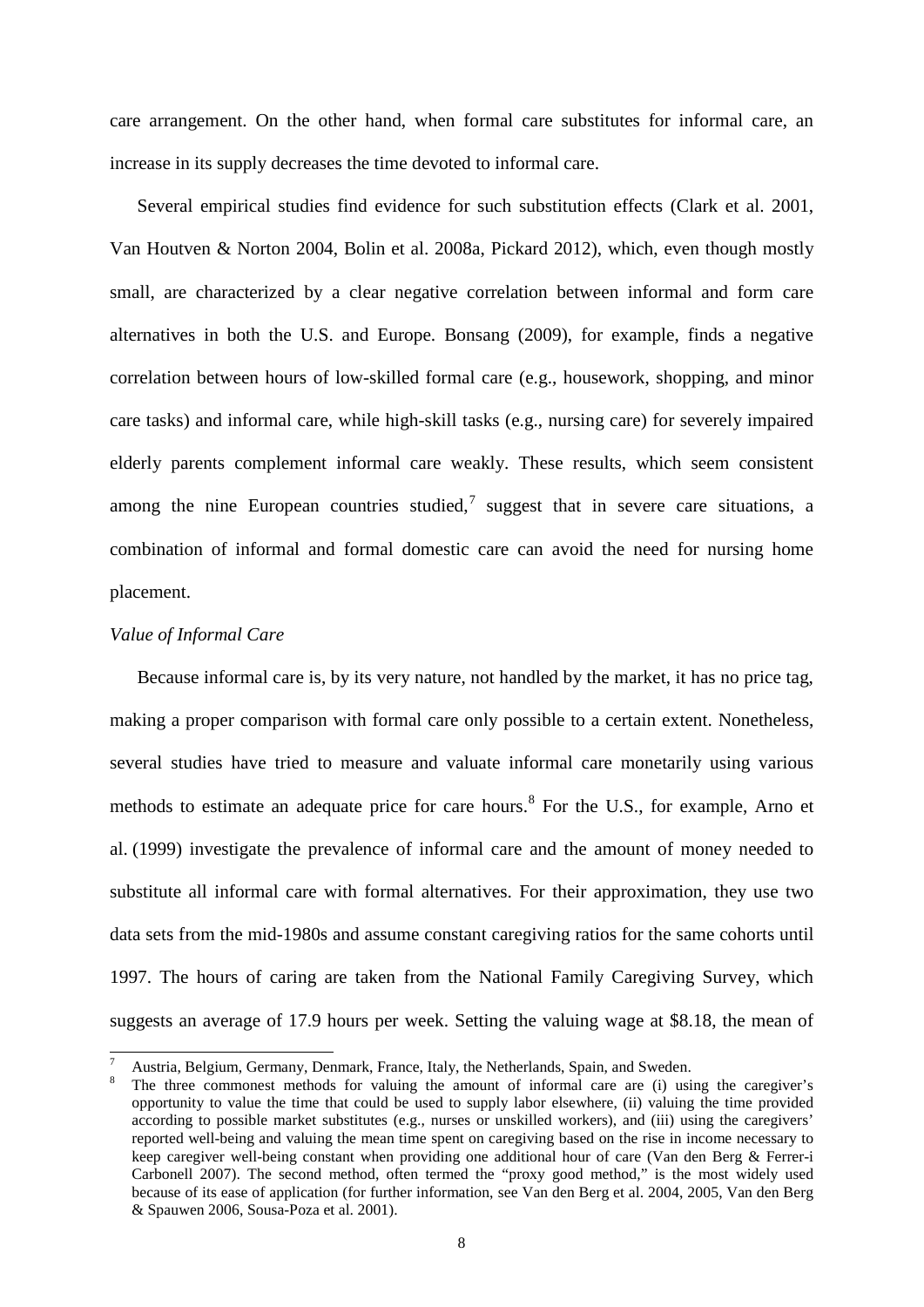the minimum and average wages of home health aides, they calculate the value of informal caregiving as \$198 billion, which is equivalent to 18% of total U.S. health care expenditures at that time. A similar study on dementia caregiving, however, calculates a 1993 value of only \$18 billion (Langa et al. 2001).

In a 2006 measure of the magnitude of informal care in Germany, Schneider (2006) estimates that 7% (4.8 million) of the over-16 German population are care providers, which corresponds to 4.9 billion hours of informal care. Substituting for this informal labor would require over 3 million full-time employees and, depending on wages, between €30 and €60 billion in salary. For Dutch caregivers, Van den Berg and Ferrer-i-Carbonell (2007) estimate the monetary compensation for one additional hour that would keep caregiver wellbeing constant. Based on the means of caring hours (49 hours per week) and income ( $\epsilon$ ,665 net household income per month), they identify adequate compensation as between  $\epsilon$  and  $\triangleleft$  0 for each additional hour of care,  $9$  which is slightly lower than most Dutch market proxies.

## Implications for Caregivers

Even though many care arrangements involve informal support, care provision is often a burden, so households must find an arrangement that takes into account several factors. First, care recipients usually prefer to stay in their own homes, which requires either family members able and willing to provide informal care or formal care support that is both accessible and affordable. In deciding between the two, potential caregivers must be aware that caregiving is a major responsibility that is time consuming and stressful. In addition, because the need for care occurs primarily at an older age, spouses are likely to be older themselves, which reduces their capabilities. Children, on the other hand, being more likely to be employed or have other obligations within their own household, face higher opportunity costs. Hence, choosing either arrangement always involves trade-offs for the caregiver.

<span id="page-9-0"></span>Price varies based on the family relationship between care recipient and caregiver, with family caregiving requiring higher monetary compensation.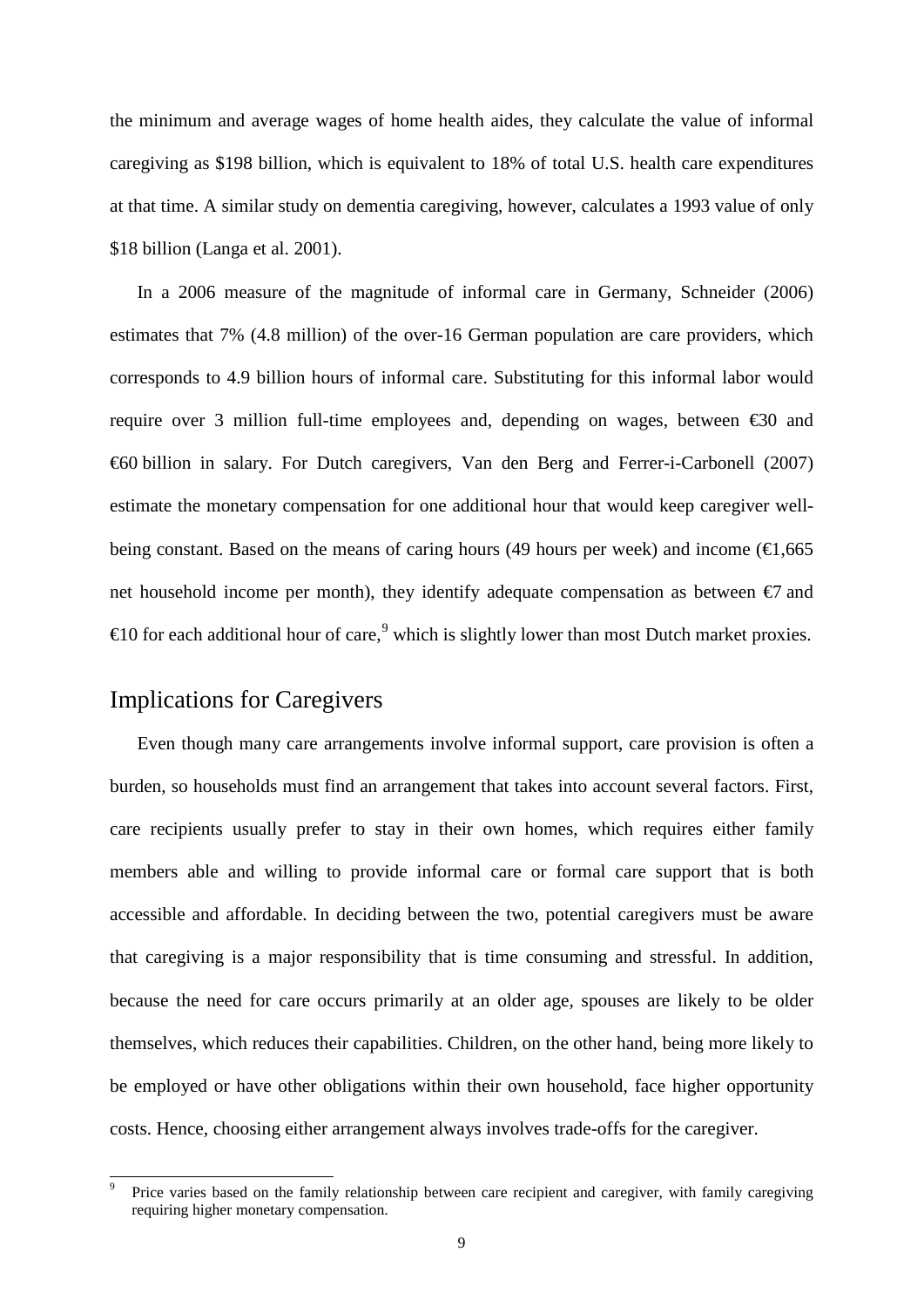In the following sections, we review the relevant literature with a focus on the implications for caregiver employment, health, and family, not only in terms of individual outcomes but also from a policy perspective. Undoubtedly, if dignified aging is to be ensured, the increased demand for caregiving must be met with a satisfactory supply, yet formal care is expensive and public money short. Fostering informal care arrangements, therefore, seems tempting because it saves direct costs in professional care services and can postpone expensive hospitalization. These savings, however, may be offset by such indirect costs as reduced employment, possible loss in human capital, and higher health care expenditures for caregivers.

#### Employment

 $\overline{a}$ 

When potential caregivers are of working age, the time used for informal care competes with that for paid work, meaning that the opportunity costs of informal care are often associated with paid employment<sup>[10](#page-9-0)</sup> (Becker 1965). We therefore examine the evidence of a link between informal care and employment decisions and strive to identify which characteristics of the care arrangement matter and to what extent informal care affects caregiver employment. In particular, caregiving is still too often seen as "women's work," meaning that recent political efforts to increase female labor force participation (e.g., European Commission 2011) are likely to fail for women tied to a caregiver role. Conversely, there are rising concerns that increasing female labor force participation could reduce the willing supply of informal care. If a smaller supply of informal care does indeed imply a greater demand for formal care, then understanding the link between care and work is extremely important for forecasting future care needs.

Research into these issues has been greatly facilitated by the growing availability of longitudinal data and the development of more sophisticated statistical methods. In particular, these latter are greatly aiding the determination of causality, which although not taken into

<span id="page-10-0"></span><sup>10</sup> For extensions with other time-allocation categories, see Gronan (1977); for a summary of all costs for adult caregivers, see Keating et al. (2014).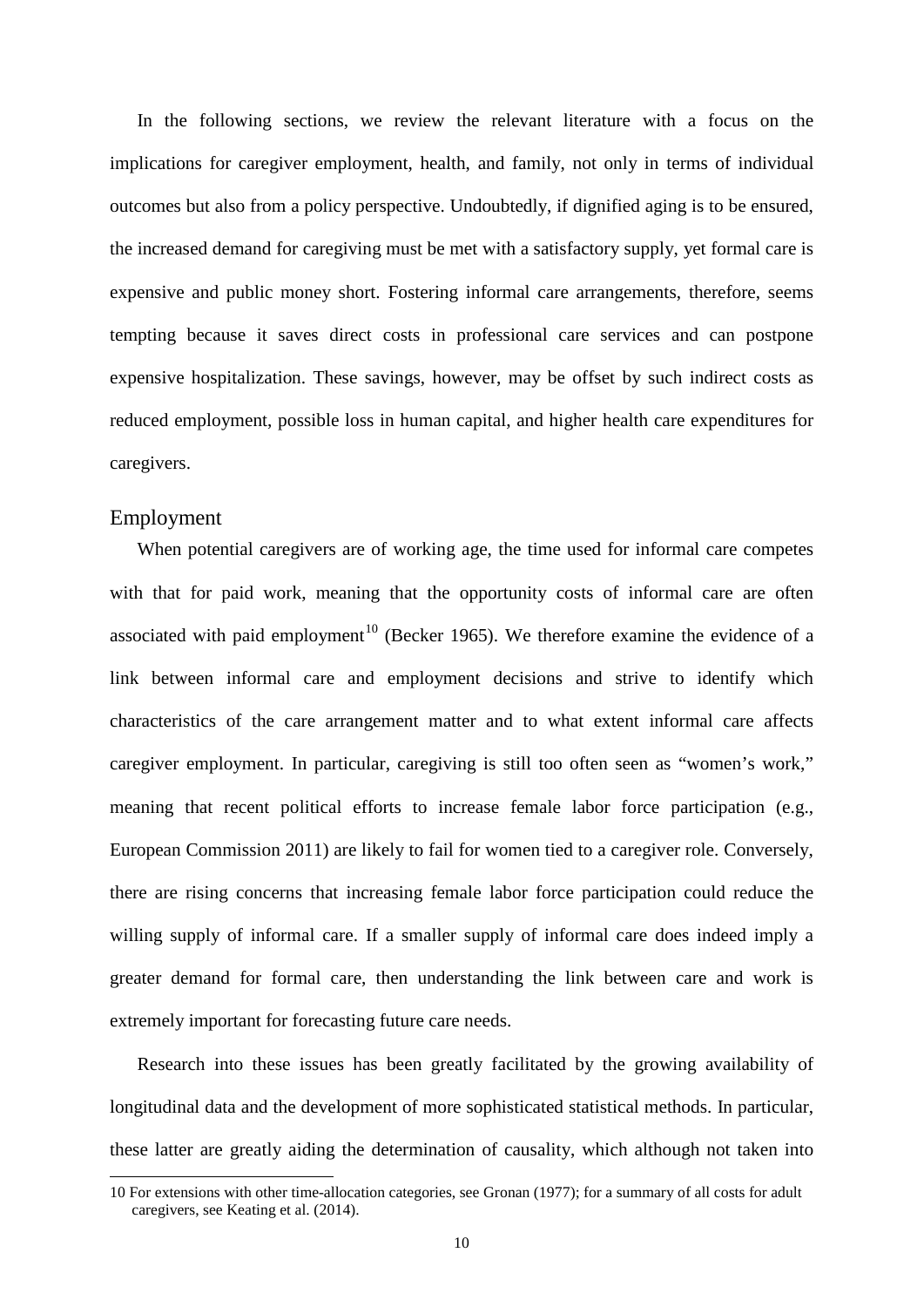account by all the studies reviewed here (see table 1), is always an important consideration. From the causal perspective, any negative care-work association can be explained in two ways: first, care is time consuming, so combining it with regular employment is difficult; caregivers must reduce work hours or even quit their jobs to provide sufficient care to the individual in need. Second, because unemployed or part-time workers have more time, they are more likely to become caregivers. Not only are these two lines of causality equally plausible, they are not mutually exclusive and can even occur simultaneously (Michaud et al. 2010). However, several recent studies find little evidence for an endogenous caregiving decision and thus treat caregiving as exogenous, particularly when controlling for unobserved individual characteristics in panel data (see Bolin et al. 2008b, Ciani 2012, Meng 2012, Van Houtven et al. 2013, Nguyen & Connelly 2014). The instruments used in such research, however, often measure the health of potential care receivers, which should exogenously increase the demand for caregiving. These instruments are criticized on the grounds that a dummy variable or metric measurement of care hours is unable to sufficiently capture a heterogeneous care task. Hassink and Van den Berg (2011), for instance, argue that ignoring the fact that some care task are "time-bounded" while others can be shifted from one day to another can affect the exclusion restriction in the instrumented regressions and thus provide biased estimates. Doubts about the use of care needs as an instrument have already been raised by Heitmueller (2007). For their cross-sectional data the IV estimates are almost 10 times larger than the OLS results, which are supposed to overestimate the effect of caregiving.

#### *Work Status*

Although a negative association between informal care and work is supported by the theory of opportunity costs and time allocation within households (see Becker 1965, Pezzin et al. 1996), several studies refute the existence of such a link, reporting only a small or no correlation between the two. For example, Lilly et al.'s (2007) review of 34 articles on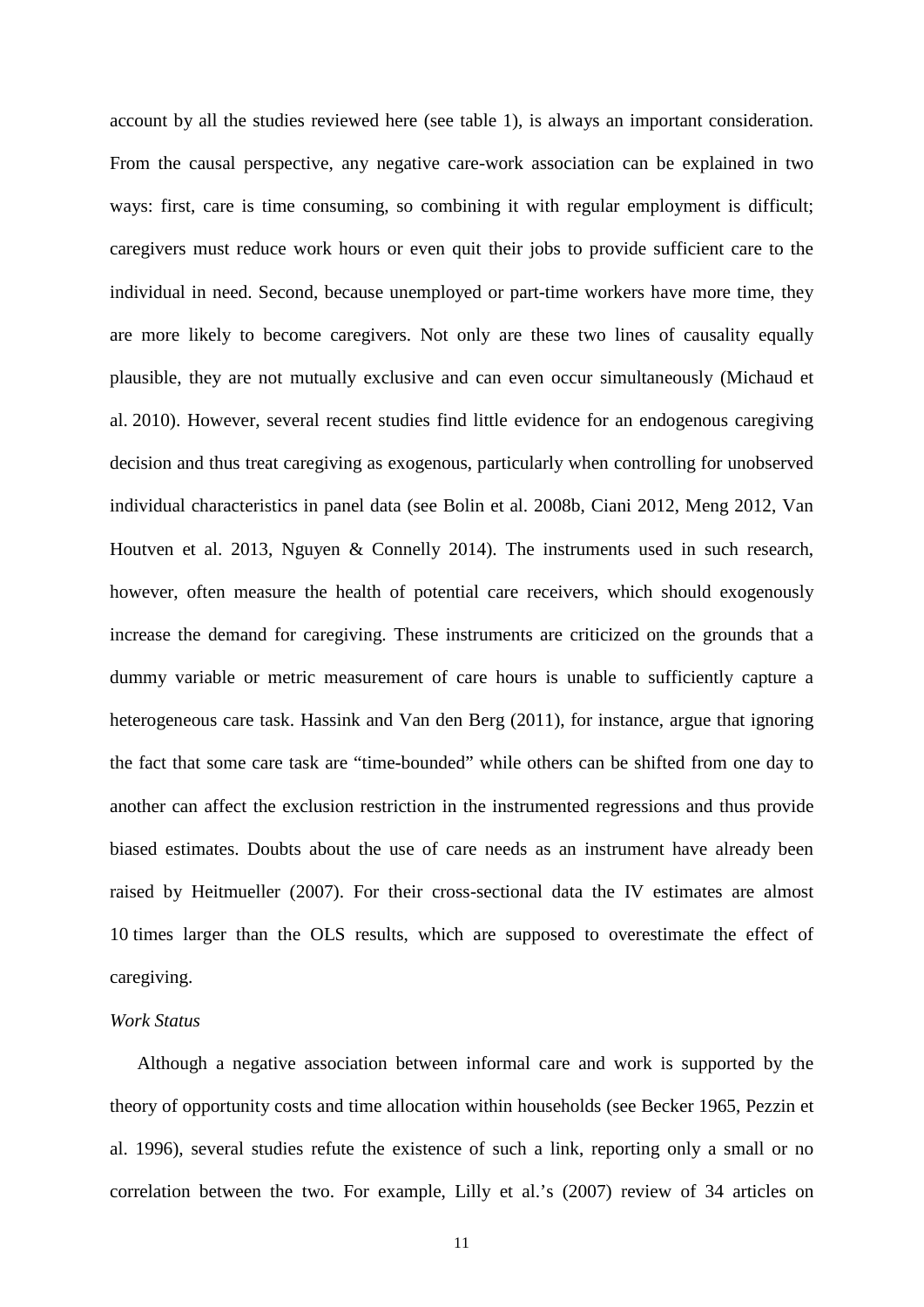caregiving's effects on labor force participation published between 1986 and 2006 finds no convincing evidence that caregivers show generally lower levels of employment. One explanation for such a weak informal care-work relation is caregivers' low attachment to the labor force, which implies that they would be unlikely to increase their participation in paid employment even without the caregiving burden. Evidence for such selection is provided by several studies: Dautzenberg et al. (2000), for example, although they use an admittedly small sample, find that unemployed daughters who live close by are most likely to become caregivers. Carmichael et al.  $(2010)$  provide evidence that future caregivers,  $11$  although they share similarities with actual caregivers, differ significantly from those who have never taken on that role. For example, male (female) future caregivers have a 6% (5%) lower employment rate and are more likely to work in unskilled (noncareer track) occupations. In support of this notion, Michaud et al. (2010), using data from the British Household Panel Survey (BHPS), show that current employment reduces the probability of becoming a caregiver in the future. Results from Dutch data also suggest that employment in the previous year reduces the probability of caregiving by 2.4% (Moscarola 2010). Berecki-Gisolf et al. (2008), however, can find no systematic difference between Australian female future caregivers in their 50s and their noncaregiver peers nor any significant effect of current employment on the likelihood of providing care.

Nevertheless, as Leigh (2010) emphasizes, selection may take place on unobserved characteristics, including personality traits and general labor force attachment, and can change the estimates greatly. Using panel data from Australia, he finds that accounting for individual fixed-effects reduces the strong negative coefficients for the link between caregiving and labor force participation from -20 to -28% to 4–6% (also see Heitmueller 2007). Likewise, accounting for individual fixed-effects and ruling out endogeneity in a sample from the U.S. Health and Retirement Survey (HRS) results in no significant effect of being a caregiver on

<span id="page-12-0"></span><sup>&</sup>lt;sup>11</sup> Individuals in year *t*-1 before they become actual caregivers.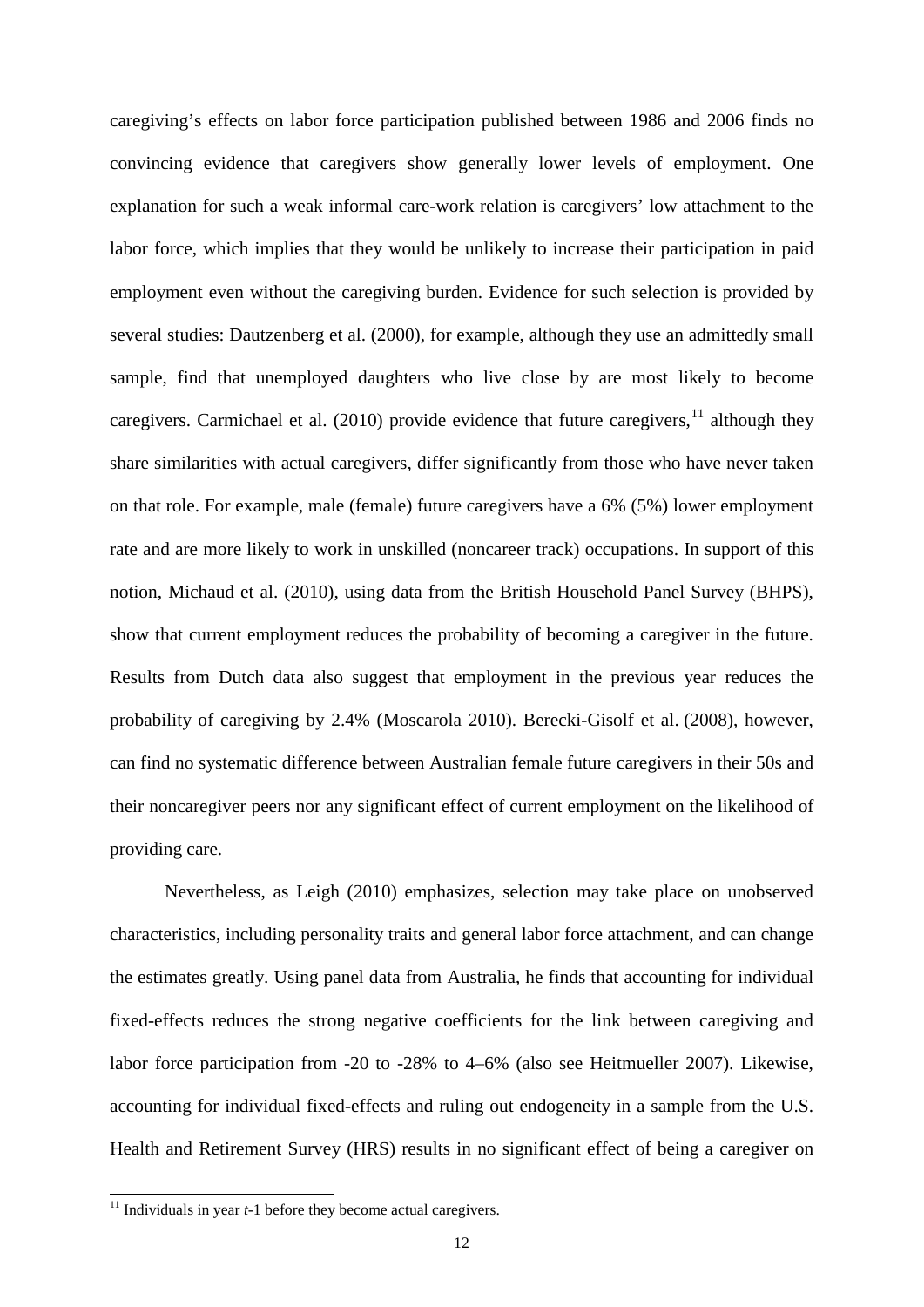employment probability (Van Houtven et al. 2013). For Germany, Meng (2012), in an analysis of the effect of care hours in seven waves of the German Socio Economic Panel , finds no reduction in labor force participation. However, although Viitanen's (2010) analysis of the European Community Household Panel (ECHP) initially identifies Germany as the only one among 13 European countries that has a significant caregiving-work relation, once the state dependency of labor force participation and individual fixed-effects are controlled for, this negative impact falls to only 0.3 percentage points. For Canada, Lilly et al. (2010) obtain only small, slightly significant effects for their male sample and conclude that the net effect of caregiving on employment is not significant.

Even though these effects remain small, however, the majority of studies do provide some evidence that caregivers are less likely to have a paid job (Carmichael & Charles 2003, Bittman et al. 2007, Berecki-Gisolf et al. 2008, Bolin et al. 2008b, Carmichael et al. 2010, Lilly et al. 2010, Nguyen & Connelly 2014). For example, Bolin et al. (2008b), using data from SHARE, identify a 10% increase in care hours associated with a 3.7% lower employment probability. In terms of comparability, the marginal effect from a random-effects probit in Kotsadam's (2011) analysis of ECHP data indicates that lower employment probability for caregivers varies between countries, with a 5% lower probability for the full European sample. An analysis of the same data, using a sample of men aged 40–64 and women aged 40–59, shows a significant but small effect on labor force participation, with a causal effect of 1% (2%) for northern (southern) countries in Europe (Ciani 2012). However, a simultaneously estimated care-work equation for a Dutch subsample of the ECHP finds the caregiving probability to be 5.8% lower once the state dependency of employment is accounted for (Moscarola 2010).

Spiess and Schneider (2003), on identifying an asymmetric response in which entering the caregiver role reduces labor force participation but leaving or reducing it results in no participation adjustment, attribute it to the fact that for the 45- to 59-year-old women sampled,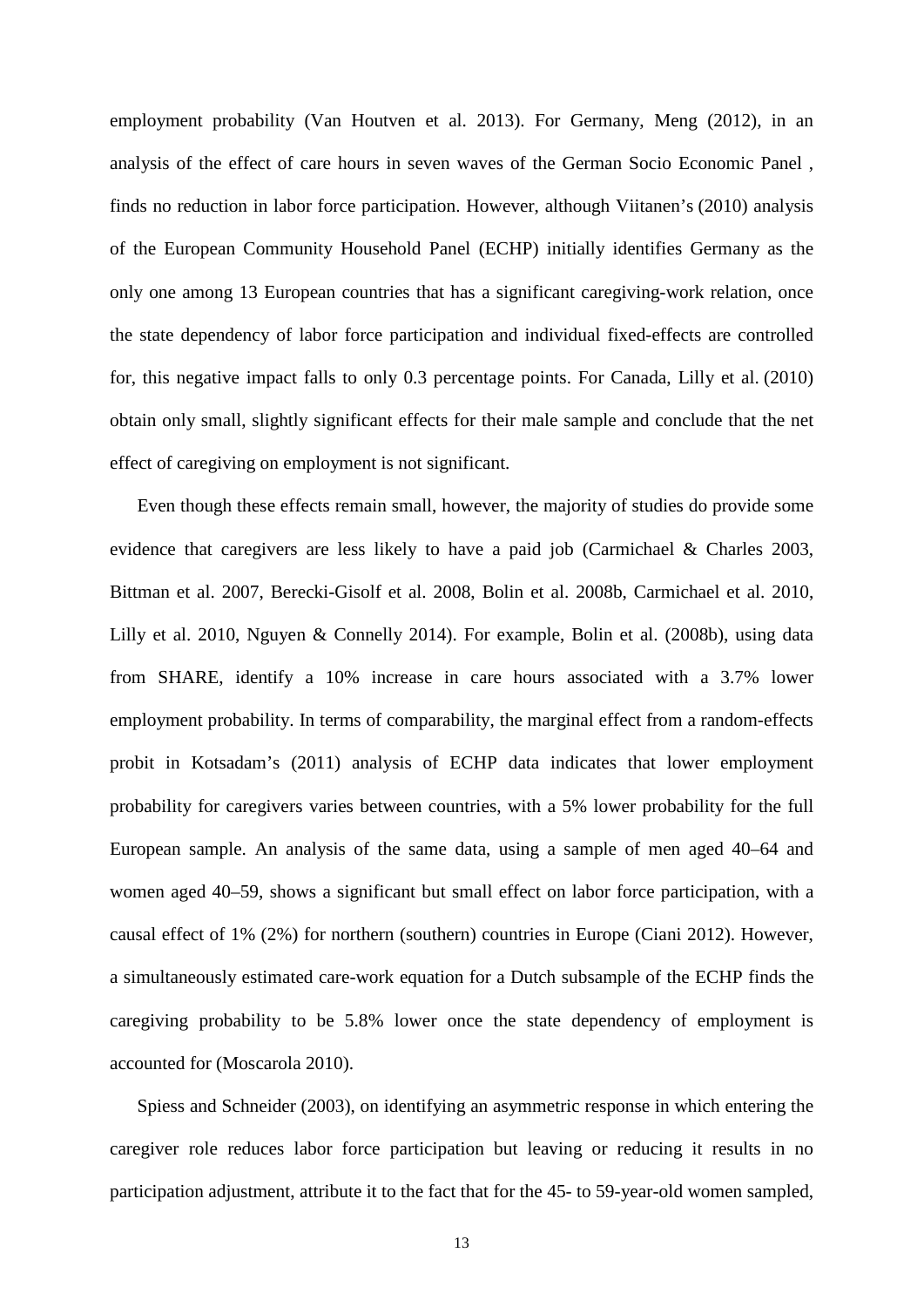the years to retirement are few. Wakabayashi and Donato (2005) identify a similar dynamic in their female sample—significantly reduced labor force participation on entering the caregiver role but no reentry after leaving it. This finding is supported by Van Houvten et al. (2013), who demonstrate a significantly higher probability of being retired among caregiving women, while employment probabilities remain unaffected. Such an asymmetric response might be associated with depreciation of skills: in interviews, caregivers have reported being unable to reenter employment after a long duration of caring because their job specific knowledge was outdated (Carmichael et al. 2008).

#### *Work Hours*

The research results on the extensive margin remain rather small, possibly because of a flexible working environment that allows caregivers to adjust their work hours rather than leaving the labor force completely. There is strong evidence, however, that caregivers are more likely to work fewer hours than noncaregivers (Lilly et al. 2007), a finding supported by multiple recent findings of caregivers adjusting their work hours (e.g., Bittman et al. 2007, Berecki-Gisolf et al. 2008, Bolin et al. 2008b, Leigh 2010, Kotsadam 2011, Meng 2012, Van Houtven et al. 2013). In Europe, for instance, Bolin et al. (2008b) find a working-caring-time elasticity for a SHARE sample of -0.26 when informal care is treated as exogenous. This rather inelastic response on working hours is echoed by Kotsadam (2011), who finds that caregivers have 2–3% lower working hours for a full European sample compared to noncaregivers. Meng (2012), however, identifies only a small effect for Germany: providing 10 hours more care per week is associated with a reduction of 48 (35) minutes for men (women) in weekly working time. Leigh (2010) obtains mixed results depending on the definition of caregiver. For instance, the effect of caregiving on work time is significant in a group of individuals that self-classify as caregivers but not in a group defined by whether or not they receive public care allowances. Similarly, in their analysis for Canada, Lilly et al. (2010) find that once they adjust for potential indirect effects from wage differences,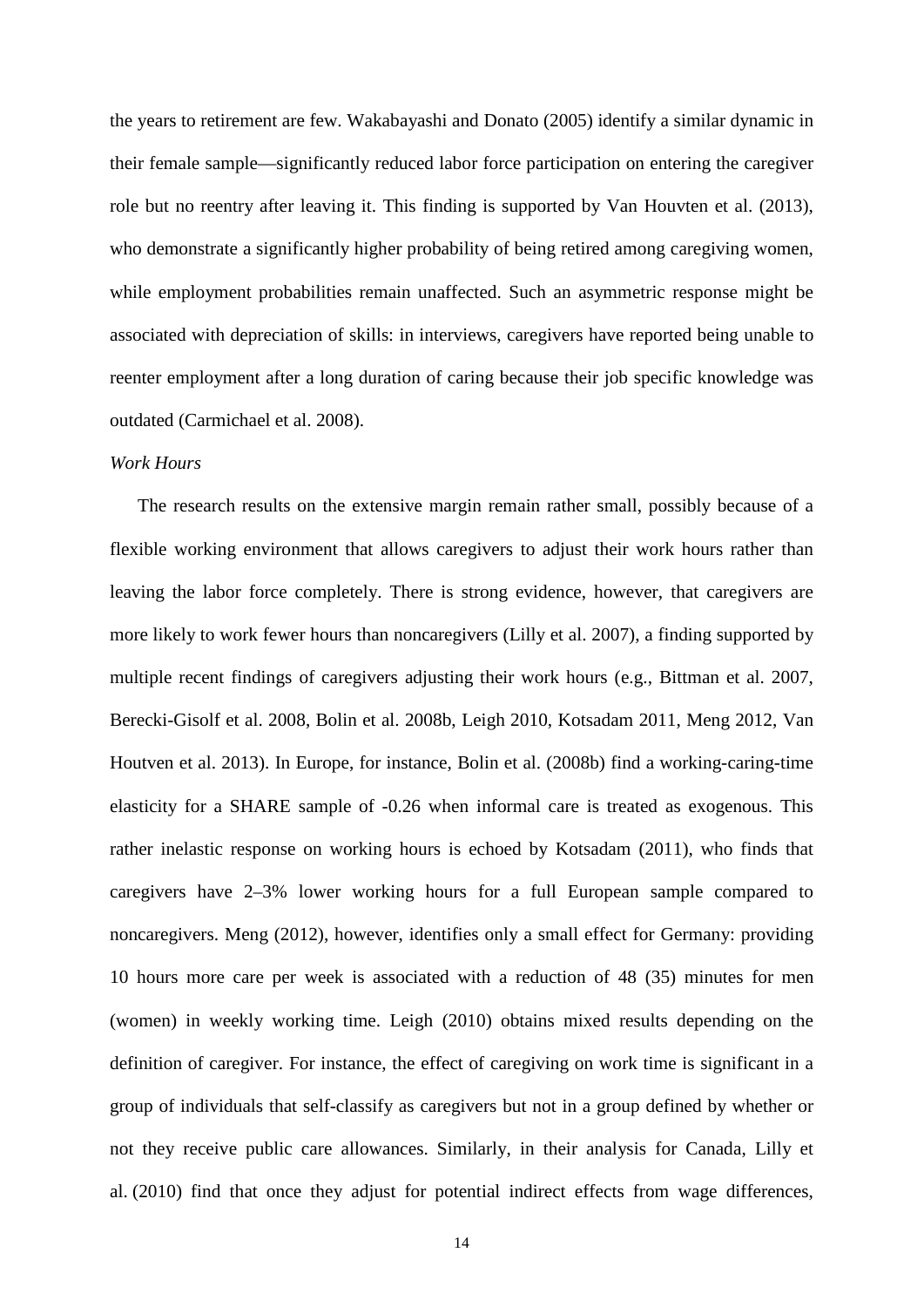primary caregiving has no negative effect on the log of weekly labor force hours, but when they increase the threshold of care duty to 15–20 hours per week, a negative link emerges.

Few recent studies find an overall strong link on working hours, but should be treated with caution. For instance, Bittman et al. (2007) observe that about 20% of full-time working women in Australia will give up full-time for part-time work after taking on care duties. However, this result is based upon simple correlation, which might overestimate the casual effect of care on employment.

That accounting for endogeneity not necessarily reduces the estimates was demonstrated by Van Houtven et al. (2013), who also obtain insignificant results for caregiving's effects on work hours when treating informal care as exogenous. In their 2SLS approach, only the work hour regressions pass the endogeneity test. However, in contrast to the exogenous fixedeffects results, the instrumented care supply yields significant and substantial negative effects on work hours: caregivers who provided at least 100 hours of care over the previous two years work three hours less a week than noncaregivers. Likewise, providing care reduces the working hours of middle aged women by 41% on average, even when individual heterogeneity and endogeneity is accounted for (Johnson & Lo Sasso 2006). In line with Heitmueller (2007), the results suggest that exogenous caregiving underestimates the effect of caregiving on labor force participation. A finding difficult to explain, particularly in models accounting for individual fixed-effects.

#### *Wages*

The opportunity costs of caregiving not only relate to time spent in paid employment but may also affect wages. For example, potential caregivers earning higher wages face higher opportunity costs for one hour of informal care. In such a case, purchasing formal care substitutes is more attractive, implying a negative correlation between time spent for informal care and wages. Caregiving might also interfere with work, leading to lower performance and fewer promotions and thus a wage penalty for caregivers. Empirical evidence on such wage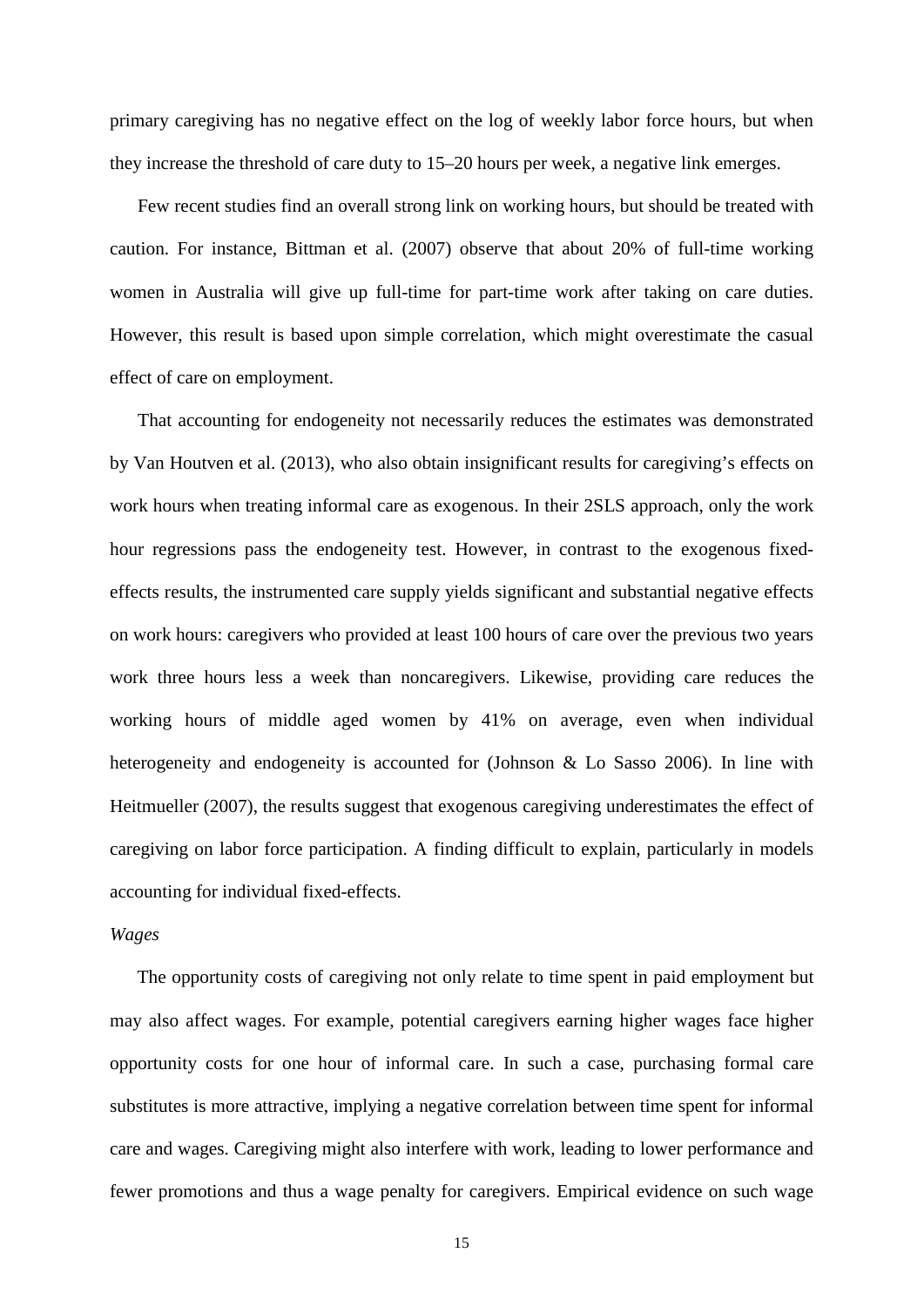effects also tends to be inconclusive, with some studies finding that caregivers earn lower wages (e.g., Carmichael & Charles 2003, Wakabayashi & Donato 2005, Bittman et al. 2007, Heitmueller & Inglis 2007) but others identifying no or only very small effects (e.g., Bolin et al. 2008b, Lilly et al. 2010, Van Houtven et al. 2013). Carmichael and Charles (2003), for example, estimate that wages are 18% (9%) lower for male (female) caregivers who provide more than 10 hours of care per week. Likewise, Heitmueller and Inglis (2007), using English data to estimate the opportunity costs of caregiving in the form of wage reductions, find that caregivers earn about 6% less, with about half the reduction directly accounted for by care provision. The authors also show that this effect has increased over the years (1993–2002) and differs between genders, with women being more affected than men. Bittman et al. (2007) relate such wage effects not only to care intensity but also to care duration: whereas the income of Australian caregivers in their first two years is lower by about \$10,000 annually, the difference to noncaregiver increases to \$12,000 in the fourth year.

Because caregivers might expect future care demand to increase, Van Houtven et al. (2013) speculate that wage reductions might arise from caregivers selecting into jobs for which they are overqualified. However, these authors identify no overall negative effect on wages and only a small but significant wage reduction (3.1%) for women providing help with chores, the least intense care arrangement in their analysis. Similarly, using data from SHARE, Bolin et al. (2008b) find that caregiving does not generally reduce wages, a result supported by Lilly et al. (2010) for Canada.

Overall, the empirical findings related to employment and wages, being sensitive to the specific care situations and caregiver subgroups, are often difficult to generalize. Most studies, for instance, take a distinct look at the caregiver's gender, relationship to the care recipient, and living arrangements. Large impacts on the caregivers' labor force participation are mostly observed among particular at-risk groups or subsamples (see, e.g., Nguyen & Connelly 2014). Researchers also often address other characteristics that seem to influence the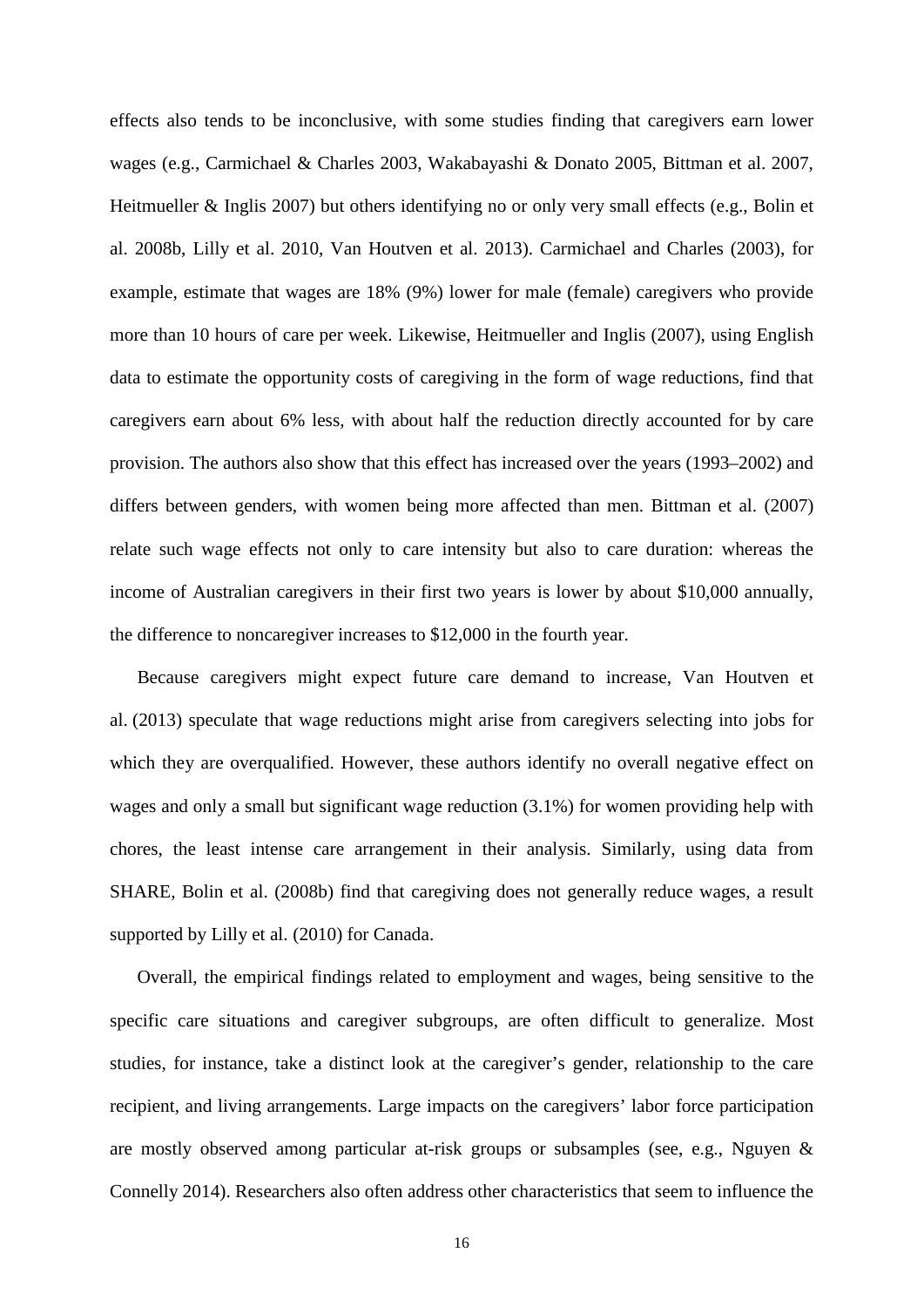work-care relationship,  $^{12}$  $^{12}$  $^{12}$  such as the tendency for older, white, or uneducated caregivers to suffer more in terms of career (Wakabayashi & Donato 2005).

#### *Gender Differences*

The effect of caregiving on employment, work time, and wages often differs between men and women. For instance, Carmichael and Charles (2003) show that even though all caregivers face lower wages (cf. Heitmueller & Inglis 2007), which reduces the likelihood of their working in a paid job (indirect effect), only women directly substitute their paid work with informal care work. The authors further report that women seem to have a weaker attachment to employment than their male counterparts.<sup>[13](#page-17-0)</sup> In support of this latter, King and Pickard (2013) find that only women are affected by becoming a caregiver: employed women who begin to provide less than 10 hours of care per week have an even higher likelihood than noncaregivers of being employed one year later. On the other hand, they also observe a negative association between becoming an intense caregiver (over 10 hours per week) and future employment. The gender-based findings reported by Van Houtven et al. (2013), however, contradict these findings. In their examination of extensive effects, they show that only men providing personal care are 2.4% less likely to work, whereas women suffer a wage penalty and reduced working hours. Nguyen and Connelly (2014), in contrast, find no gender differences, whereas Meng (2012) identifies a slightly lower reduction in work hours for female caregivers in Germany.

Because women are more frequent caregivers, provide care at higher intensity, and experience higher social pressure to provide care (Carmichael & Charles 2003), they are of particular research interest, leading some studies to focus only on female care provision (e.g., Johnson & Lo Sasso 2006, Kotsadam 2011, Casado-Marin et al. 2011). For instance Berecki-

<span id="page-17-1"></span><span id="page-17-0"></span>

<sup>&</sup>lt;sup>12</sup> For a list of other possible mediators suggested in pre-2006 studies, see Lilly et al. (2007).<br><sup>13</sup> Carmichael and Charles (2003) note that they themselves define the direction of causality in this paper arbitrarily. In particular, they assume that care choices are made exogenously and do not consider opportunity costs, although they do not rule out the possible interaction between the mutual effects of care and employment.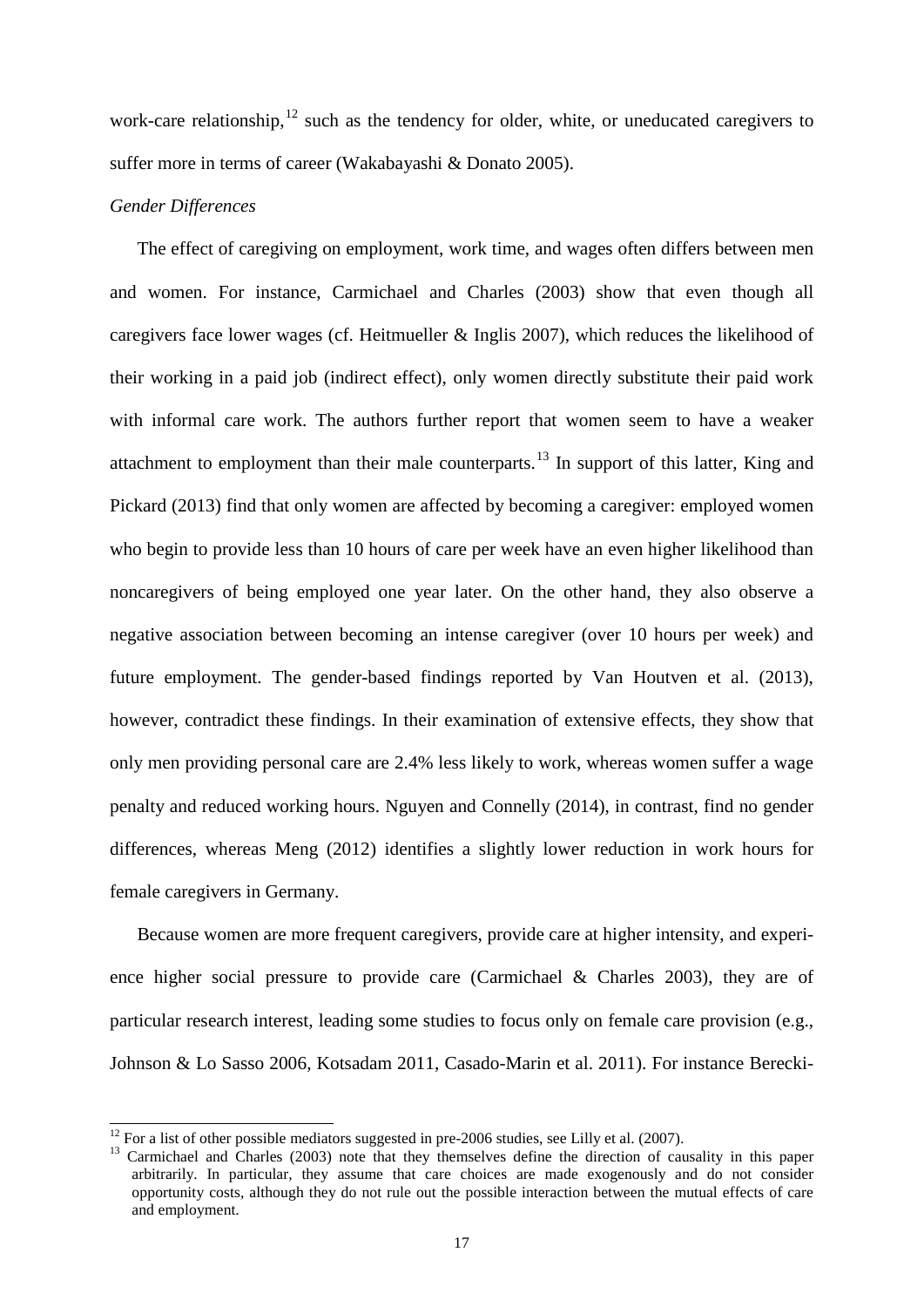Gisolf et al. (2008), who find that middle-aged females are twice as likely as noncaregivers to reduce their labor force participation after becoming caregivers.

#### *Importance of Residency and Intensity*

In addition to certain caregiver characteristics, the way that caregiving is defined also appears crucial. Even though the overall effect of caregiving on employment seems to be small, most studies find a relevant association between caregiving and labor force participation/wages for at least some types of care arrangement. One important characteristic related to employment decisions within caring families is residency, which Heitmueller (2007) investigates by using cross-sectional and panel data. The different estimations indicate that both co-residential and intensive care have a significant impact on employment but extra-residential care does not. These findings are confirmed by Casado-Marin et al. (2011) using eight waves of a Spanish subsample from the ECHP to show that among middle-aged women, only co-residing caregivers suffer negative effects on labor force participation. Similarly, Michaud et al. (2010), in an analysis that accounts for both timeinvariant heterogeneity and a dynamic care- employment for which causality is plausible in both directions, reveal a statistically significant correlation between a co-residential caregiver subsample and future occupation, even though they identify no overall effect.

Caregiver residency also plays a crucial role in selection into caregiving. For example, Carmichael et al. (2010) use a discrete-time logit model to show a negative link between employment, as well as higher hourly earnings, and the probability of care provision, especially in a co-residential setting. Such marked effects on the caregiver's labor force participation are not surprising given that co-residing with the care receiver often reflects high care demands (see Heitmueller 2007, Nguyen & Connelly 2014). Hence, Lilly et al. (2007) conclude that cases of intense care are inherently related to lower labor force participation; the threshold for intense caregiving varies among studies, but points mostly to caregiving over 10 hours (King & Pickard 2013) or 20 hours a week (Heitmueller 2007, Lilly et al. 2010). In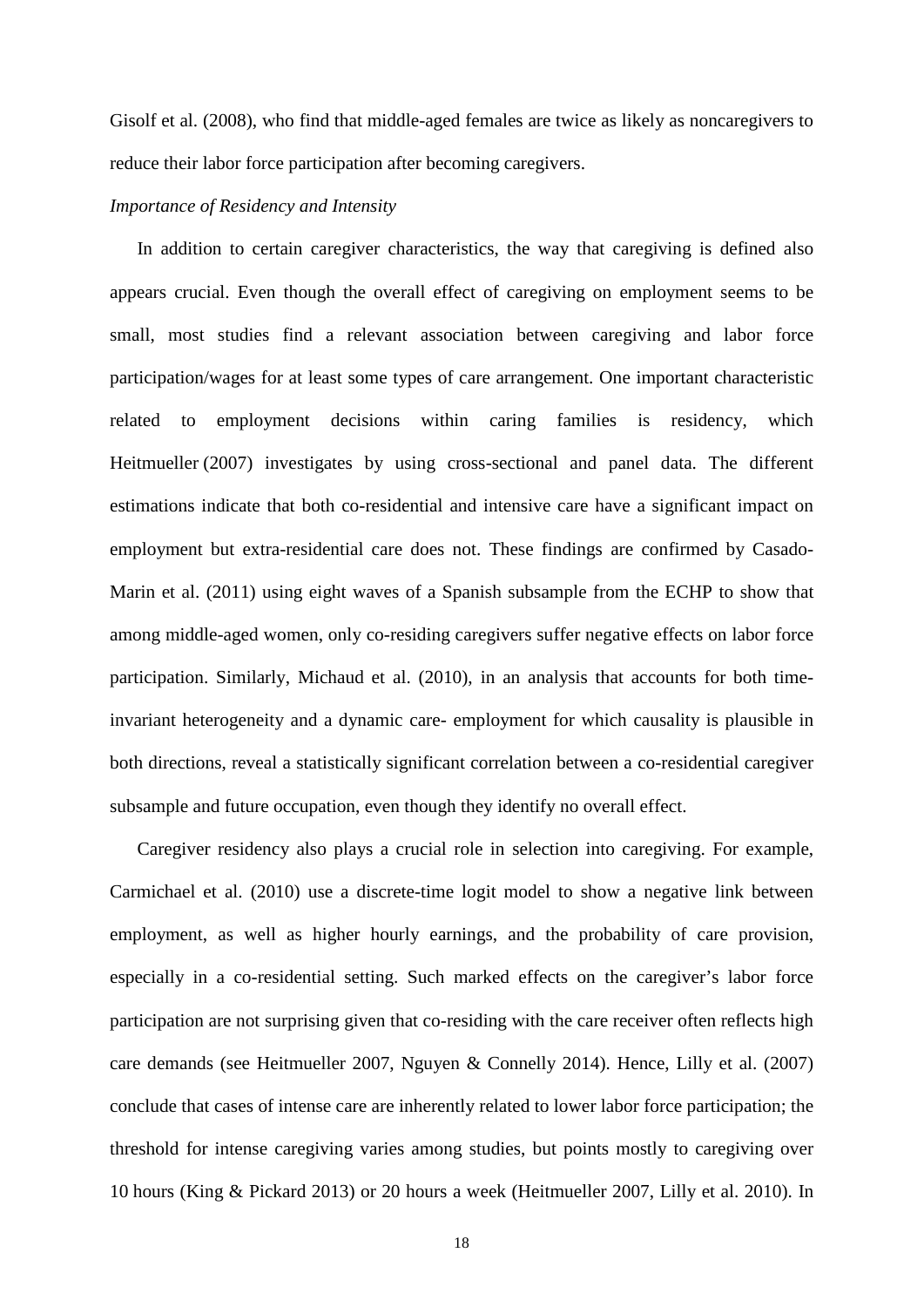fact, Carmichael et al. (2008), in their analysis of the impact of caring responsibilities on employment, conclude that those who provide care for long hours over a longer period are far more likely to adjust their job participation or leave employment completely.

Additional differences are observable for primary and secondary caregivers, with only the former showing meaningful reductions in their labor force participation. For instance, Nguyen and Connelly (2014) find an approximately 12% lower probability for employment among Australian primary caregivers (see also, Lilly et al. 2010), a much stronger impact than for secondary caregivers. On the other hand, Lee and Tang (2013), using HRS data to assess differences in types of caregiving tasks, find that the employment probability for women providing care personal care to their parents is significantly lower, whereas the coefficient for also running errands and helping with chores (in combination with personal care) shows no effect. This finding stands contrast to Van Houtven et al.'s (2013) observation that caring for chores does reduce female wages and increases the retirement probability, while personal care has no effect.

#### *Quality of Work*

Another factor that may be negatively affected by caregiving is work quality, and not necessarily just employment status and work hours. Reid et al. (2010), for example, show that 46.3% of employed caregivers feel that their work performance is affected and about 40% of caregivers say they miss work or have had to leave suddenly because of their care responsibilities. These effects could lead to fewer promotions and may partly explain why caregivers tend to earn less. For instance, a survey among Norwegian caregivers (Gautun & Hagen 2010) suggests that caregiving often leads to late arrival or early departure from work (16%), the need to reschedule the work day (13%), and/or problems concentrating during work hours (10%). On the other hand, in terms of labor force participation, the survey also indicates that most caregivers try to combine work and care by using accumulated holidays (31%) and flexible working hours (15%), with only a few reducing their work hours.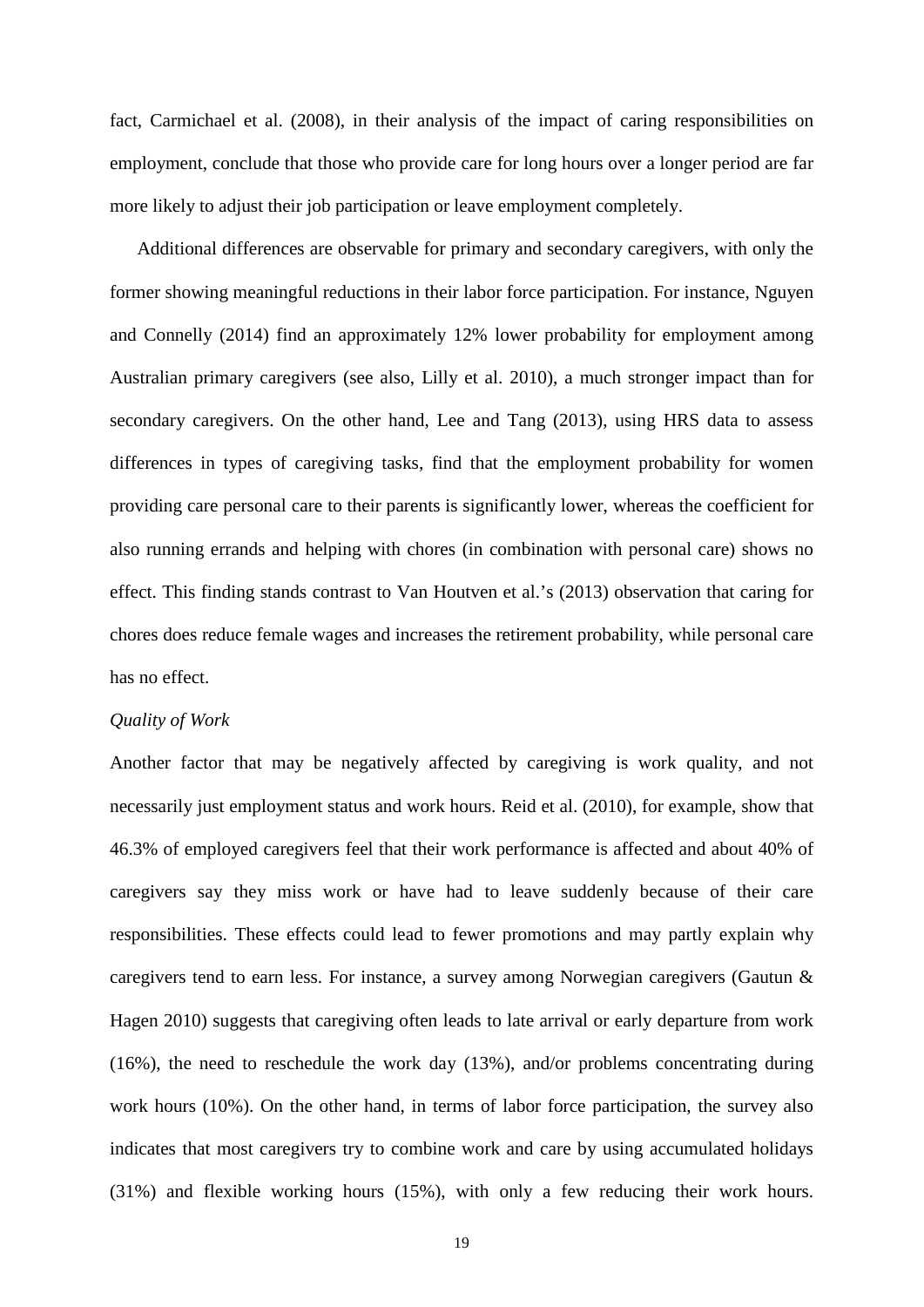Nevertheless, although the above findings suggest a very complex interplay between caregiver, recipient, employer, and the institutional background, more recent quantitative research suggests that caregiving's impact leads to a broad spectrum of outcomes in the labor market. Ugreninov (2013), for instance, using Norwegian data, demonstrates that employees who combine full-time work with caregiving are more likely to be absent from work because of sickness.

#### *International Differences*

Finally, it must be stressed that countries differ in the assistance they provide. For example, whereas many countries provide considerable support for those needing care and their families, in the United States, such aid tends to be limited. The effects of caregiving on labor force participation even differ noticeably within continental Europe. For instance, although Bolin et al. (2008b) find no significant effect on employment for their entire European sample, they identify a lower probability of employment for men from central Europe.[14](#page-17-1) Central European caregivers of both genders also work fewer hours than those in other areas. The estimates for Nordic caregivers, in contrast, are only significant for men. The highest wage gap among the regions is observed between female caregivers in southern Europe and their male counterparts.

These variations may stem from cultural and institutional differences, including differing degrees of governmental support for caregivers in the form of such entitlements as job leave and tax cuts or benefits like cash and in kind. Families formulate their care arrangements in light of such regulations, which must therefore be considered when assessing effects on labor force participation or health. For example, the negative link found by Spiess and Schneider (2003) between starting care provision and working hours in a European sample is only significant for northern countries, whereas increasing care hours reduces working hours only in the south. The authors ascribe these differences to the more flexible work environment

<span id="page-20-0"></span><sup>&</sup>lt;sup>14</sup> The authors divide Europe into the following three areas: (1) Nordic (Sweden and Denmark); (2) Central (Germany, France, Netherlands, Austria, and Switzerland), and (3) Southern (Spain, Italy, and Greece).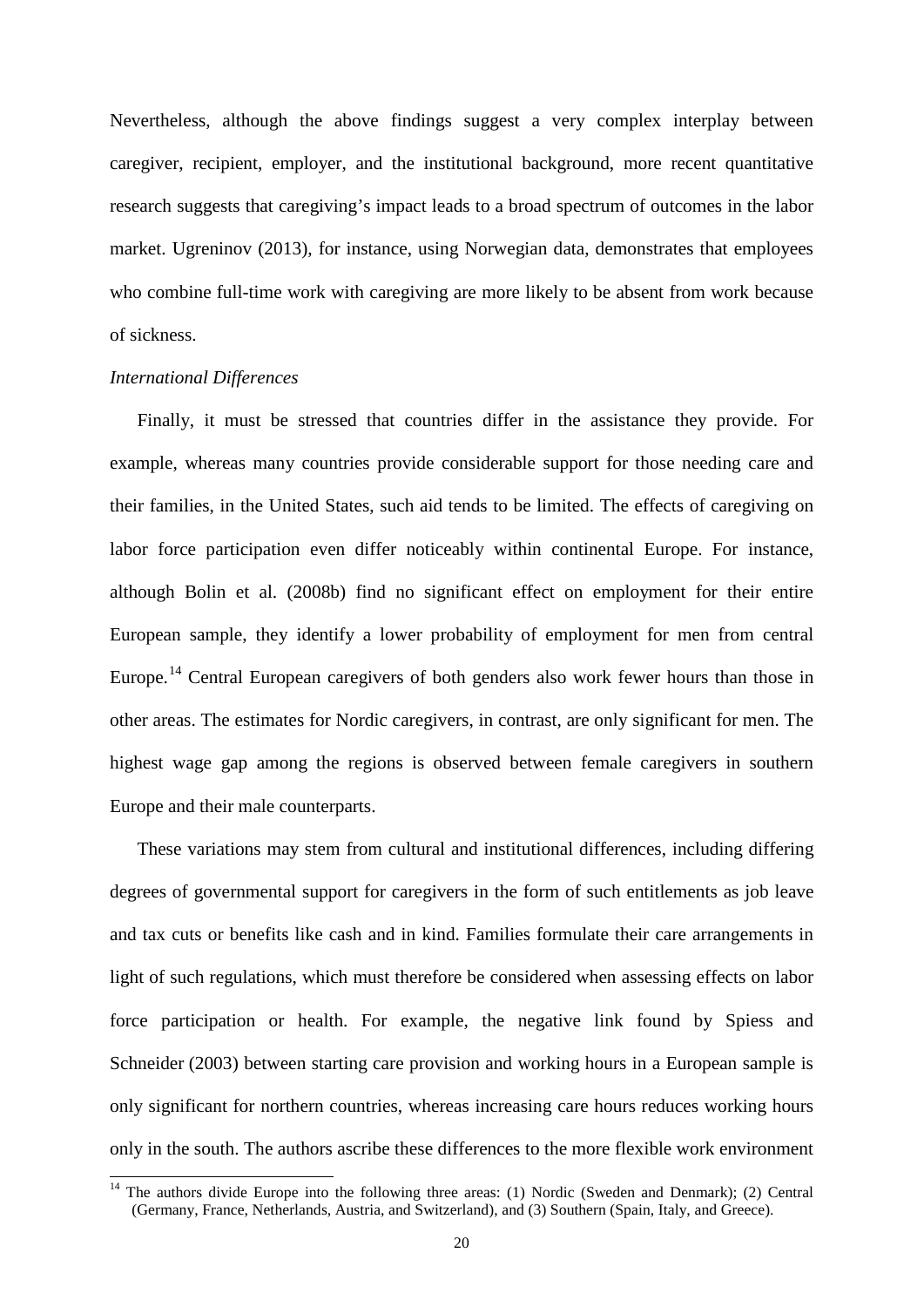and higher levels of formal support, which allow female caregivers to adjust to the care situation and find a better balance between employment and informal care. Using the same data, Kotsadam (2011) conduct separate analyses for three European areas—north, central, and south—which support the notion of a north-south gradient along which the effects of caregiving on female employment and work hours are generally smaller in the north than in the south (see also Ciani 2012). Different working environments, i.e. job options as flexible work hours, telecommuting, or compassionate care leave, affect labor force decisions even within a country: U.S. female caregiver with access to such arrangements are more likely to remain in the labor force (Pavalko & Henderson 2006).

#### Health

Because informal care involves both psychological effort and a physical burden, some researchers distinguish between the psychological and physical health outcomes of caregiving, while others study both relations simultaneously (see table 2). The majority of studies focus on psychological outcomes, although they employ different, and frequently ambiguous, dependent variables. Some investigations, for example, measure the correlation between caregiving and depression symptoms, while others analyze the links with subjective well-being, burden, and other mental health measures. Informal caregiving and psychological health are related not only because the former is time-consuming and frequently difficult to combine with work and family life, but because caring for close family members in need may induce negative emotions linked to compassion and fear of loss. In addition, caregiving is a stressful task that can require great physical effort, particularly in special cases such as mentally impaired relatives who develop behavioral problems and even aggressive habits. Hence, policy-makers must be concerned not only with the self-evident interests of the individuals but also the poor caregiver health that can result from the informal care burden. This latter implies higher health care expenditures, which must be taken into account when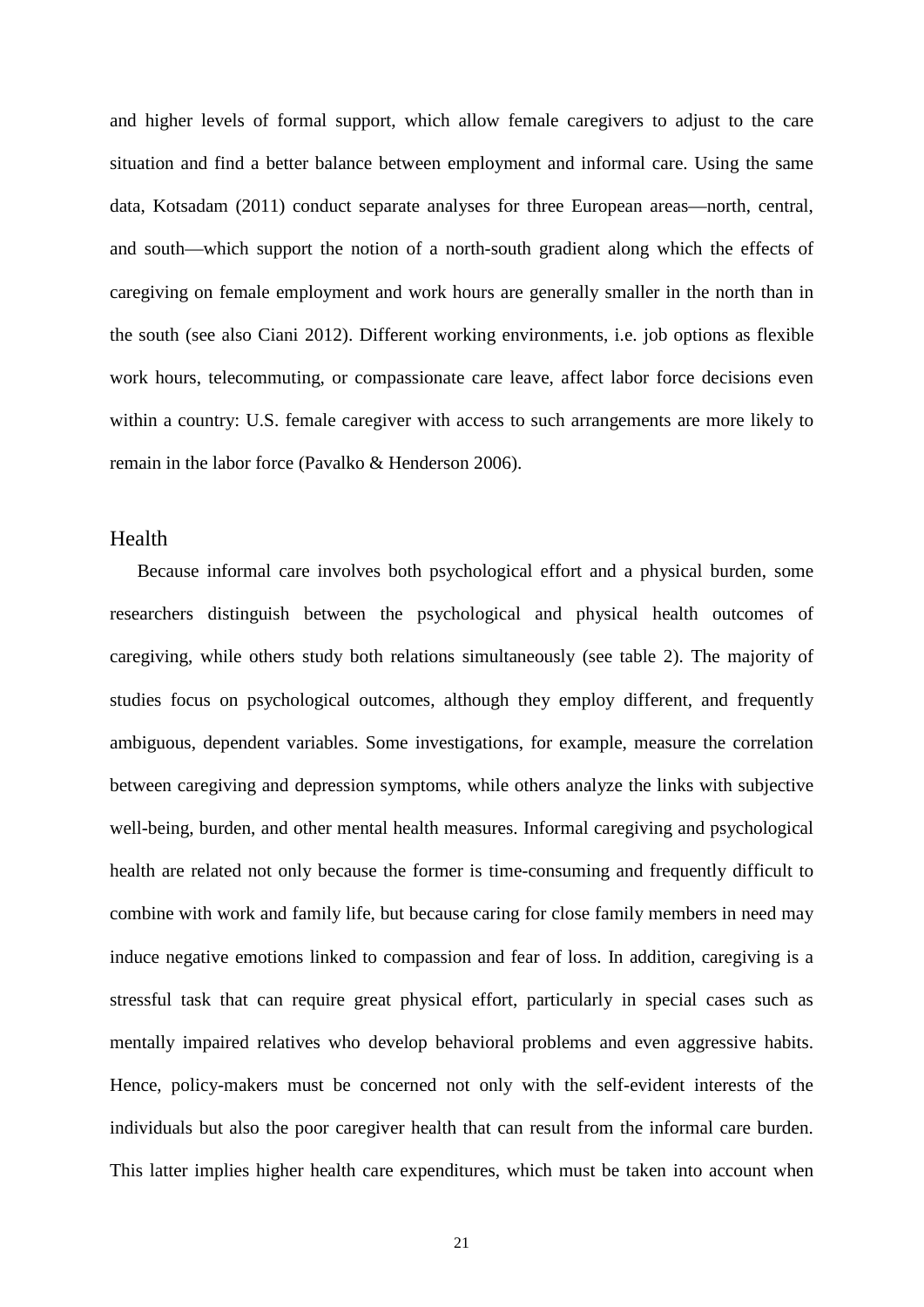promoting or supporting informal care arrangements. Poor health can also decrease caregivers' capacity for care provision, leading to low quality care or a reduced informal care supply and increasing demands for formal care.

#### **Psychological Health**

Several meta-analyses that pay particular attention to the psychological implications (e.g. Schulz et al. 1990, 1995, Pinquart & Sörensen 2003a, 2003b, 2006, Savage & Bailey 2004) indicate that the majority of studies find a negative association between caregiving and psychological measures. Schulz et al. (1990), for example, review 33 articles published between 1968 and 1990 in order to identify the psychiatric morbidity effects of caregiving. Most of the work reviewed assesses these psychological effects using multi-item scales that include questions about general well-being or happiness. The evidence overall suggests that caregivers tend to show an above-average level of psychiatric symptoms. In a subsequent review, Schulz et al. (1995) concentrate on 41 papers, published from 1989 to 1995, that focus on the well-being effects of caring for dementia patients, a form of care that places a high burden on the caregiver. Their general conclusion is that providing care for dementia patients leads to higher levels of depressive symptoms (see also Etters et al. 2008).

A more recent review by Pinquart and Sörensen (2003a), which covers 228 studies between 1966 and 2002, focuses on the psychological effects of elder care provision on the caregivers. These authors cluster the studies based on similar characteristics related to outcome (caregiver burden or depression), sampling (probability or convenience samples), impairment (dementia, non-dementia, or mixed patients), and the relationship to the caregiver (spouse or adult children). They find overall evidence that behavioral problems (e.g., disruptive and aggressive behavior), physical and cognitive impairment, and the time spent on caregiving place a burden on the caregiver and increase symptoms of depression, with behavioral problems being particularly important when caring for demented care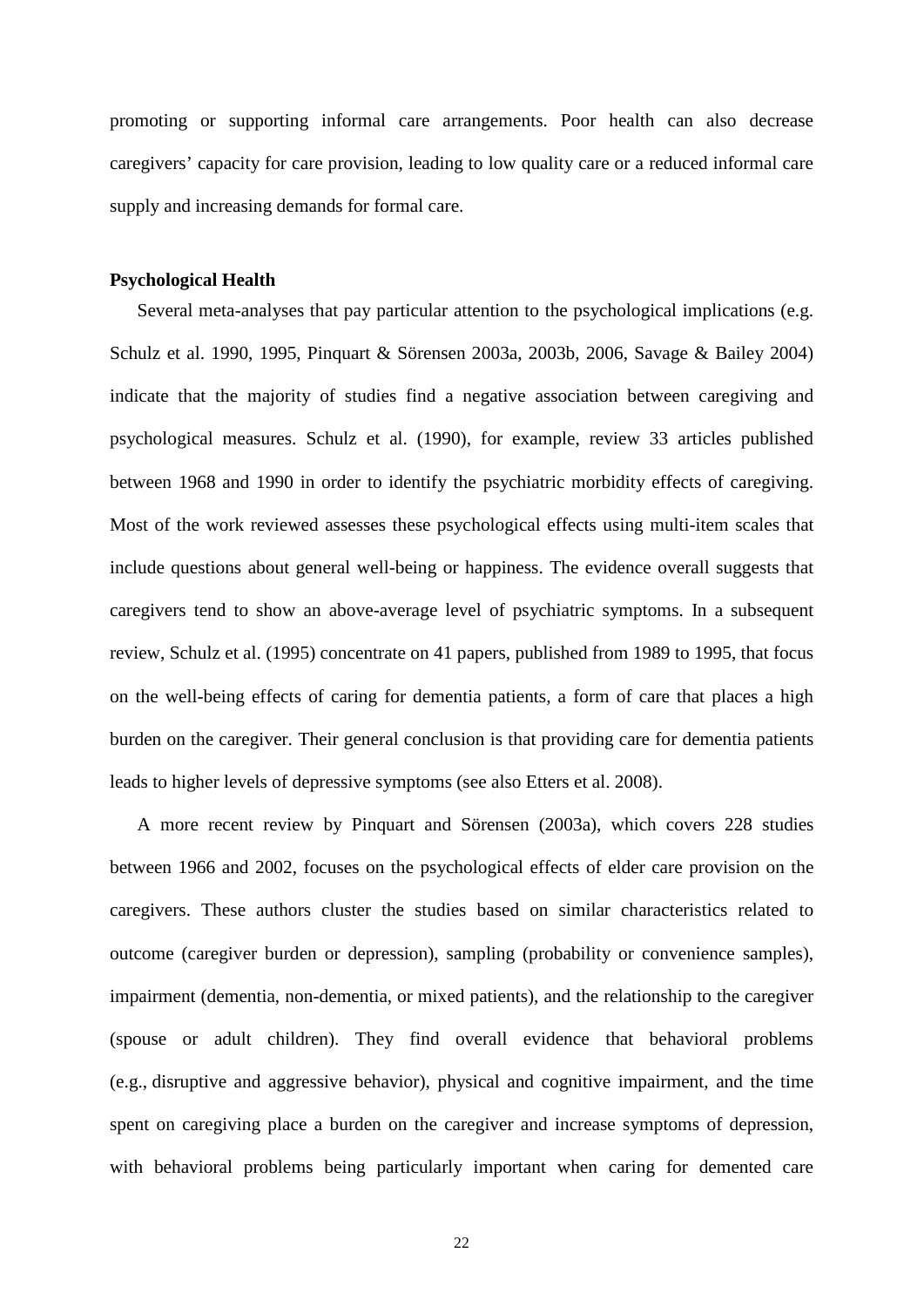recipients. This finding is supported by Black and Almeida's (2004) review of associations between behavioral and psychological symptoms of dementia and the burden on caregivers. They find a strong link with caregiver burden but, based on the weak correlation with depression, suggest that the concept of burden might be too broad to identify clinically relevant caregiving outcomes.

Another review by Cooper et al. (2007), in contrast, finds that dementia care is associated with higher levels of caregiver anxiety. An overview by Savage and Bailey (2004) likewise examines the impact of caring on caregivers' mental health but clusters relevant papers according to different factors associated with caregiver burden. They find that the care relationship is an important factor for mental health outcomes, with closer relationships inducing more positive outcomes for the caregiver. They also find evidence that mental impairment among care recipients negatively affects caregivers' well-being, an effect enhanced by financial restrictions and lack of social support. The importance of such social support is emphasized by both Lim and Zebrack (2004), who discuss its relation to stress, and Chappell and Reid (2002), whose path analysis confirms that caregiver burden is a predictor for caregiver well-being and mediator of caregiving characteristics. The amount of care provision that is informal increases the probability of feeling burdened and directly decreases wellbeing. Perceived social support and coping strategies reduce these downturns and increase caregiver well-being.

A small stream of literature even finds that being a caregiver can have positive impacts. For example, Cohen et al. (2002) observe that 73% of their Canadian sample could name at least one positive aspect of caregiving, including companionship, fulfilment, and enjoyment. Experiencing such care outcomes, however, was negatively related to depression, burden, and self-assessed health. Qualitative interviews by Ashworth and Baker (2000) also reveal direct positive effects: about 40% of the caregivers expressed satisfaction with care provision (see also Raschick & Ingersoll-Dayton 2004).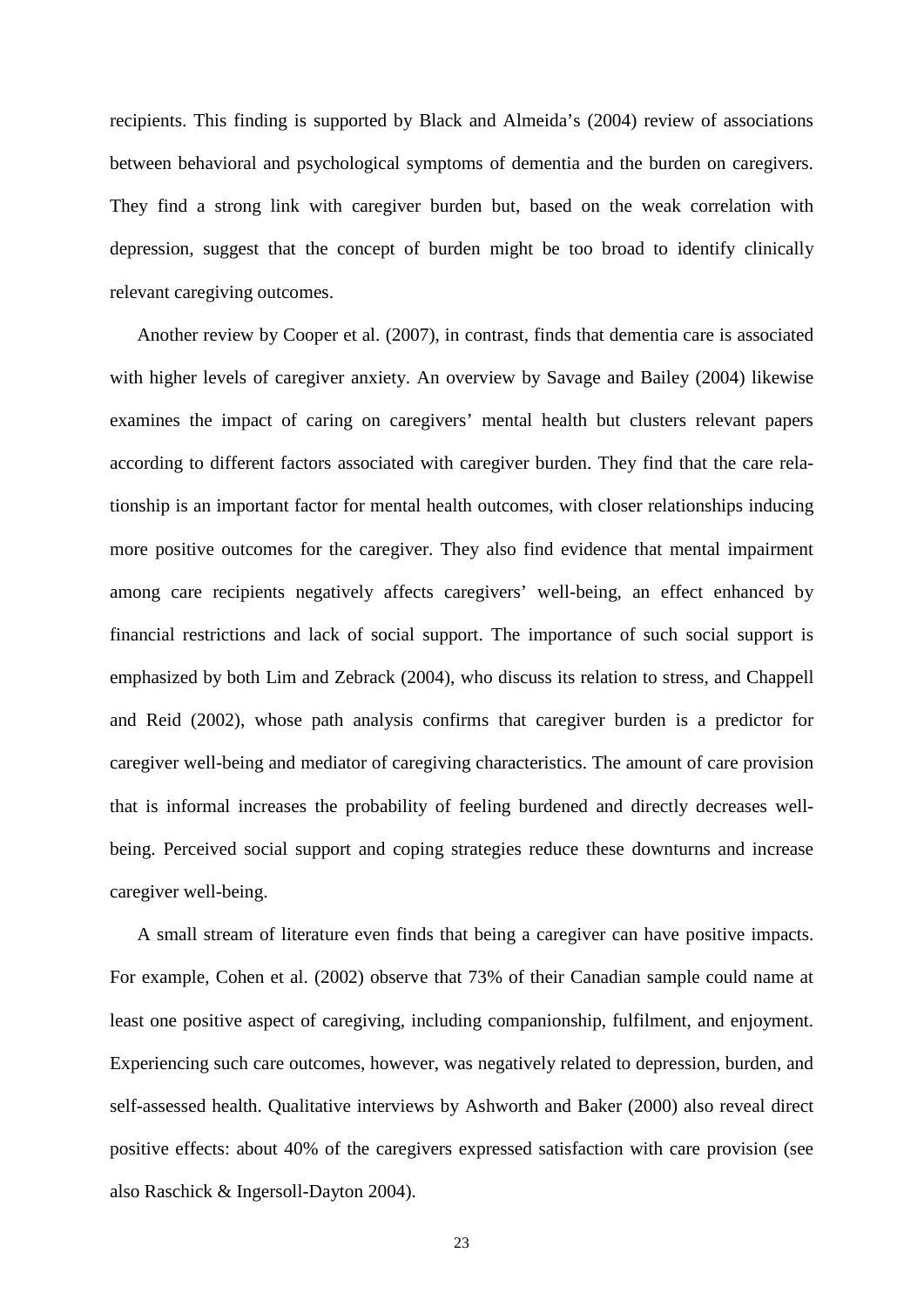Positive outcomes are, however, rare or at least dominated by negative effects. Yet it should be noted that negative impacts can suffer from an upward bias generated by failure to control for the so-called family effect (Bobinac et al. 2010): the influence of having a family member with bad health. This effect is one that many studies fail to consider, which raises the risk of bias in simple comparisons between caregivers and noncaregivers. To avoid such bias, studies should carefully distinguish between the family effect and the caregiving effect. Amirkhanyan and Wolf (2006), for instance, find that care provision in the household affects the well-being of the entire family and simply having a parent in need of care increases the likelihood of depression. Likewise, Bobinac et al. (2010), after proxying the caregiver effect by the number of care tasks and the family effect by the actual health of the care recipient, show that both factors affect the caregiver's well-being by a comparable magnitude. They also provide evidence that not accounting for the family effect leads to a 30% overestimation of the caregiving effect. One additional methodological shortcoming noted by Leigh (2010) is that most of the caregiving research fails to account for omitted variable bias by ignoring important individual characteristics. In his study, the negative effect on life satisfaction becomes insignificant when individual fixed-effects are taken into account. Lawton et al. (2000) also find very little evidence that becoming a caregiver or caring over a long period worsens the caregiver's well-being.

The long-term impact of providing care to an ill or disabled parent (or parent-in-law) is a major focus of a study by Bookwala (2009), which draws on three waves of data collected over a 15-year period. Her research demonstrates that caregivers tend to suffer more over time, with well-being decreasing in the long term, which supports the so-called "wear-and-tear" concept when caregivers do not adapt to their role.<sup>[15](#page-20-0)</sup> Hirst (2005), in contrast, finds that particularly intense caregiving—that is, providing more than 20 hours of care a week—is

 $\overline{a}$ 

<span id="page-24-0"></span><sup>&</sup>lt;sup>15</sup> "Wear-and-tear" refers to an increasing psychological burden over time, while "adaption" assumes a coping ability that reduces the burden in the long run (Brickman & Campbell 1971).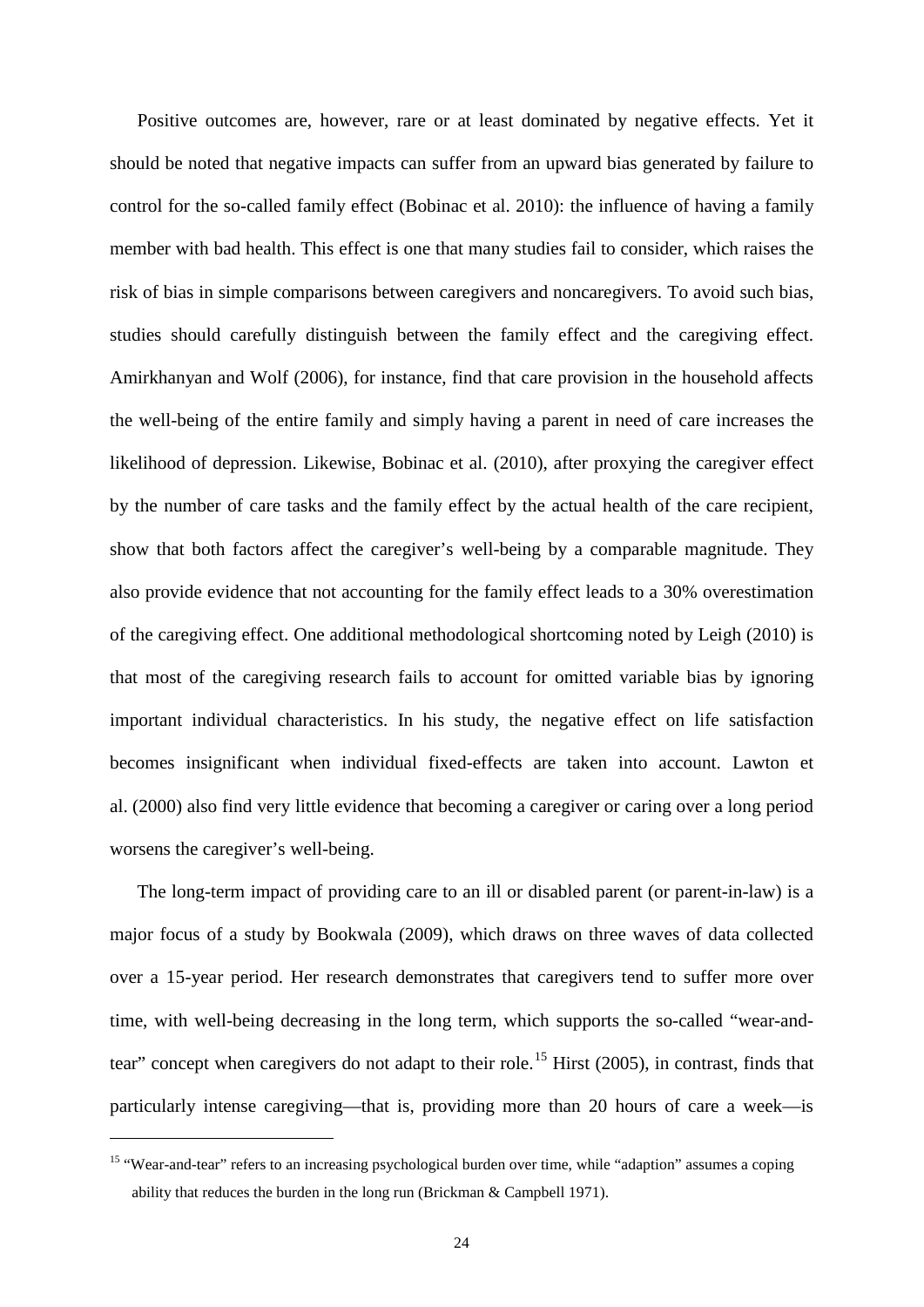associated with the highest levels of distress when caregiving begins and after the caregiving spell has ended.

Bookwala (2009) also reveals that women experience a higher probability of depression after a certain time of caring, whereas men's depression levels decrease over the same amount of time. Female caregivers also generally report higher levels of depression, anxiety, and lower levels of well-being (Yee & Schulz 2000), and the literature reviewed suggests almost exclusively stronger adverse effects for women than for men. Additional gender differences identified by Raschick and Ingersoll-Dayton (2004) using cross-sectional data include a tendency for women to be more burdened by the caregiving experience than men, to perceive more caregiving costs, and have lower levels of life satisfaction. Pinquart and Sörensen (2006), however, suggest that large gender differences can be partly explained by the fact that women tend to provide longer and more intense care. After accounting for the objective care burden in their meta-analysis of 229 studies, the remaining gender differences were small

Raschick and Ingersoll-Dayton (2004) find that adult children receive higher emotional rewards than spouses, possibly because of qualitative differences in the care situation; that is, spouses face more intensive responsibilities than do adult children. These observations are echoed by Pinquart and Sörensen (2003a), who find that spouses who provide care are often more burdened than adult children who act as caregivers, possibly because spousal caregivers, being older, find the physical effort more onerous.

#### **Physical Health**

Studies on caregiving's impact on physical health are less widespread and have received less attention than studies on caregivers' psychological health. This literature does show, however, that physical health outcomes can be linked to informal caregiving through the following dynamics: (i) caregiving often requires physically demanding work over a long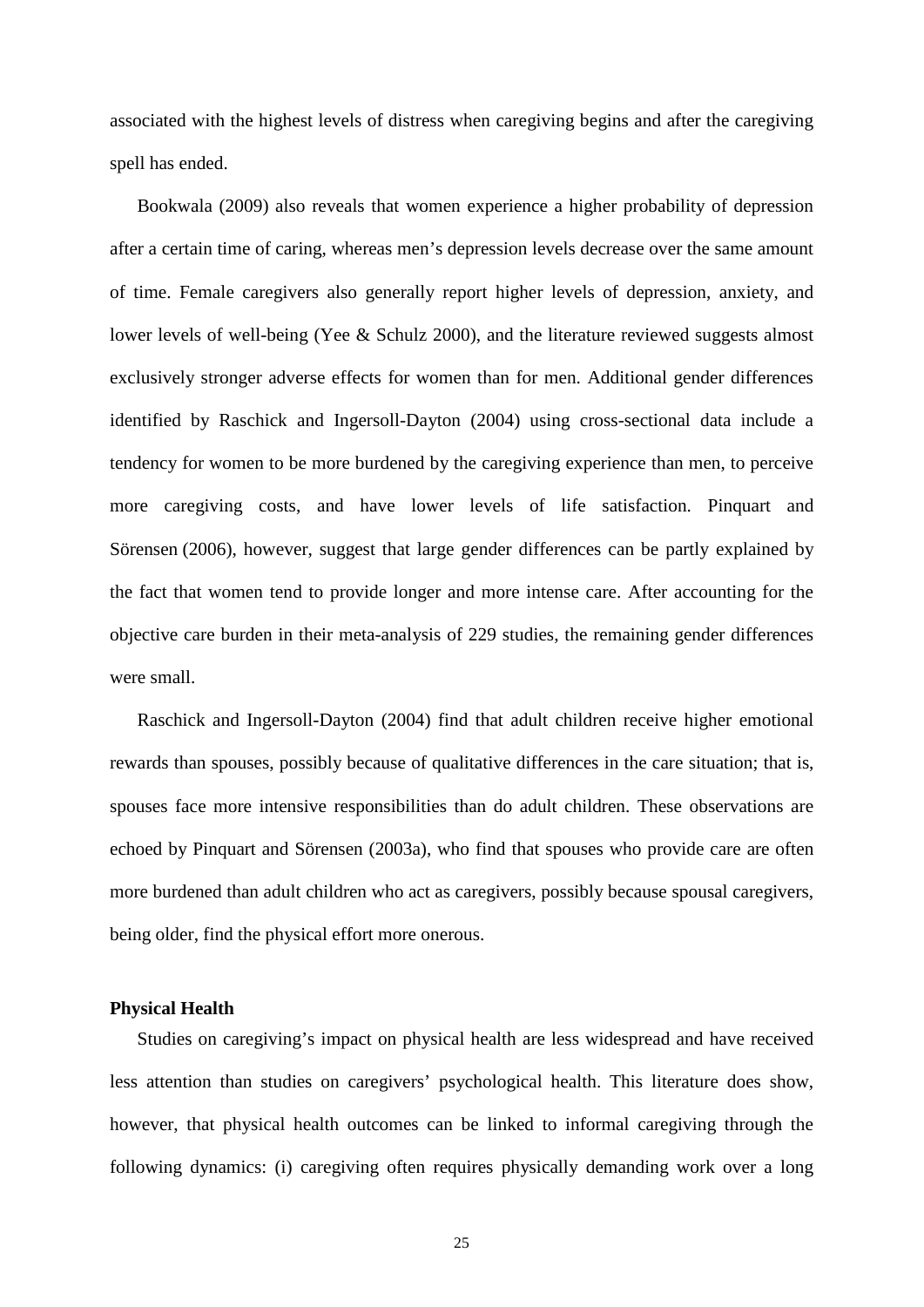duration, which might cause musculoskeletal injuries and aggravation of arthritis and other chronic illnesses; (ii) caregivers tend to neglect a healthy lifestyle (e.g., diet and exercise); and (iii) caregiving increases stress and lowers psychological health, which is likely to manifest in such physical outcomes as hypertension and cardiovascular disease (Pinquart & Sörensen 2007).

A meta-study by Vitaliano et al. (2003), which explores caregiving's impact on physical health in 23 samples, does indicate that caregivers have worse physical health than noncaregivers; however, their assessment of different health categories shows significant but moderate differences in self-reported health, medication use, antibodies, and stress hormones. Another meta-analysis of the informal care literature, by Pinquart and Sörensen (2007), focuses exclusively on articles on physical health written between 1986 and the spring of 2006. In particular, this review concentrates on the following care-affiliated factors that specifically impact caregivers' physical health: (i) mentally impaired care recipients and behavioral problems; (ii) characteristics of the care situation, such as care duration, coresidency, nonspousal care, and lower levels of informal care support; (iii) the caregiver characteristics of high age and lower socioeconomic status; and (iv) a high caregiving burden and symptoms of caregiver depression. Based on their review, the authors conclude that physical health losses among caregivers are more likely to be related to their mental health status than to physical overload. They base this conclusion on the lack of a significant correlation between a care recipient's physical impairment and the caregiver's physical health status. At the same time, however, they also find a high correlation between a care recipient's mental illness or a caregiver's depression and physical health (see also, Schulz et al. 1995). As Pinquart and Sörensen (2007) point out, the most severe physical impairments can be found among caregivers who are older, male, or in charge of dementia patients, a risk group slightly different from those identified in the psychological health research, in which women in particular perceive a higher cost of caring (Raschick & Ingersoll-Dayton 2004).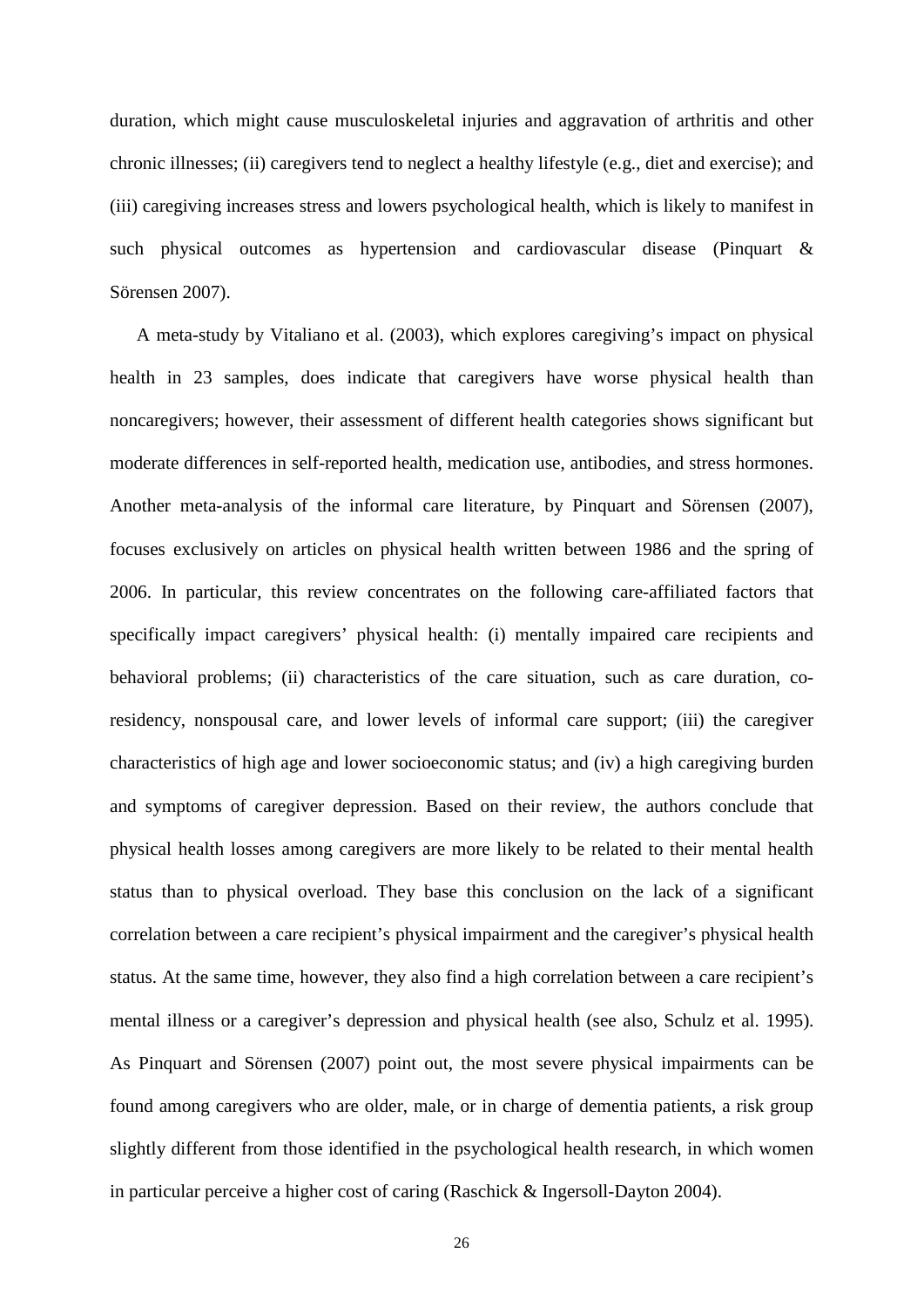The general association between informal care and worse health is demonstrated by Legg et al. (2013), who employ UK census data to reveal a significant negative association between care and health that becomes stronger with care hours provided (see also Ugreninov 2013). Likewise, Mentzakis et al. (2009), using 14 waves of the British Household Panel (BHPS) to explore the determinants of caregiving, identify a significant correlation between worse health and the probability that the caregiver is providing residential care.

Dementia caregiving, in particular, is associated with a high burden and overall downturns in health, as demonstrated by Schoenmakers et al.'s (2010) meta-analysis of its impact, which supports most of Pinquart and Sörensen's (2007) observations. Nevertheless, although both reviews conclude that dementia caregiving is associated with lower physical health, they both admit to the following caveats: (i) the literature reviewed is very heterogeneous and therefore minimally comparable, (ii) most studies are cross-sectional and thus do not account for endogeneity, and (iii) research often omits important controls (e.g., preexisting illness).

One particularly strong predictor of an individual's own health is spousal health, which emerges prominently in all self-reported surveys, even in households where no care is needed (Satariano et al. 1984). At the same time, however, research results based on more objective measures like doctor visits and drug use remain ambiguous. In addition, although stressful caregiving may not overtly affect actual health status during the period of caring, it can be related to subsequent downturns in immune function. Such a lagged effect of caregiving is demonstrated by the sample of single mothers providing intergenerational care in which physical downturns like lower self-assessed health and high blood pressure occurred after a 2 to 4-year delay (Coe & Van Houtven 2009). Similarly, in a study by Gräsel (2002), although caregivers experienced no health decrease over the caregiving period, after leaving the caregiver role, they experienced uplifts in health but nearly twice as many doctor visits, which the author interprets as a strengthened awareness of their own health, neglected while a caregiver.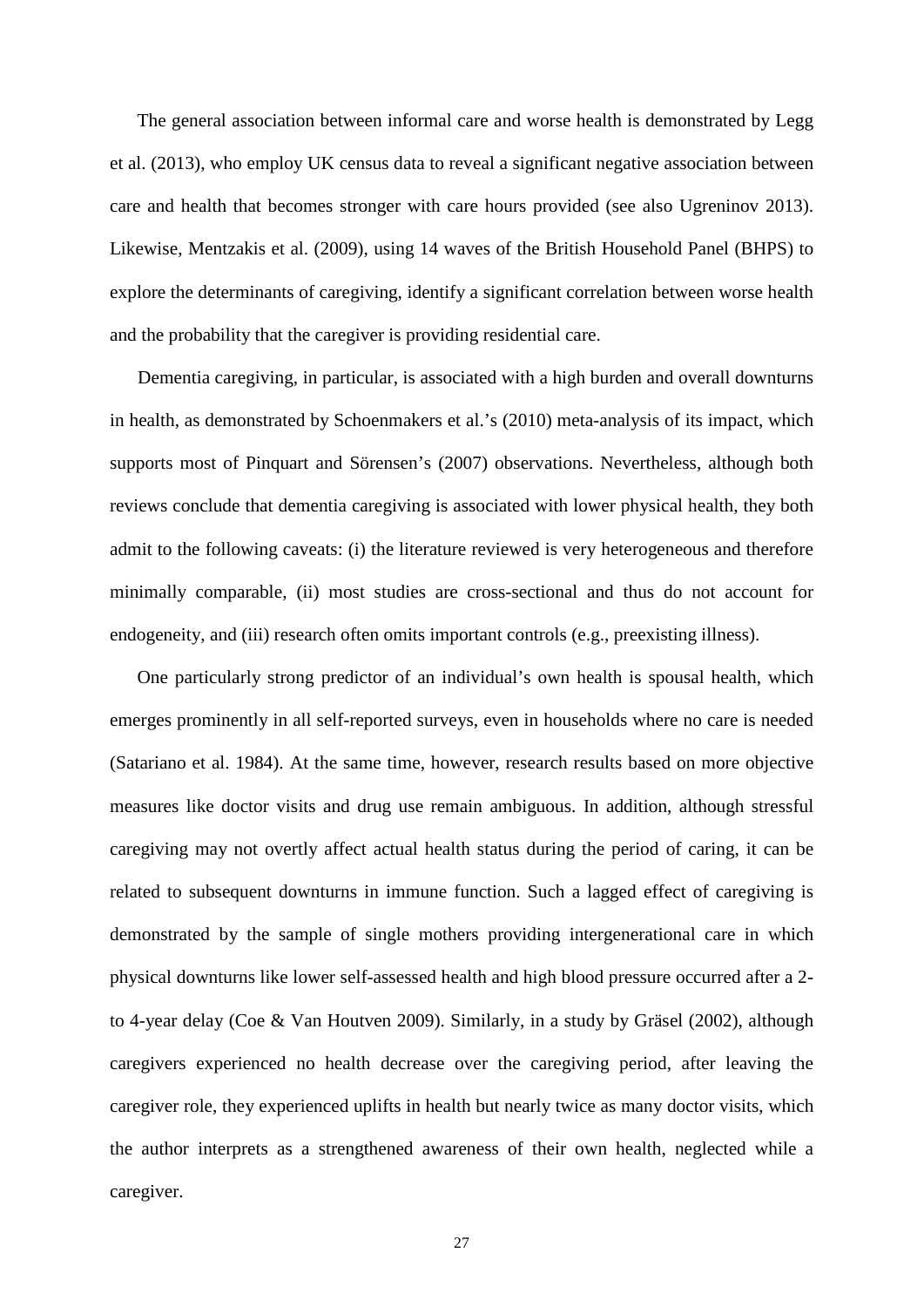In contrast to these mostly negative associations, other studies draw a more ambivalent picture. For example, Vlachantoni et al. (2012), in their review of caregiving's impact on health measures in Britain, underscore the ambiguous results on caregiver characteristics. In an analysis of the differences between cross-sectional and longitudinal studies, they also find that, depending on the sample and model used, cross-sectional analyses may find positive, negative, or no correlation. In particular, they highlight a study by O'Reilly et al. (2008), based on a sample from the Northern Ireland Census, which shows that caregiving is related both to poorer health *and* lower levels of physical impairment and mortality. Although this link between caregiving and lower mortality is supported elsewhere (Brown et al. 2003), Schulz and Beach (1999) demonstrate that mortality rates are higher among caregivers who report emotional strain than among noncaregivers. On the other hand, caregivers who do not report a high burden from their tasks seem to have the same mortality risk as the comparison group. O'Reilly et al. (2008) therefore conclude that previous literature underestimates the positive health outcomes associated with caregiving.

One possible explanation for this ambiguous outcome is that caregiving can induce a psychological uplift that may increase physical health by enhancing well-being (Ashworth & Baker 2000). Another explanation may be self-selection out of the caregiver role when the severity of the physical impairment makes care impossible. In such cases, public support could provide different options for selecting out of the caregiver role when the adverse health effects become too severe or at least reduce the care intensity. Empirical evidence for this notion is provided by Dujardin et al. (2011), who show in a country comparison that a heavy care burden, although more prevalent in Britain than in Belgium, has a less adverse health effect for British caregivers, probably because of the better public support. If researchers are to avoid biased results, therefore, they must additionally account for self-selection into caring. For example, although it seems rational to assume that when caregivers have free choice, only those with robust health are likely to become caregivers, Coe and Van Houtven (2009) find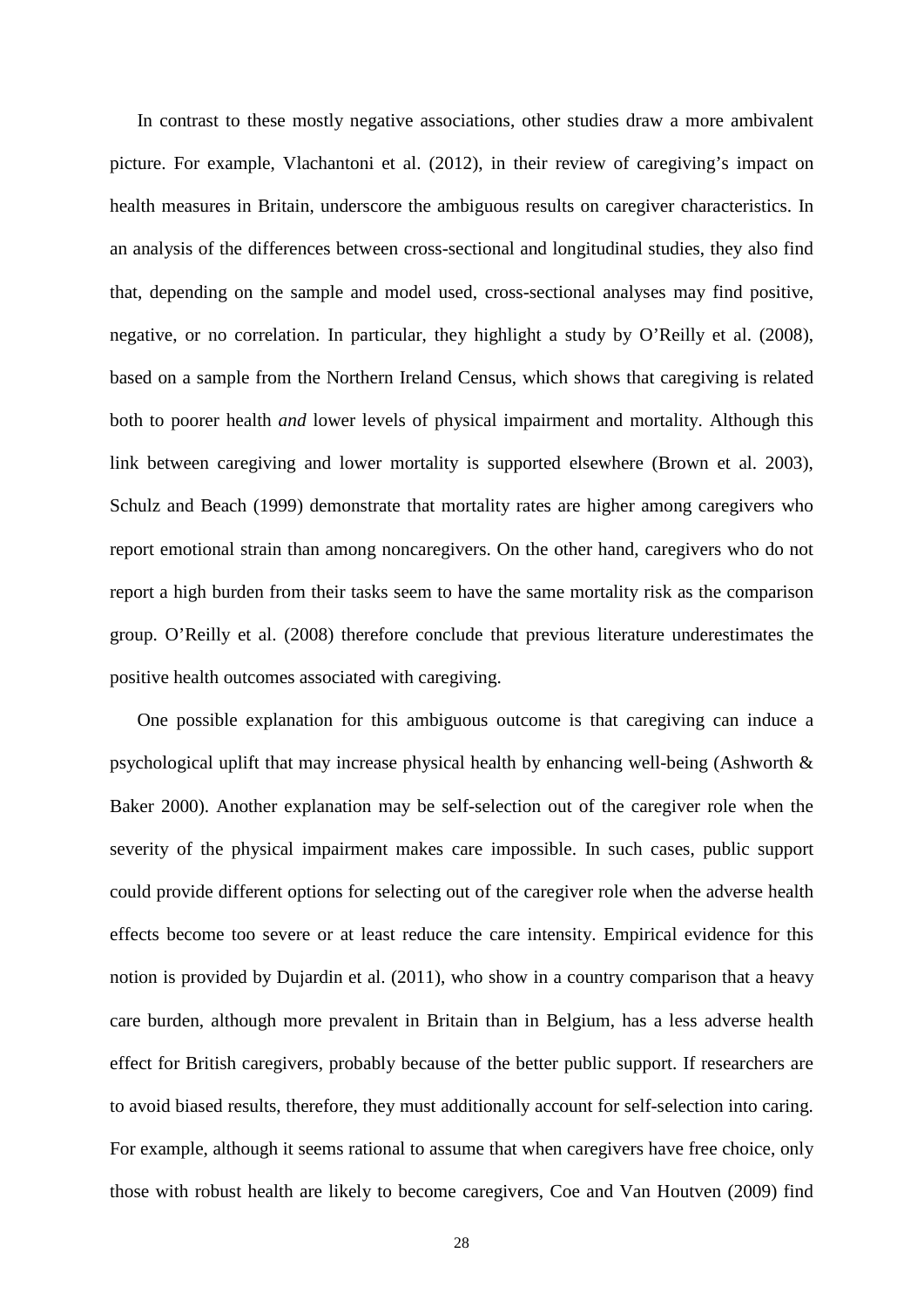decreased self-rated health measures for both male and female care providers even after they account for self-selection.

#### Family Implications

Caregiving competes with leisure time, which is usually spent with family members and helps maintain healthy family relationships. The time for leisure, however, is drastically shortened when caregiving lasts for hours or must be combined with a regular workday. Caring for co-residing elderly, in particular, not only influences a family's daily life but decreases the well-being of both caregivers and their family members (Amirkhanyan & Wolf 2006). Yet the effect of caregiving on the entire family has received only marginal attention in the research. The few studies that do exist (see table 3) focus especially on informal caregiving's effect on married couples. For example, Bookwala  $(2009)^{16}$  $(2009)^{16}$  $(2009)^{16}$  finds that among a sample of adult caregiving daughters and sons, experienced caregivers are significantly less happy in their marriages than those who have just assumed the caregiving role.<sup>[17](#page-29-0)</sup> Likewise, former caregivers experience greater differences than recent caregivers, long-term caregivers experience more than noncaregivers, and, in terms of gender inequality, these effects are stronger for females in both groups. These findings are consistent with the already cited research showing that it takes time for the impacts of caregiving to manifest in any measurable magnitude and that downturns in overall life satisfaction come to include downturns in satisfaction with family life.

On the other hand, Litvin et al. (1995) argue that if care provision is exogenous, then the double burden perceived by married caregivers can be counterbalanced by spousal support in the caregiving process. In fact, Brody et al. (1995) do find that well-being among married caregivers is highest, while never-married caregivers are less likely to co-reside with parents than their married counterparts. Moreover, although married daughters do not differ

<span id="page-29-0"></span>

<sup>&</sup>lt;sup>16</sup> For details, see table 2.<br><sup>17</sup> Bookwala (2009) observed three caregiver groups in three waves: T1 (1987–1988), T2 (1992–1994), and T3 (2001–2002). Caregivers in T1 were subjected to a baseline interview, "experienced caregivers" provided care in T2 and T3, but only "former caregivers" provided care in T2 and only "recent caregivers" in T3.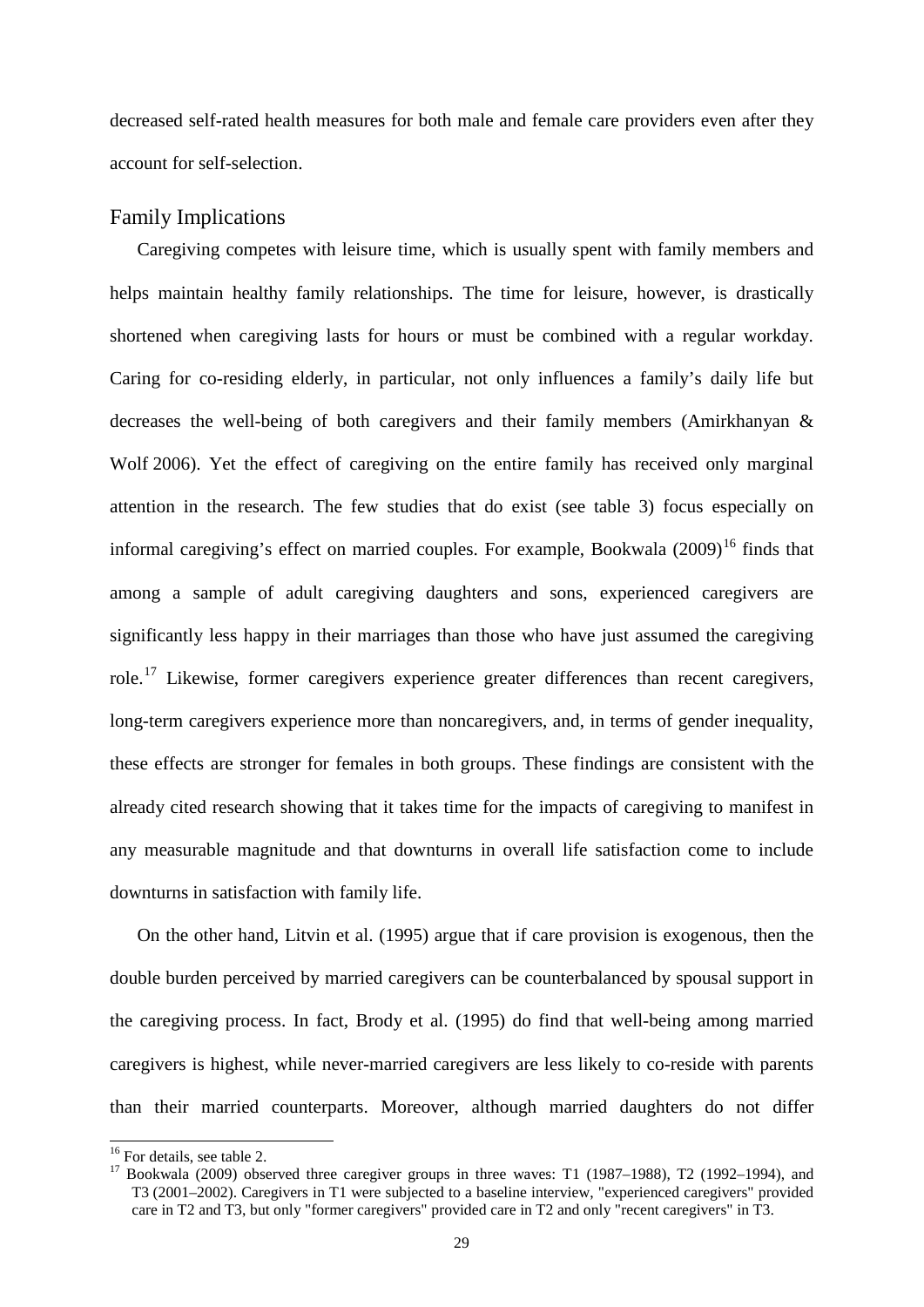significantly from separated and divorced female caregivers in terms of co-residency, there are directional differences: whereas most of the latter have moved back into their parents' home, the majority of married caregivers co-reside in their own dwelling. This pattern appears to be driven by the opportunity to provide better care, on the one hand, and by financial problems, on the other, particularly in the case of divorced daughters. In fact, Young and Grundy (2008), using data for England and Wales, find that the share of caregivers is higher among the never married than among married or formerly married men and women.

In an attempt to describe the decision-making process within the family, Pezzin and Schone (1999) develop a theoretical model in which parents and their children (in this case, only daughters) both agree to a Nash bargaining rule by which the household formation itself is endogenous. Both parents and daughters want to maximize their utility dependent on altruism, informal care, formal care, and leisure time and will only co-reside if both parties derive positive utility from this solution. Maximal family consumption depends on satisfaction of the parents' care needs by allowing the daughter to (i) provide informal care herself and trade off leisure or (ii) increase financial transfers for a formal care solution. Substitution between the two choices depends on the daughter's wage, with higher opportunity costs for care leading to a lower probability of providing informal care and therefore shared residency. The authors test their theoretical approach using a complete data set of 424 parent-daughter pairs from Israel. Their estimates show significantly negative coefficients for married daughter, daughter's age, and number of daughter's children. For married parents, the likelihood of co-residency is small but increases significantly with degree of parent impairment.

## Conclusions

As an aging population increases the demand for caregiving, societies are being forced to develop strategies for providing a sufficient supply of care, a large share of which is informal.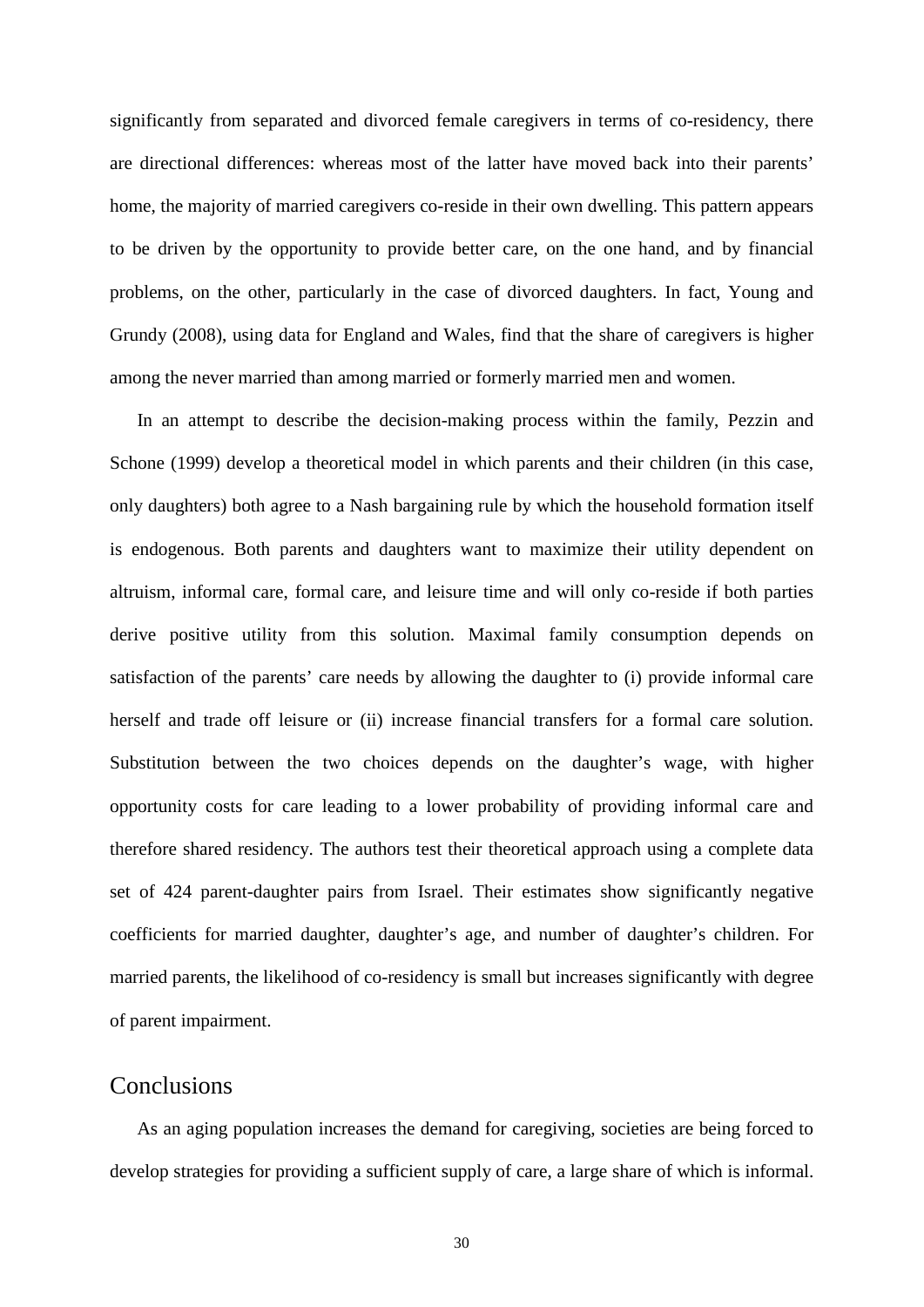Hence, to formulate successful policies, policy-makers must be aware not only of the social implications of informal care's effects on the caregiver but of the economic consequences of changes within the care arrangements. Yet although the implications for the job market have become of major interest to researchers in recent years, the findings on informal caregiving's overall effect remain ambiguous. Whereas most studies report a negative link between care and employment, some relate a reduction in employment or work hours only to specific characteristics, with female co-residing caregivers being the most affected. The magnitude of these effects, however, appears rather small: caregivers seem to have a lower attachment to the labor force even before they enter the caregiver role. Likewise, the probability of informal caregivers being employed is at most 5–10% lower than that for noncaregivers. Stronger effects could be obtained for very intense caregiving, which is provided primarily by females of working age, who are less likely to be fully employed and earn generally lower wages. Only high family income and strong social support enables families to freely choose an arrangement that is satisfying to all family members, so willingness to care remains a result of circumstances. Even with full employment, low wealth and no alternatives within the family increase the pressure to provide care (Carmichael et al. 2008).

For psychological health measures, the results are more homogeneous: the majority of studies find a negative impact of caregiving on mental health. That is, even though caregiving can create psychological uplifts, the negative consequences tend to dominate, particularly for female and spousal caregivers. Such negative outcomes not only affect the caregiver per se but also the caregiver's family. As regards physical health, there is less conclusive evidence for specific risk groups within the literature: the general negative association of caregiving and physical health outcomes is often related to psychological downturns.

The link between marital status and caregiving is twofold: first, married caregivers seem to cope best with the caregiving burden, possibly because of more social support and a better financial situation. Second, the generally accepted reality that too much stress can harm a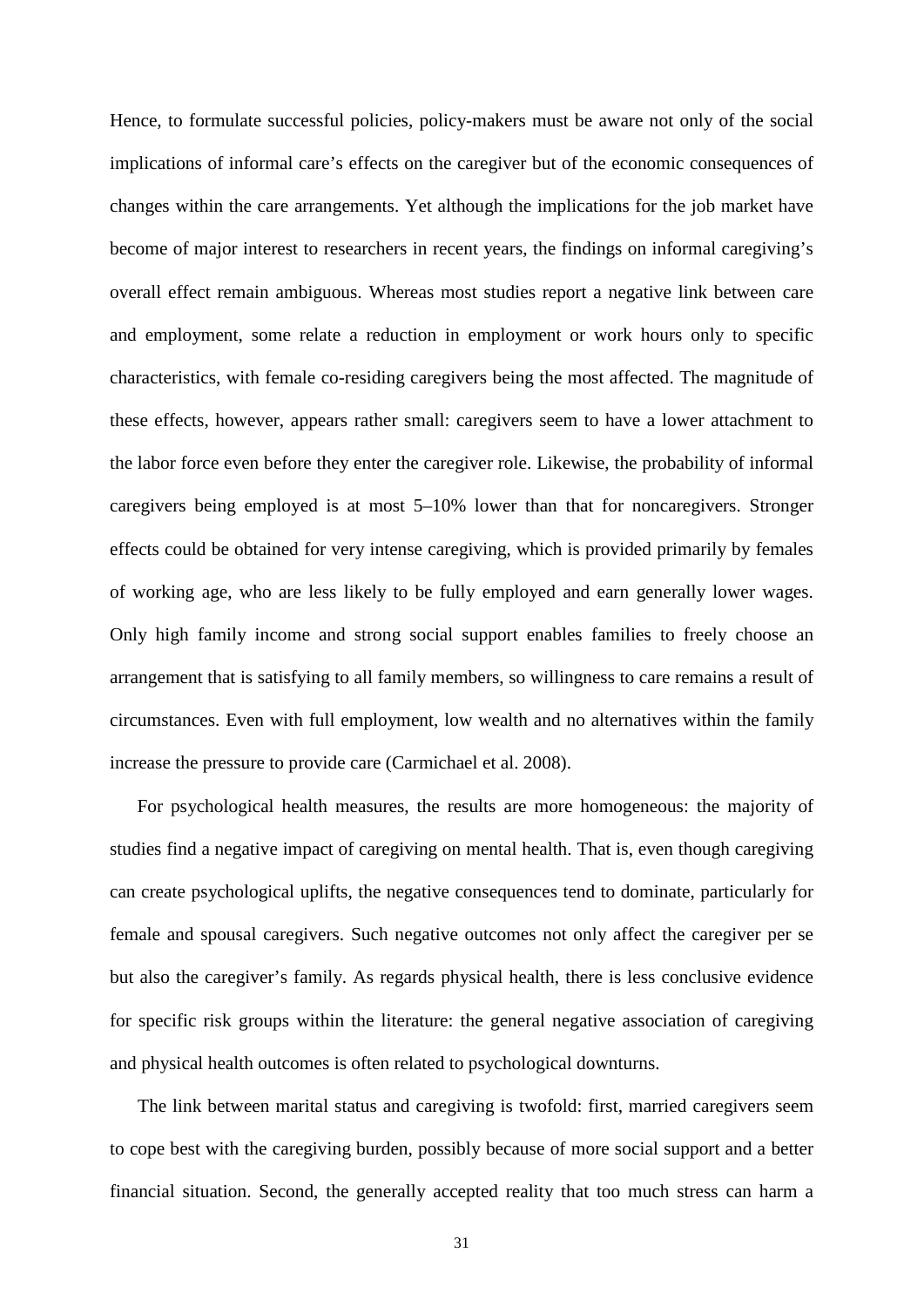relationship also holds for caregiving, in which a longer duration of care negatively affects marital satisfaction. Nevertheless, the empirical findings are sparse, so further research is needed.

It should also be noted that the three categories analyzed in this paper (employment, health, and family) mutually affect each other. For example, occupation and marital status both affect health levels while poor health is linked to both unemployment *and* working overtime (Bell et al. 2012, Brown et al. 2012), but being married is associated with higher levels of both income (Antonovics & Town 2004) and health (Helmert & Shea 1998). As important, these effects are not only cumulative but may spill over into other domains and reinforce each other. For instance, combining full-time work and care can be related to lower health (Farfan-Potret et al. 2009) or a higher usage of antidepressants (Schmitz & Stroka 2013). Likewise, downturns in psychological health generated by the caregiving burden could affect work performance and thus increase the risk of unemployment, which is itself a psychological stressor. Obviously, these linkages are complex and require sophisticated analysis if the different effects are to be isolated.

The majority of existing studies, however, are subject to methodological shortcomings, including nonrepresentative or small samples, limited use of control variables (Bobinac et al. 2010), and widespread use of cross-sectional analyses (Schulz et al. 1990). In particular, because decisions to provide care can be endogenous with the outcomes of interest (Coe & Van Houtven 2009), not accounting for selection in and out of the caregiver role or simultaneous decision-making biases empirical findings. Nevertheless, with regard to employment, recent studies raise doubts about the endogeneity of its relationship with care (e.g., Bolin et al. 2008b, Ciani 2012, Meng 2012, Van Houtven et al. 2013, Nguyen & Connelly 2014) or criticize the approach being used (Hassink & Van den Berg 2009). Nor should analyses be restricted to the individual caregiver: if studies are to obtain conclusive evidence on the effects of caregiving, they must also incorporate caregivers' families and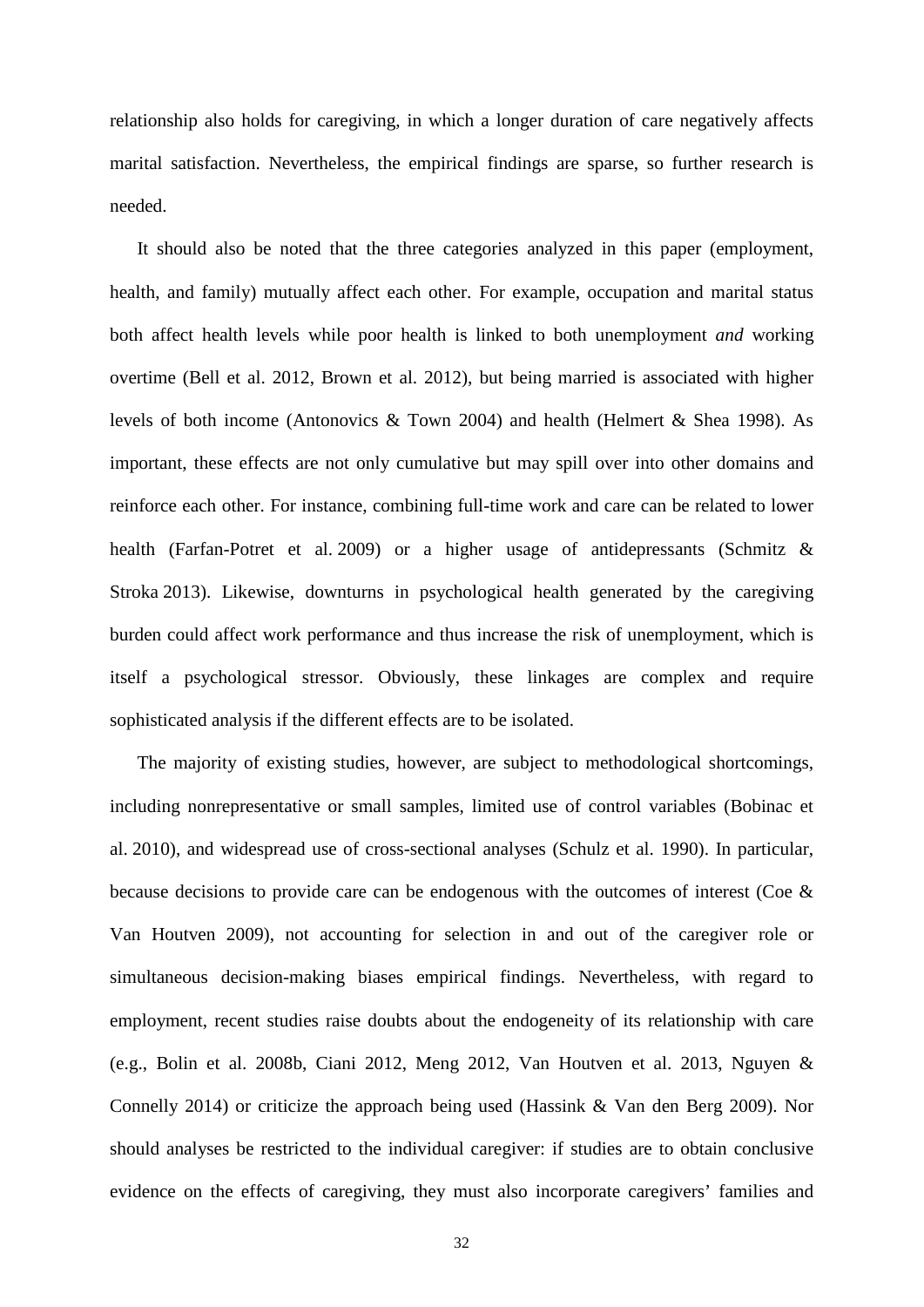formally supported alternatives (Amirkhanyan & Wolf 2006).

Today, such alternatives to informal care are finding an increasing market and are, to some extent, available in all developed countries. With the right public policies, therefore, formal support can relieve caregivers (Bolin et al. 2008a) and help care receivers avoid hospitalization (Bonsang 2009, Jiménez-Martín & Prieto 2012). However, because caregiving arrangements are heterogeneous, flexible public support is needed that is adaptable to caregiver needs. Based on our analysis, we draw two conclusions related to achieving this goal: first, even though the individual outcomes on employment and health seem rather small, the literature suggests that the effects of caregiving are mostly negative. Such negative outcomes must therefore be considered part of the cost of informal care when defining the opportunity costs of formal care subsidies. Second, most studies reviewed find that the caregiver burden is higher for women than for men. One contributory factor may be that traditional gender roles place greater pressure on women to commit to the caregiver role, even though they face relatively higher caregiving costs, different expectations that contribute to the existing gender wage gap. As demand rises, it seems likely that, despite increasing female labor force participation and the softening of traditional gender roles, women will be more at risk of having to deal with a family member in need of care.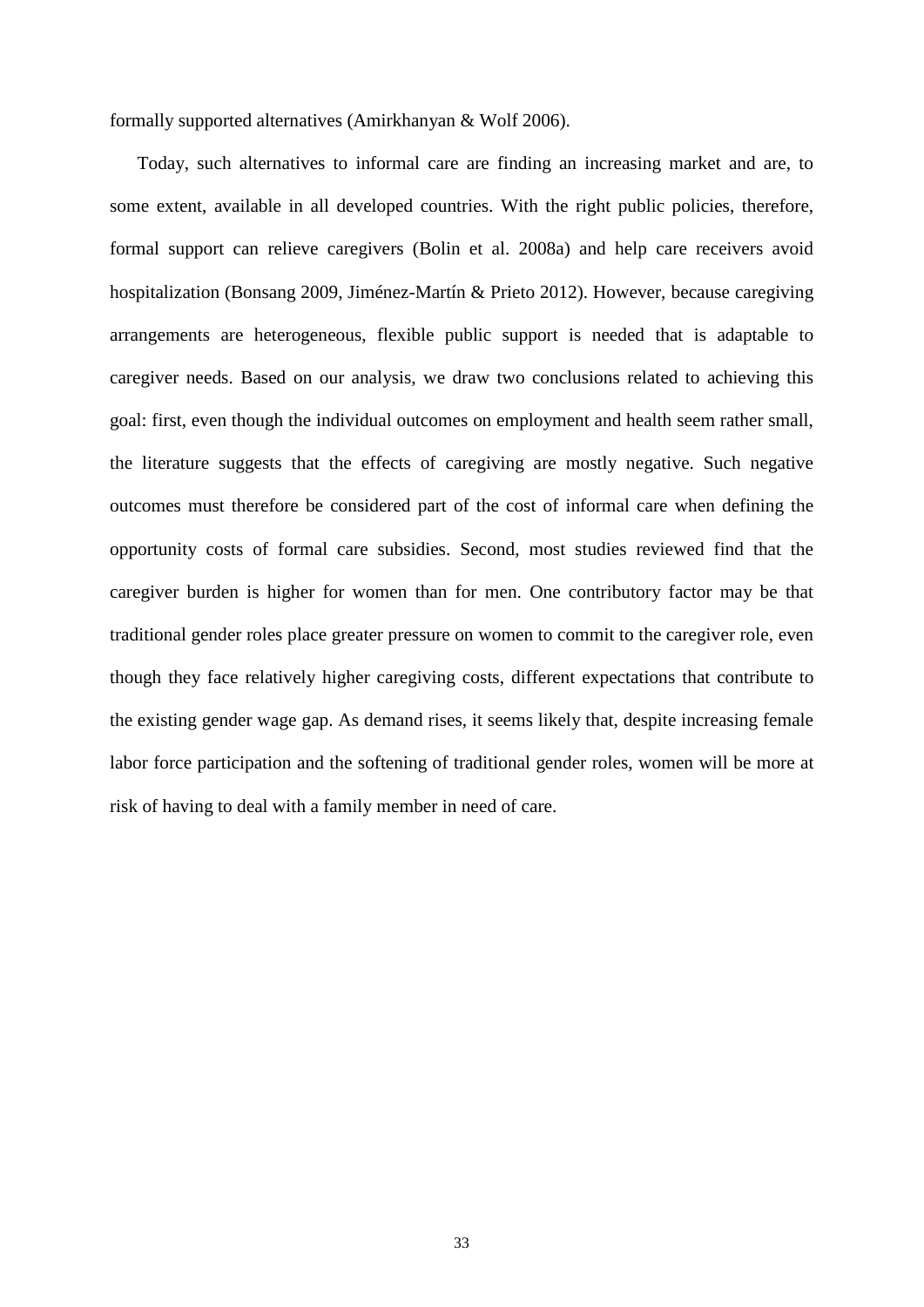Table 1 Studies on Informal Care and Employment

| Author                          | Data                                                                                                                              | Controls                                                                                     | Key results                                                                                                                                                                              |
|---------------------------------|-----------------------------------------------------------------------------------------------------------------------------------|----------------------------------------------------------------------------------------------|------------------------------------------------------------------------------------------------------------------------------------------------------------------------------------------|
| Literature review or meta study |                                                                                                                                   |                                                                                              |                                                                                                                                                                                          |
| Lilly et al. (2007)             | Review of 34 articles (1986-2006)                                                                                                 |                                                                                              | Carers generally do not show lower levels of<br>employment, but intense caregiving is related<br>to lower working hours and lower levels of<br>labor force participation                 |
|                                 |                                                                                                                                   | Studies accounting for or ruling out endogeneity and/or account for unobserved heterogeneity |                                                                                                                                                                                          |
| Berecki-Gisolf et al. (2008)    | N=9,837, Australian Longitudinal Study on<br>Women's Health (2001 & 2004, L)                                                      | Selection in care, health of care receiver,<br>caregiver demographics                        | Employment does not affect selection into<br>caregiver role, but providing care is related to<br>odds ratios up to 2.11 for reducing work hours<br>or leaving employment                 |
| Bolin et al. (2008b)            | N=3,769. Survey of Health, Ageing and<br>Retirement in Europe (2004, C)                                                           | OLS, 2SLS, regional differences, caregiver<br>demographics                                   | Exogeneity of caregiving could not be<br>rejected. Evidence for reduced employment<br>probability, and working hours. Results vary<br>between north and south Europe                     |
| Carmichael et al. (2010)        | N=20,000, British Household Panel Survey<br>$(1991 - 2005,L)$                                                                     | Previous care provision, caregiver demo-<br>graphics, co-residential care                    | Occupation and earnings negatively affect the<br>probability of demanding care provision                                                                                                 |
| Casado-Marin et al. (2011)      | Spanish female subsample of the European<br>Community Household Panel (1994-2001, L)<br>between 30-60. $N = 28,260$ .             | Ordered probit, IPW estimator against<br>attrition, caregiver characteristics                | Lower probabilities for employment were<br>observed for women caring for someone at<br>home and for those who care for more than<br>one period                                           |
| Ciani (2012)                    | European Community Household Panel<br>(1994-2001, L) with women between 40-59<br>and men 40-64 with about 300,000<br>observations | Endogeneity and individual effects, caregiver,<br>and care receiver characteristics          | Once individual fixed-effects are accounted<br>for, the exogeneity assumption for informal<br>care could not be rejected. Effects are small<br>and differ between north and south Europe |
| Heitmueller (2007)              | N=25,000, British Household Panel Survey<br>$(1991-2003, C & L)$                                                                  | Endogeneity, co- and extra-resident care,<br>intensity, caregiver demographics               | Endogeneity is important if the impact of care<br>on employment decisions is not to be<br>overestimated. Negative linkage is observed<br>for co-residential and intensive care only      |
| Heitmueller & Inglis (2007)     | British Household Panel Survey (1993 &<br>2002), about 5,000 observations                                                         | Heckmen procedure for selection, caregivers<br>characteristics                               | Employed carers are expected to earn about<br>6% less than non-carers. The wage penalty is<br>estimated to be 1.04 pounds/hour                                                           |
| Johnson & Lo Sasso (2006)       | Household and Retirement Survey (1996-<br>1998, L) about 2,500 women between 55-67                                                | Instrumental variables, family and caregiver<br>characteristics                              | Caregiving substantially reduces working<br>hours; not accounting for individual<br>heterogeneity might underestimate the effect                                                         |
| King & Pickard (2013)           | N=17,123. English Longitudinal Study of<br>Ageing (2002-2009, L) aged 50-64.                                                      | Logit, caregiver characteristics                                                             | Those providing more than 10 hours of care<br>show lower levels of employment                                                                                                            |
| Kotsadam (2011)                 | N=14,478, European Community Household<br>Panel (1994-2001, L), females from 14<br>countries.                                     | Random-/fixed-effects logit, probit, caregiver<br>characteristics                            | Effects on working hours and employment<br>probability vary within Europe and are larger<br>in southern countries                                                                        |
| Leigh $(2010)$                  | 7 waves of HILDA (2001-2007, L) with                                                                                              | Pooled OLS and fixed-effects model                                                           | After accounting for individual                                                                                                                                                          |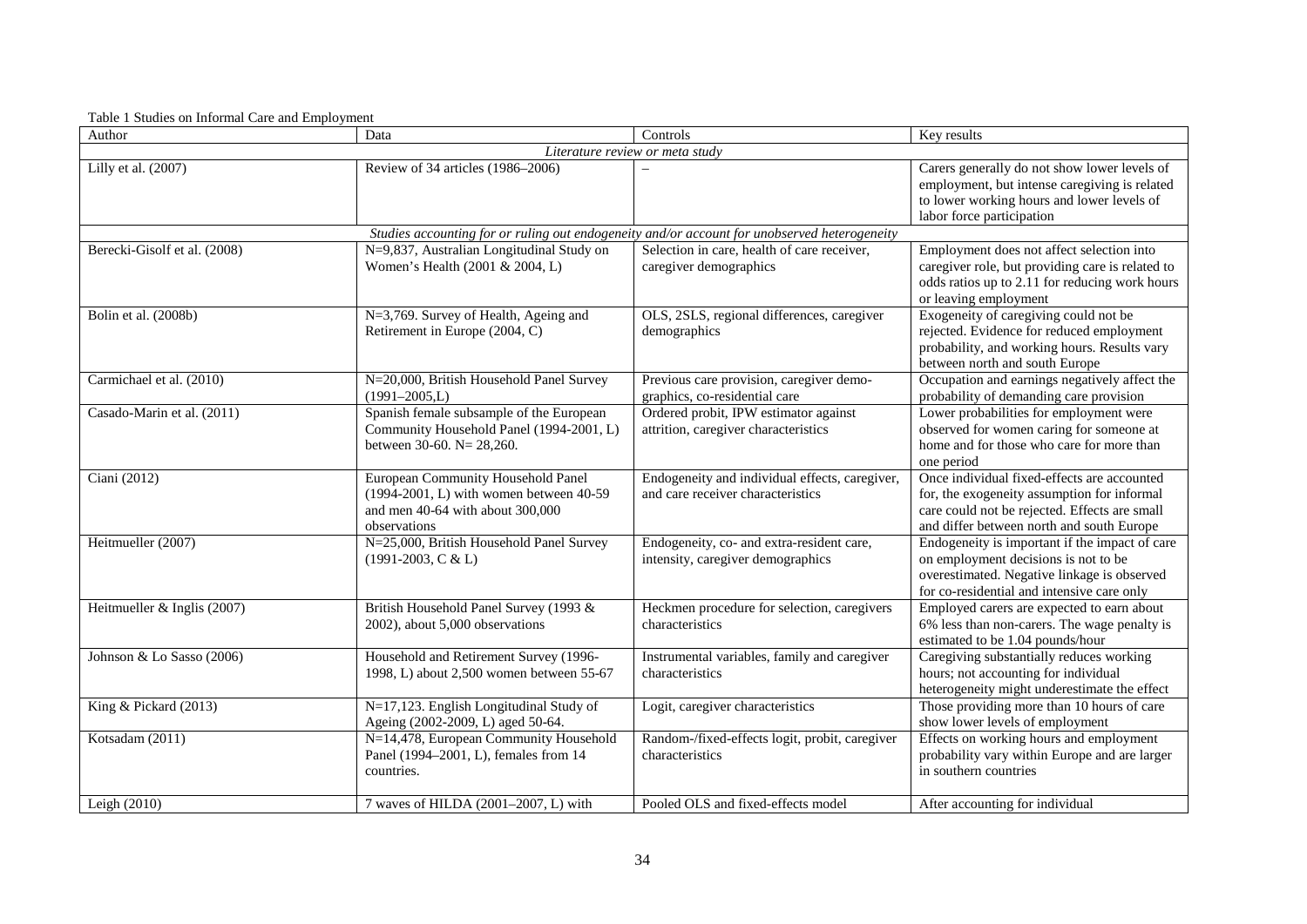| Author                      | Data                                                                                                     | Controls                                                                                                                         | Key results                                                                                                                                                                                                                                           |
|-----------------------------|----------------------------------------------------------------------------------------------------------|----------------------------------------------------------------------------------------------------------------------------------|-------------------------------------------------------------------------------------------------------------------------------------------------------------------------------------------------------------------------------------------------------|
|                             | 8,000 to 10,000 observations                                                                             |                                                                                                                                  | characteristics, only small effects emerged for<br>care and employment, while subjective well-<br>being remained unaffected                                                                                                                           |
| Meng (2012)                 | N=14,873, German Socio-Economic Panel<br>$(2001 - 2007)$                                                 | Endogenity, fixed-effects, caregiver and care<br>receiver characteristics                                                        | Labor force participation is not significantly<br>reduced. Providing 10 hours more of care a<br>week reduces working hours by less than 50<br>minutes                                                                                                 |
| Michaud et al. (2010)       | Females age 25 to 59 from the British<br>Household Panel Study (2000 - 2005, L)<br>$N = 2,551$           | Co- and extra-resident care, endogeneity of<br>care provision, partner, and partner's family,<br>caregiver demographics          | Small but significant effect of co-residential<br>caregiving on future employment                                                                                                                                                                     |
| Moscarola (2010)            | $N=9,656$ , Dutch women 25-55 from the<br>European Community Household Panel<br>Surveys (1995-2001, L)   | Dynamic bivariate probit for simultaneous<br>estimation with lagged care and work<br>variables, caregiver characteristics        | Employees are less likely (5.8%) to become<br>caregivers and vice versa (2.4%).                                                                                                                                                                       |
| Nguyen & Connelly (2014)    | 8 waves of HILDA (2001-2008) with 7,845<br>observations between 25-64                                    | Instrumental variable, multinomial logit,<br>endogeneity, co- and extra-resident care, care<br>intensity, caregiver demographics | Endogeneity of the caregiving decision was<br>rejected and therefore the estimates were<br>treated exogenous. Results suggest that<br>caregiving reduces labor force participation<br>by around 12% for men and women                                 |
| Van Houtven et al. (2013)   | Health and Retirement Study (1992-2008, L)<br>with around 4,000 men and women.                           | Instrumental variable, fixed-effects, care<br>tasks, caregiver characteristics.                                                  | Endogeneity was only found for the work<br>hours equations and drastically increased the<br>negative association. Exogenous estimates for<br>employment probability and wages remained<br>mostly not significant. Women were more<br>likely to retire |
| Viitanen (2010)             | European Community Household Panel<br>(1994-2001, L) around 900,000 observations<br>from 13 countries.   | Unobserved heterogeneity, caregiver<br>characteristics                                                                           | Only in Germany do women providing care<br>show a significant lower labor force<br>participation                                                                                                                                                      |
|                             |                                                                                                          | Other studies                                                                                                                    |                                                                                                                                                                                                                                                       |
| Bittman et al. (2007)       | 4 waves of the Household Income and Labour<br>Dynamics in Australia with up to 7,500<br>observations     | OLS, probit, caregiver characteristics,<br>descriptive comparison                                                                | Caregivers show lower earnings and working<br>hours, and starting caregiving is related to a<br>higher probability of leaving the labor force                                                                                                         |
| Carmichael & Charles (2003) | N=10,000, General Household Survey<br>(1990, C)                                                          | Co- and extra-resident care, caregiver demo-<br>graphics                                                                         | Men $(-12.9\%)$ suffer less than women $(-27\%)$<br>in terms of employment probability.<br>However, both face lower wages                                                                                                                             |
| Carmichael et al. (2008)    | N=272 respondents recruited among support<br>groups & British Household Panel Survey<br>$(1991-2001, C)$ | Hours and years of caregiving, caregiver<br>demographics                                                                         | Longer hours and longer duration of care<br>increase the likelihood of changing work<br>hours or leaving employment completely                                                                                                                        |
| Dautzenberg et al. (2000)   | N=581, Telephone survey (1994 & 1996, L)                                                                 | Distance to and health of care recipient,<br>siblings, and caregiver demographics                                                | Unemployed daughters and daughters living<br>nearby are more likely to become caregivers.<br>Care and work hours are unrelated                                                                                                                        |
| Gautun & Hagen (2010)       | Survey with 4,000 Norwegians between $45-65$ Descriptive univariate analysis                             |                                                                                                                                  | 75% of caregivers experience problems                                                                                                                                                                                                                 |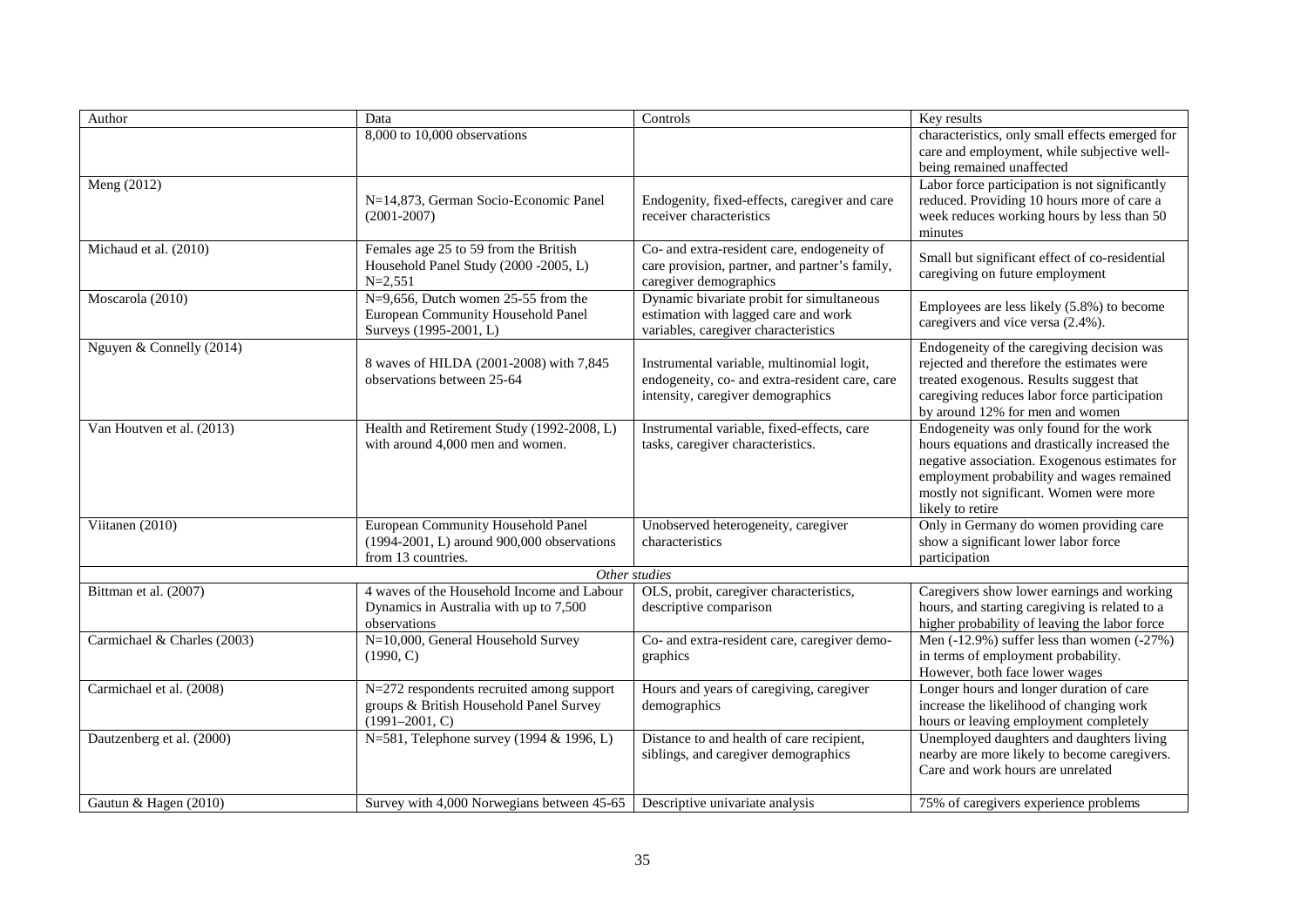| Author                      | Data                                          | Controls                                       | Key results                                   |
|-----------------------------|-----------------------------------------------|------------------------------------------------|-----------------------------------------------|
|                             | (2006, C)                                     |                                                | combining work and caregiving, mostly in      |
|                             |                                               |                                                | terms of irregular work hours and lack of     |
|                             |                                               |                                                | participation in training and meetings        |
| Lee & Tang (2013)           | N=5,119, Health and Retirement Study          | Spousal, parental, and grandchild care, demo-  | Parental personal care was associated with a  |
|                             | (2004, C)                                     | graphics                                       | significantly lower odds ratio $(0.49)$ for   |
|                             |                                               |                                                | women. No effect emerged for men              |
| Lilly et al. $(2010)$       |                                               |                                                | The results suggest that it is mostly primary |
|                             | Statistics Canada's 2002, C, General Social   | Probit, two-stage Heckman procedure to         | caregivers that show lower levels of labor    |
|                             | Survey with 24,855 observations above 45      | account for selection in the wage/work hours   | force participation. Employed caregivers      |
|                             |                                               | regression, caregiver demographics             | show neither lower working hours nor lower    |
|                             |                                               |                                                | wages. Secondary caregivers seem unaffected   |
| Pavalko & Henderson (2006)  | $N = 2,021$ , National Longitudinal Survey of | Logit, caregiver characteristics, firm         | Caregiving women with more flexible           |
|                             | Young Women (1995-2001, L)                    | characteristics, work place benefits           | working contracts were more likely to remain  |
|                             |                                               |                                                | in the labor force                            |
| Reid et al. (2010)          | N=136, Employed caregivers from Victoria,     | $\overline{\phantom{0}}$                       | Caregiving might interfere with work in terms |
|                             | British Columbia (1999-2000, C)               |                                                | of quality, which is not measured through     |
|                             |                                               |                                                | employment status or work hours               |
| Spiess & Schneider (2003)   | N=6,400 women aged 45 to 59, European         | Cross-national comparison, focus on changes    | Starting and increasing care lowers working   |
|                             | Community Household Panel Surveys (1994       | to control for selection, caregiver            | hours, not vice versa. Results differ along a |
|                             | &1996, L                                      | demographics                                   | north-south gradient within Europe            |
| Ugreninov (2013)            | $N = 3,969$ full-time worker from the         | Probit, caregiver characteristics, work-place  | Full-time caregivers have more absences for   |
|                             | Norwegian study of life course, ageing, and   | characteristics.                               | sickness and lower health than noncaregivers. |
|                             | generation $(2008, C)$                        |                                                |                                               |
| Wakabayashi & Donato (2005) | N=2,638, Female subsample form the Na-        | Enter, remain, and quit caregiver role. Social | Substantial reduction in employment, work     |
|                             | tional Survey of Family and Household         | demographics                                   | time, and earnings when becoming a            |
|                             | (1987/88 & 1992-1994, L)                      |                                                | caregiver. Ceasing to give care is not        |
|                             |                                               |                                                | associated with any counteracting effect.     |

 $2SLS = two-stage least squares, C = cross-section, L = longitudinal,$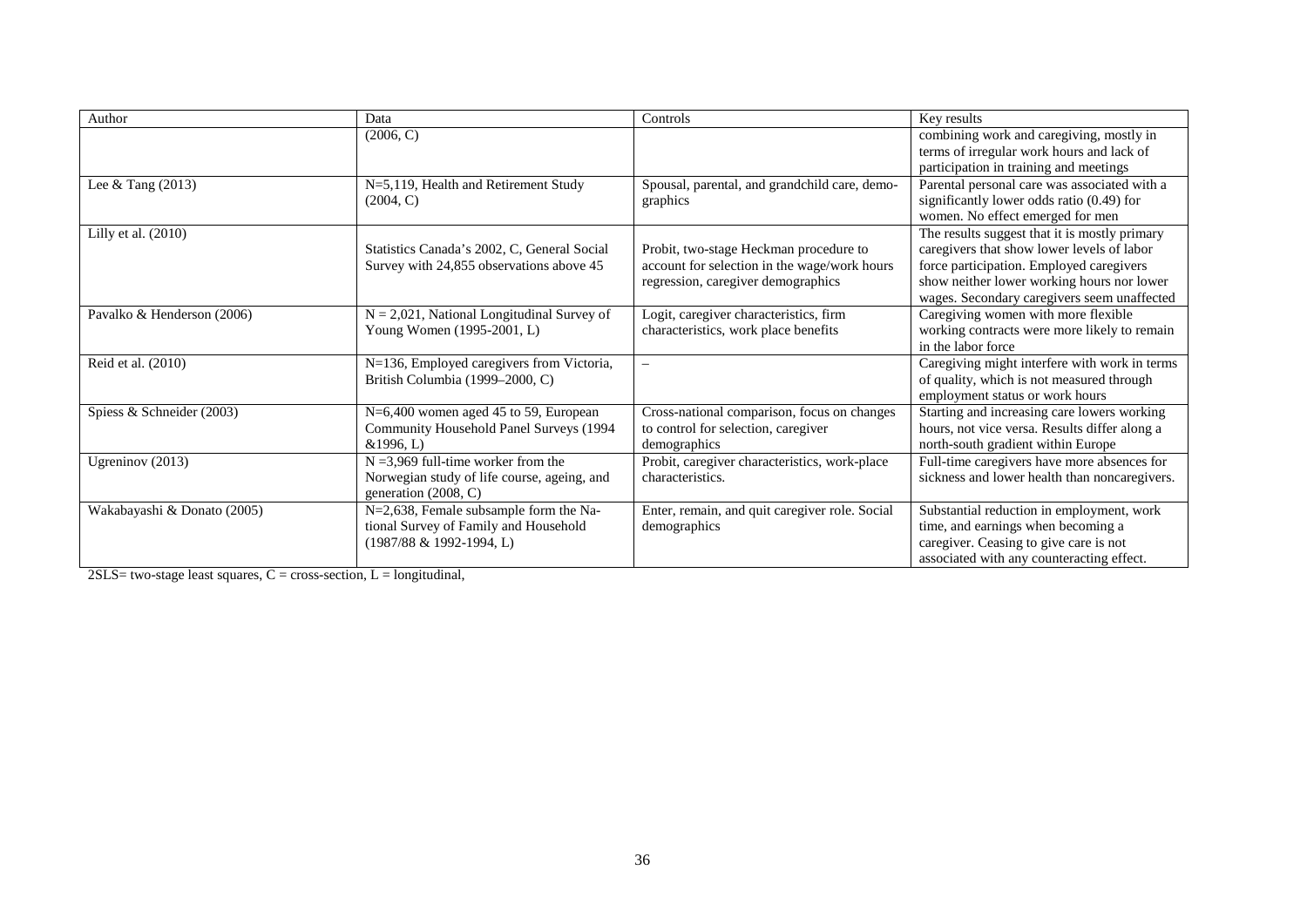#### Table 2 Studies on Informal Care and Health

| Author                      | Data                                                                            | Controls                        | Key results                                                                                                                                                                                                               |
|-----------------------------|---------------------------------------------------------------------------------|---------------------------------|---------------------------------------------------------------------------------------------------------------------------------------------------------------------------------------------------------------------------|
|                             |                                                                                 | Literature review or meta study |                                                                                                                                                                                                                           |
| Black & Almeida (2004)      | Review of 30 cross-sectional (meta-analysis)<br>and 12 longitudinal (1990-2001) |                                 | Behavioral and psychological symptoms of<br>dementia correlate with caregiver burden, but<br>only to a small degree with depression                                                                                       |
| Cooper et al. (2007)        | Review of 32 studies (1988-2005)                                                | $\overline{\phantom{0}}$        | One fourth of dementia caregivers reported<br>clinically significant anxiety levels, higher<br>than the noncaregiver controls. Coping,<br>perceived burden, and physical health were<br>the only clear associations found |
| Etters et al. (2008)        | Review of literature (1996-2006)                                                | $\overline{\phantom{0}}$        | The dementia caregiving burden leads to<br>deterioration of caregiver health, which can<br>result in early nursing home placement                                                                                         |
| Lim & Zebrack (2004)        | Review of 19 studies (1987-2004)                                                | $\equiv$                        | Care receiver and caregiver characteristics,<br>coping methods, and social support are<br>predictors for caregiver quality of life<br>measures                                                                            |
| Pinquart & Sörensen (2003a) | Review of 228 studies (1966-2002)                                               | $\qquad \qquad -$               | Behavioral problems, physical and cognitive<br>impairment, and care time increase<br>depression, and spouses who provide care are<br>often more burdened than adult children                                              |
| Pinquart & Sörensen (2003b) | Review of 84 studies (1987-2002)                                                | $\qquad \qquad -$               | A comparison of caregivers with<br>noncaregivers shows significantly lower<br>mental health but only small differences in<br>physical health. Dementia caregiving had<br>stronger effects                                 |
| Pinquart & Sörensen (2006)  | Meta-analysis of 229 studies (1983-2005)                                        | $\overline{\phantom{0}}$        | Differences between female and male carers<br>were small. Women perceived greater adverse<br>effects of care with regards to burden,<br>depression, well-being, and physical health                                       |
| Pinquart & Sörensen (2007)  | Review of 176 articles (1982-2006)                                              |                                 | Reasons for physical downturns can be found<br>in psychological associations with care. Being<br>older, male, or a dementia caregivers<br>increases the risk for physical health problems                                 |
| Savage & Bailey (2004)      | Review of 26 studies (1979–2002)                                                | $\overline{\phantom{0}}$        | Care recipient disabilities and residency<br>influence the impact of caring on the<br>caregiver.                                                                                                                          |
| Schoenmakers et al. (2010)  | Review of 207 articles on dementia caregiver<br>$(1990-2009)$                   | $\equiv$                        | Caregiver characteristics are more important<br>for the observed negative impact on health<br>than for objective care needs.                                                                                              |
| Schulz et al. (1990)        | Review of 33 articles (1978-1990)                                               | $\equiv$                        | Caregivers tend to have higher levels of                                                                                                                                                                                  |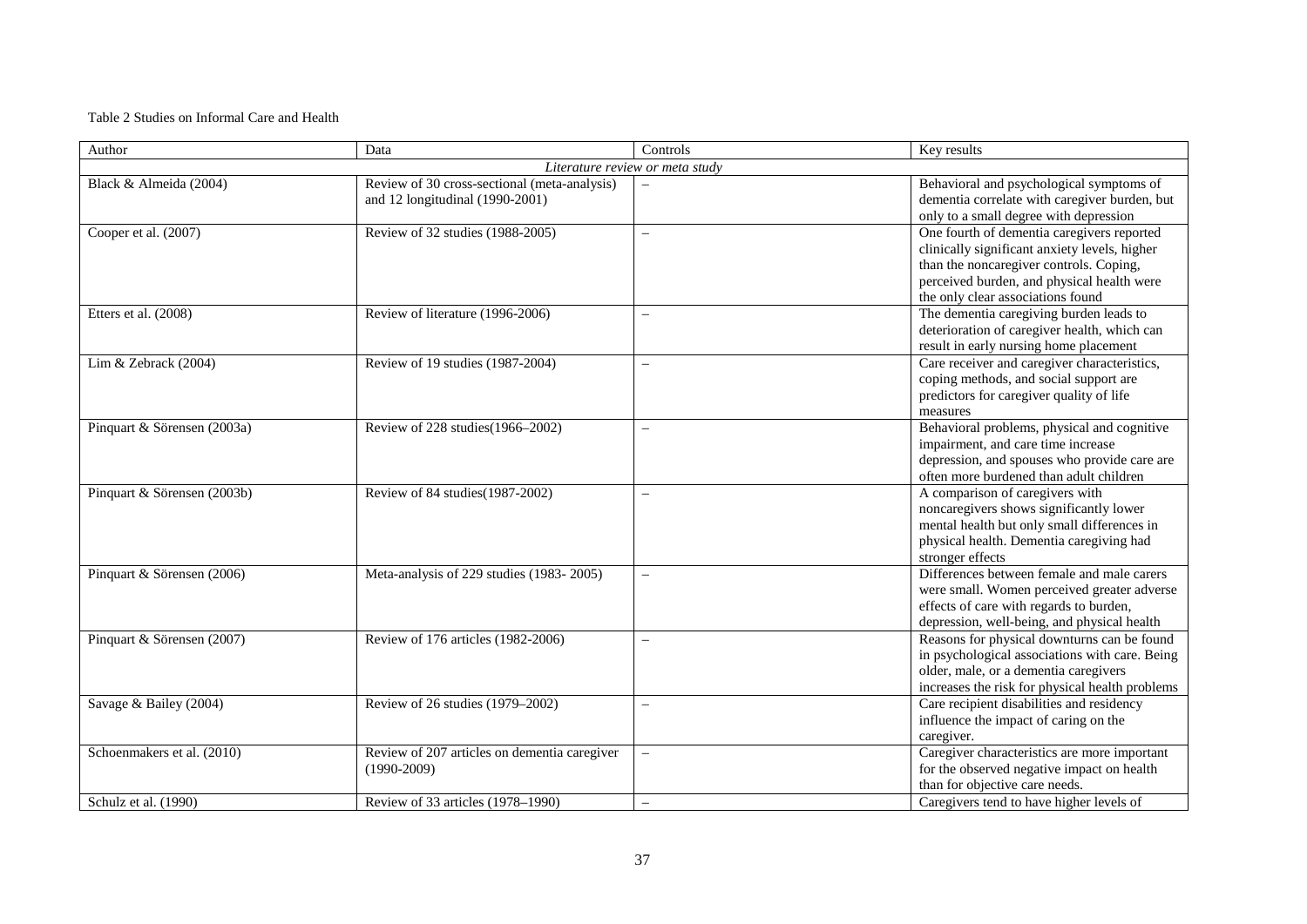| Author                    | Data                                         | Controls                                                                                     | Key results                                    |
|---------------------------|----------------------------------------------|----------------------------------------------------------------------------------------------|------------------------------------------------|
|                           |                                              |                                                                                              | psychiatric symptoms than the average          |
|                           |                                              |                                                                                              | population                                     |
| Schulz et al. (1995)      | Review of 41 articles (1989–1995)            | $\overline{\phantom{m}}$                                                                     | Substantial evidence in the literature that    |
|                           |                                              |                                                                                              | dementia caregiving leads to higher levels of  |
|                           |                                              |                                                                                              | depression                                     |
| Vlachantoni et al. (2012) | Review of 20 studies (1992-2012)             | $\equiv$                                                                                     | Caregiver characteristics are important; lon-  |
|                           |                                              |                                                                                              | gitudinal designs tend to show less severe ef- |
|                           |                                              |                                                                                              | fects on health outcomes                       |
| Vitaliano et al. (2003)   | Meta-analysis of studies 45, based on 23     | L.                                                                                           | Small but significant correlation with several |
|                           | samples of dementia caregivers (1987-1999)   |                                                                                              | health outcomes, including subjective self-    |
|                           |                                              |                                                                                              | assessed health and objective measures (e.g.,  |
|                           |                                              |                                                                                              | biomarkers)                                    |
| Yee & Schulz (2000)       | Review of 30 reports (1985-1998)             | L.                                                                                           | Caregivers report higher psychiatric morbidity |
|                           |                                              |                                                                                              | than noncaregivers. A gender comparison        |
|                           |                                              |                                                                                              | shows women are more affected than men.        |
|                           |                                              | Studies accounting for or ruling out endogeneity and/or account for unobserved heterogeneity |                                                |
| Amirkhanyan & Wolf (2006) | N=7,009, Health Retirement Study             | Family relations, care recipient ADL,                                                        | Generally, noncaregivers whose parents need    |
|                           | (1996, 1998, 2000, L)                        | caregiver demographics, random-effects                                                       | money for transportation are more likely to    |
|                           |                                              |                                                                                              | show symptoms of depression than caregivers    |
|                           |                                              |                                                                                              | without disabled relatives.                    |
| Coe & Houtven (2009)      | N=3316, subsamples of the Health and Re-     | Dynamic model, instrumental variables,                                                       | Negative impacts on physical health emerge     |
|                           | tirement Survey (1992-2004, L)               | random-and fixed-effects, family relationship,                                               | with a 2-year delay                            |
|                           |                                              | caregiver demographics                                                                       |                                                |
| Mentzakis et al. (2009)   | N=84,000, British Household Panel Survey     | Estimates supply of care, lagged care,                                                       | The extensive margin shows a negative          |
|                           | $(1991 - 2004, L)$                           | caregivers, household, and formal care                                                       | significant correlation between health and the |
|                           |                                              | controls                                                                                     | probability to provide care                    |
|                           |                                              | Other studies                                                                                |                                                |
| Ashworth & Baker (2000)   | N=23, Qualitative interviews with caregivers |                                                                                              | About 40% of caregivers report positive        |
|                           |                                              |                                                                                              | outcomes of caregiving                         |
| Bookwala (2009)           | N=716, National Survey of Families and       | Selection into caregiving, caregiver                                                         | In contrast to female caregivers, males show a |
|                           | Households (1987/88, 1992/94, 2001/02, L)    | demographics                                                                                 | decline in depression symptoms over time.      |
|                           |                                              |                                                                                              | Experienced caregivers are significantly less  |
|                           |                                              |                                                                                              | happy in their marriages than recent           |
|                           |                                              |                                                                                              | caregivers                                     |
| Chappell & Reid (2002)    | N=243, telephone interviews in British       | SEM models, care recipient characteristics,                                                  | Perceived social support (+), self-esteem (+), |
|                           | Columbia, Canada, C)                         | caregiver demographics                                                                       | informal care hours (-), and burden (-) have a |
|                           |                                              |                                                                                              | significant influence on caregivers' mental    |
|                           |                                              |                                                                                              | health                                         |
| Cohen et al. (2002)       | N=289, subsample from the Canadian Study     | Stepwise regression, caregiving relationship,                                                | 73% of caregivers perceive at least one        |
|                           | of Health and Aging (1996, C)                | residency, care receiver, caregiver age, and                                                 | positive outcome of caregiving, which          |
|                           |                                              | gender                                                                                       | positively affects mental and physical health  |
| Duiardin et al. (2011)    | Census data from Britain $(N=1,361,222)$ and | Logit, caregiver characteristics, regional                                                   | Caregiving is more prevalent in Britain than   |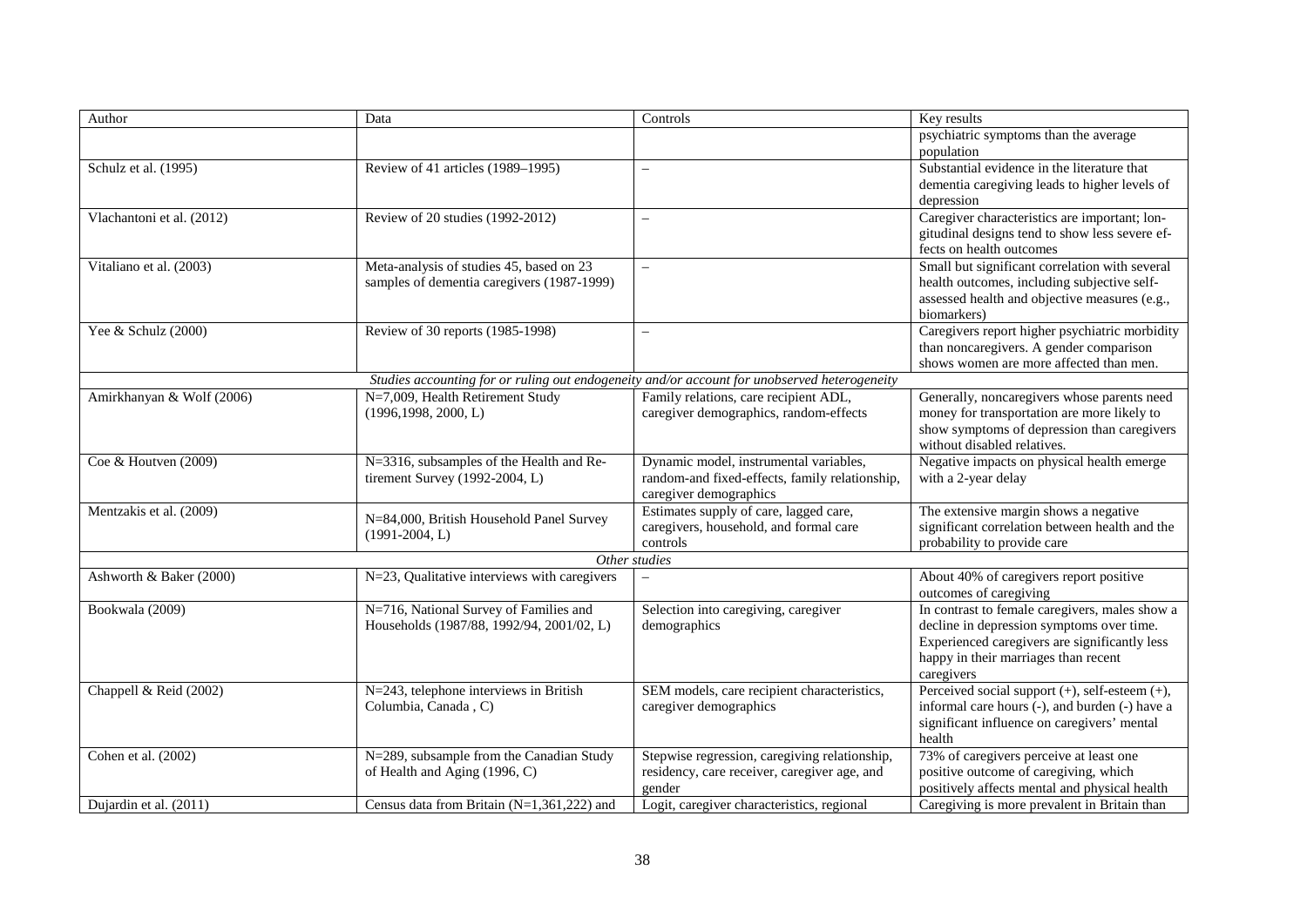| Author                             | Data                                                                 | Controls                                                                                            | Key results                                                                                                                                            |
|------------------------------------|----------------------------------------------------------------------|-----------------------------------------------------------------------------------------------------|--------------------------------------------------------------------------------------------------------------------------------------------------------|
|                                    | Belgium (N=4,368,637)                                                | matching                                                                                            | in Belgium, but British caregiver have better<br>health                                                                                                |
| Gräsel (2002)                      | N=681, caregivers, re-interviewed after<br>12 months                 | <b>MANOVA</b>                                                                                       | Terminating the caregiver role is associated<br>with uplifts in health and frequency of doctor<br>visits                                               |
| Hirst (2005)                       | N=25,000, British Household Panel Survey<br>$(1991-2000, L)$         | Logit, care intensity, care duration, care<br>location, and relationship                            | Starting or leaving intense caregiving is<br>associated with high psychological distress                                                               |
| Lawton et al. $(2000)$             | N=634, Volunteer female sample (1990–<br>1994, $C$ )                 | MANOVA, comparison of new and veteran<br>caregivers                                                 | Only a small amount of evidence exists for a<br>negative link between caregiving and<br>subjective well-being                                          |
| Legg et al. (2013)                 | N=44,465,833, UK Census (2001, C,<br>including 5,451,902 caregivers) | Level of caregiving, caregiver demographics                                                         | Caregivers providing more than 20 hours care<br>per week report lower levels of health                                                                 |
| O'Reilly et al. (2008)             | N=974,450, Northern Ireland Census (2001,<br>$\mathcal{C}$           | Level of caregiving, caregiver demographics                                                         | Caregivers show lower levels of mortality<br>than noncaregivers. The effect is especially<br>large for female, older, and generally sick<br>caregivers |
| Raschick & Ingersoll-Dayton (2004) | N=978, National Long-Term Care<br>Survey(1999, C)                    | Two-step hierarchical regression, care<br>recipient disabilities, relationship, caregiver<br>gender | Women perceive more caregiving costs than<br>men, and adult children receive higher<br>emotional rewards than spouses                                  |
| Schulz & Beach (1999)              | N=819 aged 66-96 years for four US<br>communities (1993-1998, L)     | Caregiver baseline health with a 4-year<br>follow-up, caregiver demographics                        | Perceiving a high burden from caregiving in-<br>creases mortality risk                                                                                 |

ADL = Activities of Daily Living, SEM = Structural Equation Model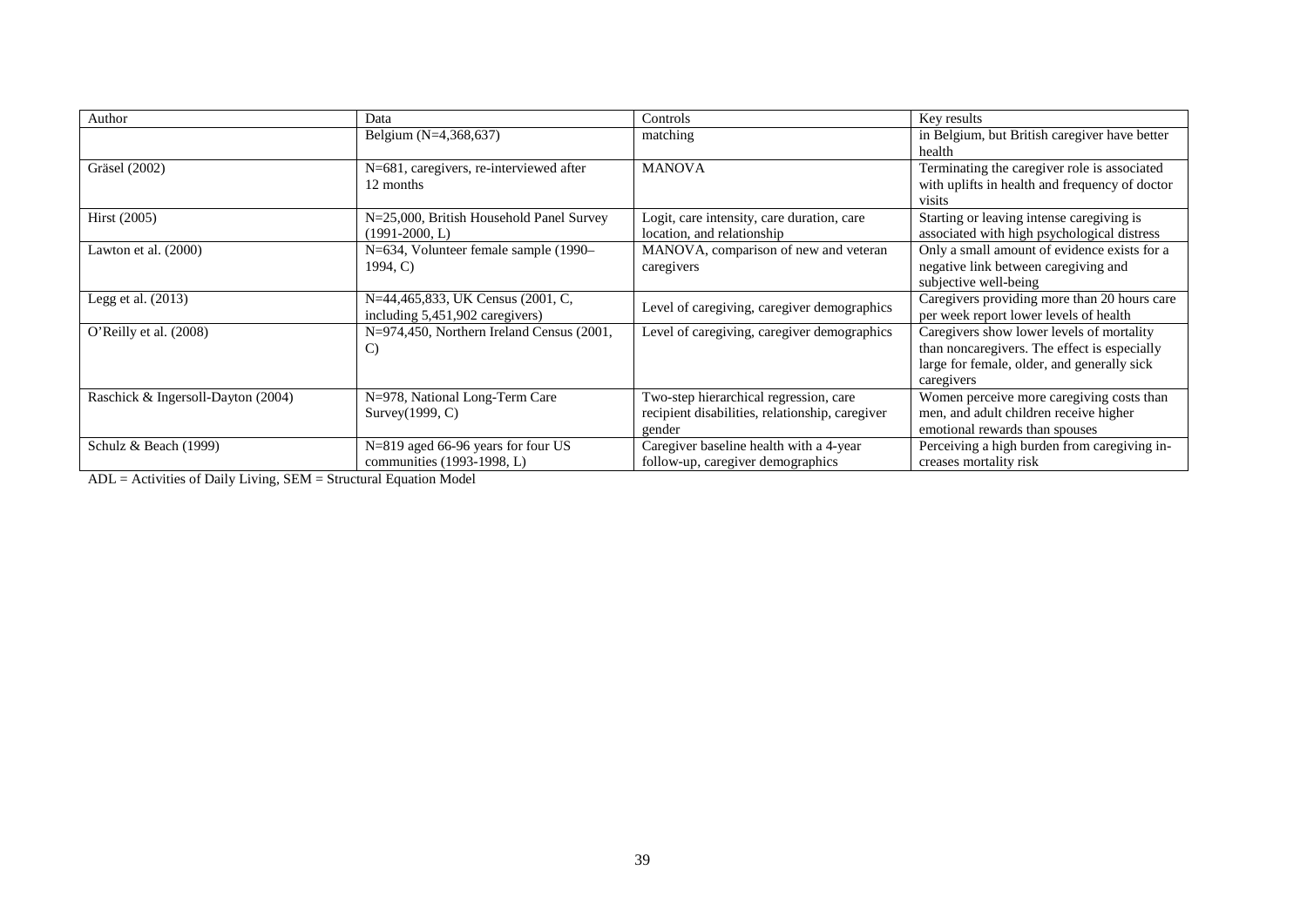#### Table 3 Studies on Informal Care and Family

| Author                 | Data                                                                                                                                                                | Controls                                                                     | Key results                                                                                                                                                                                                           |
|------------------------|---------------------------------------------------------------------------------------------------------------------------------------------------------------------|------------------------------------------------------------------------------|-----------------------------------------------------------------------------------------------------------------------------------------------------------------------------------------------------------------------|
| Brody et al. (1995)    | U.S. sample of 364 daughters sharing households with<br>their elderly parents                                                                                       | ANOVA, linear regression,<br>caregiver and care receiver<br>characteristics. | Married daughters fared best in well-being, which may<br>be related to higher income, social support, and more<br>helpers in caregiving.                                                                              |
| Litvin et al. $(1995)$ | U.S. sample of 522 primary caregiving daughters                                                                                                                     | <b>ANOVA</b>                                                                 | Even though the family can support caregivers,<br>married women suffer most from competing demands<br>of caregiving                                                                                                   |
| Young & Grundy (2008)  | $N=110,464$ , UK Census data from the Office for<br>National Statistics Longitudinal Study (1981-2001, L)                                                           | Logit, caregiver characteristics                                             | Singles might be more likely to provide care because<br>of financially limited access to formal care. Women<br>showing lower attachment to the labor force after child<br>birth were more likely to become caregivers |
| Pezzin & Schone (1999) | 424 parent $(60+)$ -daughter pairs from the Hebrew<br>Rehabilitation Center for the Aged (HRCA) Survey of<br>the Elderly and HRCA-NBER Child Survey (1986-87,<br>C) | Maximum likelihood, parent<br>and child characteristics                      | Children select into the caregiver and co-residing roles<br>based on opportunity costs: employment and<br>competing demands                                                                                           |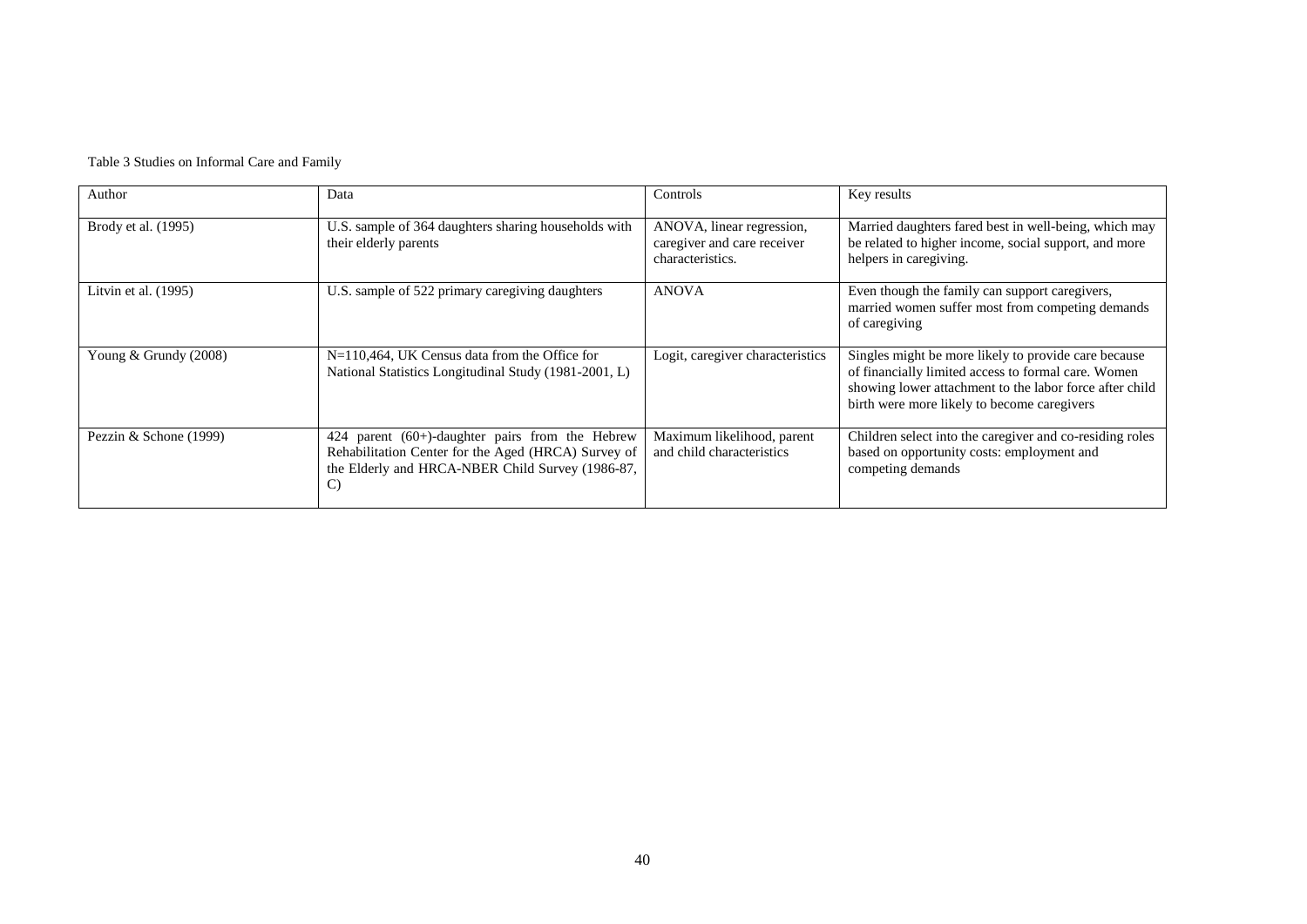### References

- Albertini, M., Kohli, M. & Vogel, C. (2007). Intergenerational transfers of time and money in European families: common patterns—different regimes?' *Journal of European Social Policy*  17(4): 319–334.
- Amirkhanyan, A. & Wolf, D. (2006). Parent care and the stress process: Findings from panel data. *Journals of Gerontology. Series B, Psychological Sciences and Social Sciences* 61(5): S248–255.
- Antonovics, K. & Town, R. (2004). Are all the good men married? Uncovering the sources of the marital wage premium. *American Economic Review* 94(2): 317–321.
- Arno, P. S., Levine, C. & Memmott, M. M. (1999). The economic value of informal caregiving. *Health Affairs* 18(2): 182–188.
- Ashworth, M. & Baker, A. H. (2000). "Time and space": Carers' views about respite care. *Health & Social Care in the Community* 8(1): 50–56.
- Becker, G. (1965). A theory of the allocation of time. *Economic Journal* 75(299): 493– 517.
- Bell, D., Otterbach, S. & Sousa-Poza, A. (2012). Work hours constraints and health. *Annals of Economics and Statistics* 105–106: 33–55.
- Berecki-Gisolf, J., Lucke, J., Hockey, R. & Dobson, A. (2008). Transitions into informal caregiving and out of paid employment of women in their 50s. *Social Science & Medicine* 67(1): 122–127.
- Bettio, F. & Verashchagina, A. (2010). Long-term care for the elderly: Provisions and providers in 33 European countries. EU Expert Group on Gender and Employment, Luxembourg.
- Bittman, M., Hill, T. & Thomas, C. (2007). The impact of caring on informal carers' employment, income and earnings: A longitudinal approach. *Australian Journal of Social Issues* 42(2): 255–272.
- Black, W. & Almeida, O. (2004). A systematic review of the association between the behavioral and psychological symptoms of dementia and burden of care. *International Psychogeriatrics* 16(3): 295–315.
- Bobinac, A., Van Exel, N. J. A., Rutten, F. F. H. & Brouwer, W. B. F. (2010). Caring for and caring about: Disentangling the caregiver effect and the family effect. *Journal of Health Economics* 29(4): 549–556.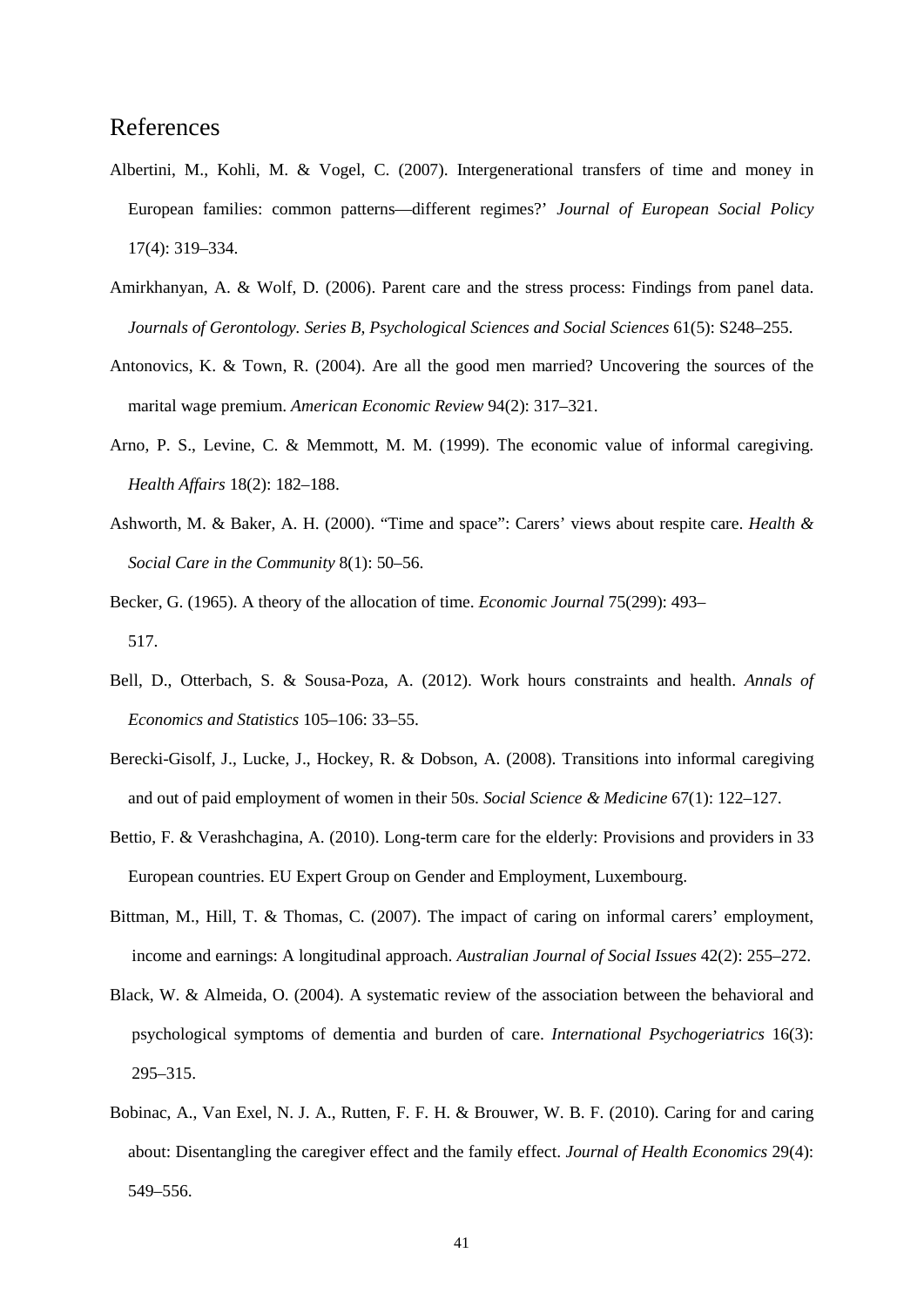- Bolin, K., Lindgren, B. & Lundborg, P. (2008a). Informal and formal care among single-living elderly in Europe. *Health Economics* 17(3): 393–409.
- Bolin, K., Lindgren, B., & Lundborg, P. (2008b). Your next of kin or your own career? Caring and working among the 50+ of Europe. *Journal of Health Economics* 27(3): 718–738.
- Bonsang, E. (2009). Does informal care from children to their elderly parents substitute for formal care in Europe? *Journal of Health Economics* 28(1): 143–154.
- Bookwala, J. (2009). The impact of parent care on marital quality and well-being in adult daughters and sons. *Journals of Gerontology. Series B, Psychological Sciences and Social Sciences* 64(3): 339–347.
- Brickman, P. & Campbell, D. T. (1971). Hedonic relativism and planning the good society. In M.H. Apley (Ed.), *Adaptation Level Theory: A Symposium,* (pp. 287–302). New York: Academic Press.
- Brody, E. M., Litvin, S. J., Hoffman, C. & Kleban, M. H. (1995) Marital status of caregiving daughters and co-residence with dependent parents. *Gerontologist* 35(1): 75–85.
- Brown, J., Demou, E., Tristram, M. A., Gilmour, H., Sanati, K. A. & Macdonald, E. B. (2012). Employment status and health: understanding the health of the economically inactive population in Scotland. *BMC Public Health* 12(327): 1–9.
- Brown, S. L., Nesse, R. M., Vinokur, A. D. & Smith, D. M. (2003). Providing social support may be more beneficial than receiving it: Results from a prospective study of mortality. *Psychological Science* 14(4): 320–327.
- Bureau of Labour Statistics (Eds.) (2013). Unpaid eldercare in the United States, 2011–2012: Data from the American Time Use Survey. Washington, DC: United States Bureau of Labor Statistics.
- Carmichael, F. & Charles, S. (2003). The opportunity costs of informal care: Does gender matter? *Journal of Health Economics* 22(5): 781–803.
- Carmichael, F., Charles, S. & Hulme, C. (2010). Who will care? Employment participation and willingness to supply informal care. *Journal of Health Economics* 29(1): 182–190.
- Carmichael, F., Hulme, C., Sheppard, S. & Connell, G. (2008). Work-life imbalance: Informal care and paid employment in the UK. *Feminist Economics* 14(2): 3–35.
- Casado-Marin, D., Gracia Gomez, P. & Lopez Nicolas, A. (2011). Informal care and labour force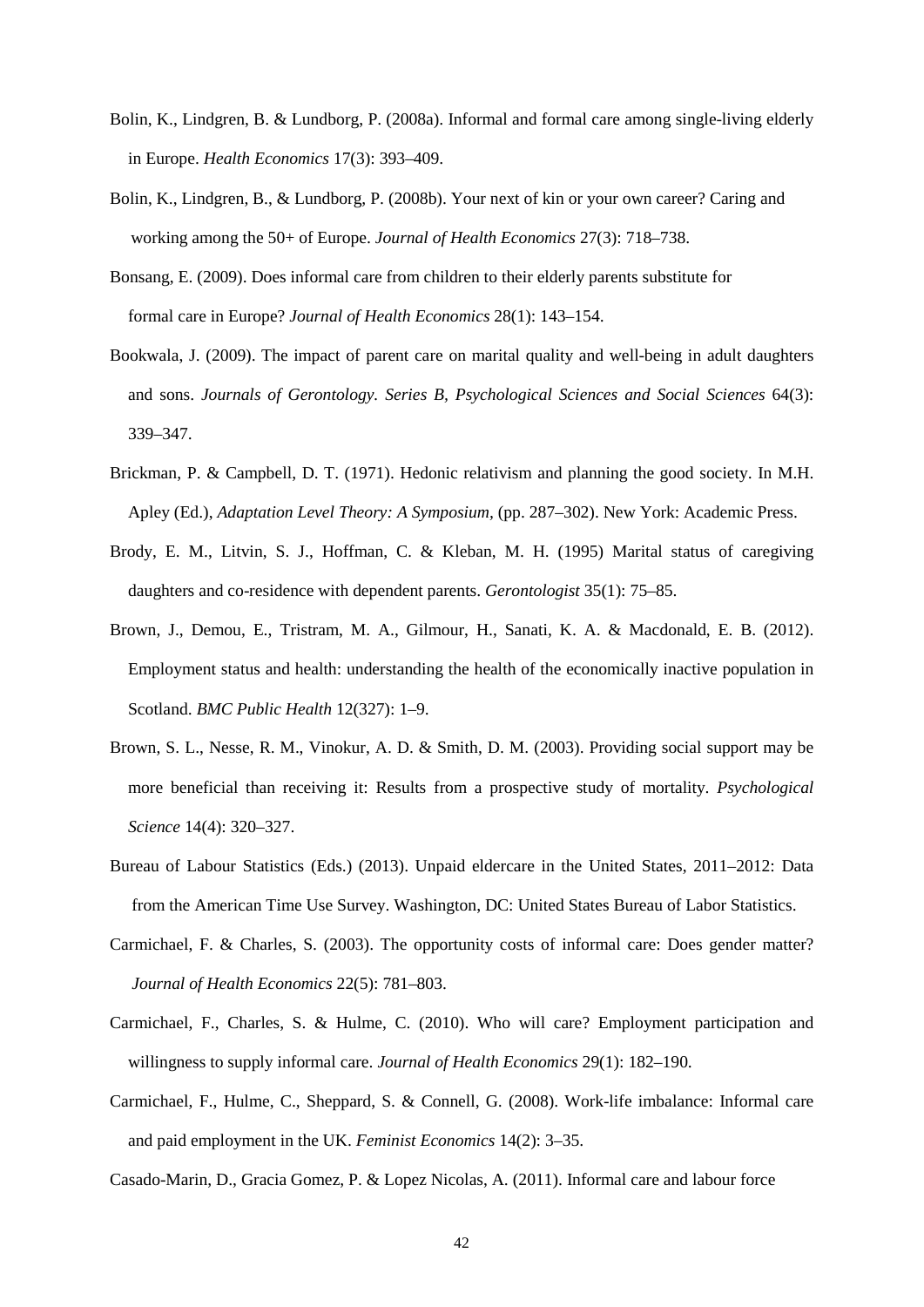participation among middle-aged women in Spain. *SERIEs* 2(1): 1–29.

- Chappell, N. L. & Reid, R. C. (2002). Burden and well-being among caregivers: Examining the distinction. *Gerontologist* 42(6): 772–780.
- Ciani, E. (2012). Informal adult care and caregiver's employment in Europe. *Labour Economics* 19(2): 155–194.
- Clark, R. E., Xie, H., Adachi-Mejia, A. M. & Sengupta, A. (2001). Substitution between formal and informal care for persons with severe mental illness and substance use disorders. *Journal of Mental Health Policy and Economics* 4(3): 123–132.
- Coe, N. & Van Houtven, C. (2009). Caring for Mom and neglecting yourself? The health effects of caring for an elderly parent. *Health Economics* 18(9): 991–1010.
- Cohen, C. A., Colantonio, A., & Vernich, L. (2002). Positive aspects of caregiving: Rounding out the caregiver experience. *International Journal of Geriatric Psychiatry* 17: 184–188.
- Cooper C., Balamurali, T. B. S. & Livingston, G. (2007). A systematic review of the prevalence and covariates of anxiety in caregivers of people with dementia. *International Psychogeriatrics* 19(2): 175–195.
- Dautzenberg, M., Diederiks, J., Philipsen, H., Stevens, F., Tan, F. & Vernooij-Dassen, M. (2000). The competing demands of paid work and parent care: Middle-aged daughters providing assistance to elderly parents. *Research on Aging* 67(2): 165–187.
- Dujardin, C., Farfan-Portet, M.-I., Mitchell, R., Popham, F., Thomas, I. & Lorant, V. (2011). Does country influence the health burden of informal care? An international comparison between Belgium and Great Britain. *Social Science & Medicine* 73(8): 1123–1132.
- Etters, L., Goodall, D. & Harrison, B. E. (2008). Caregiver burden among dementia patient caregivers: A review of the literature. *Journal of the American Academy of Nurse Practitioners* 20(8): 423– 428.
- European Commission (Eds.) (2011). Strategy for equality between women and men 2010–2015. EC, Luxembourg.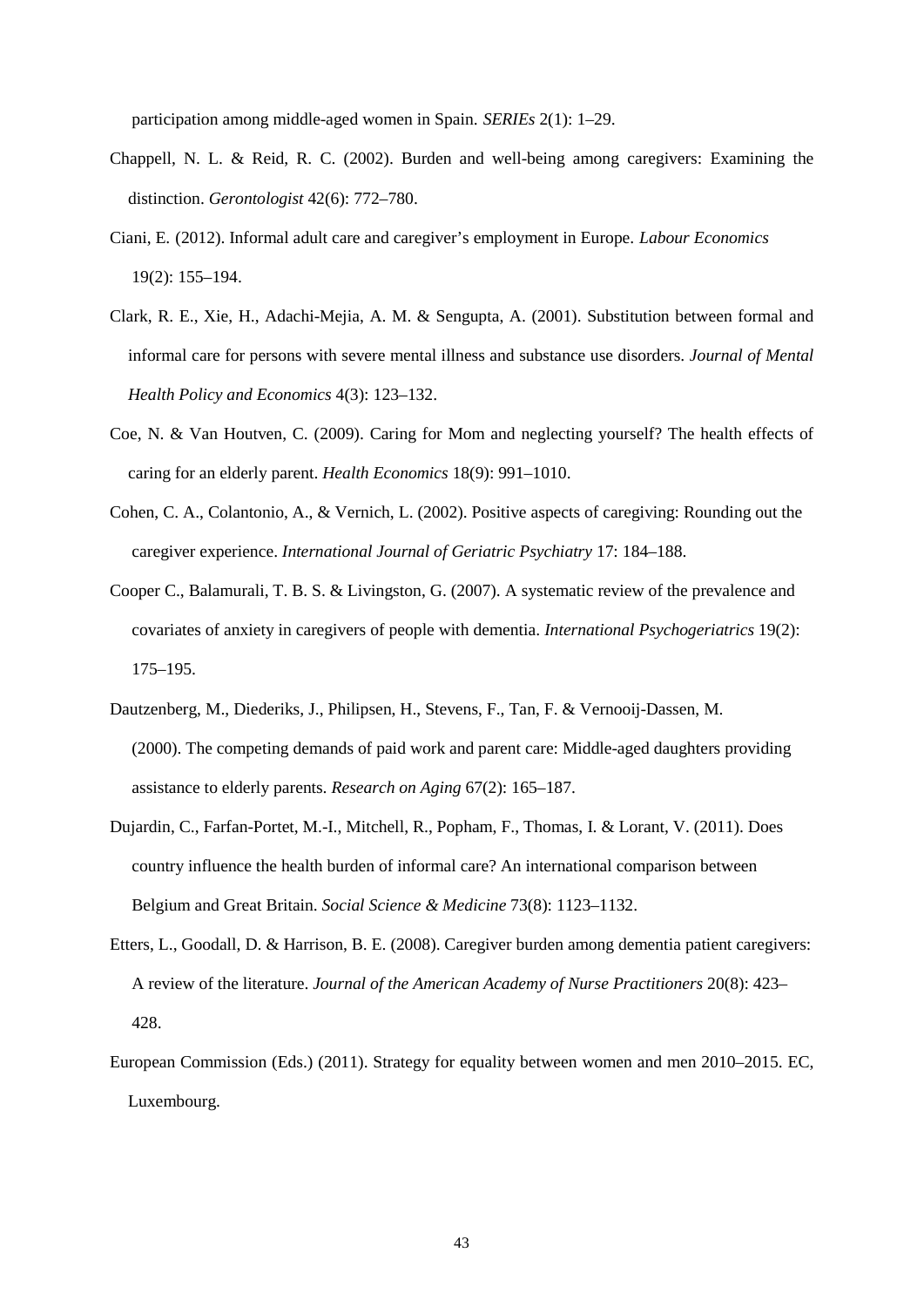- Farfan-Portet, M.-I., Popham, F., Mitchell, R., Swine, C. & Lorant, V. (2009). Caring, employment and health among adults of working age: Evidence from Britain and Belgium. *European Journal of Public Health* 20(1): 52–57.
- Gautun, H. & Hagen K. (2010). How do middle-aged employees combine work with caring for elderly parents? *Community, Work & Family* 13(4): 393–409.
- Gräsel, E. (2002). When home care ends—changes in the physical health of informal caregivers caring for dementia patients: A longitudinal study. *Journal of the American Geriatrics Society* 50(5): 843– 849.
- Gronan, R. (1977). Leisure, home production and work the theory of the allocation of time revisited. *Journal of Political Economy* 85(8), 1099–1123.
- Hassink, W. H. J. & Van den Berg, B. (2011). Time-bound opportunity costs of informal care: Consequences for access to professional care, caregiver support, and labour supply estimates. *Social Science & Medicine* 74(10): 1508–1516.
- Heitmueller, A. (2007). The chicken or the egg? Endogeneity in labour market participation of informal carers in England. *Journal of Health Economics* 26(3): 536–559.
- Heitmueller, A. & Inglis, K. (2007). The earnings of informal care: Wage differentials and opportunity costs. *Journal of Health Economics* 26(4): 821–841.
- Helmert, U. & Shea, S. (1998). Family status and self-reported health in West Germany. *Sozial-und Präventivmedizin* 43(3): 124–132.
- Hirst, M. (2005). Carer distress: A prospective, population-based study. *Social Science & Medicine*  61(3): 697–708.
- Jiménez-Martín, S. & Prieto, C. V. (2012). The trade-off between formal and informal care in Spain. *European Journal of Health Economics* 13(4): 461–490.
- Johnson, R. & Lo Sasso, A. (2006).The impact of elder care on women's labor supply. *Inquiry* 43: 195–210.
- Keating, N. C., Fast, J. E., Lero, D. S., Lucas, S. L. & Eales, J. (2014). A taxonomy of the economic costs of family care to adults. *Journal of the Economics of Ageing* 3, 11–20.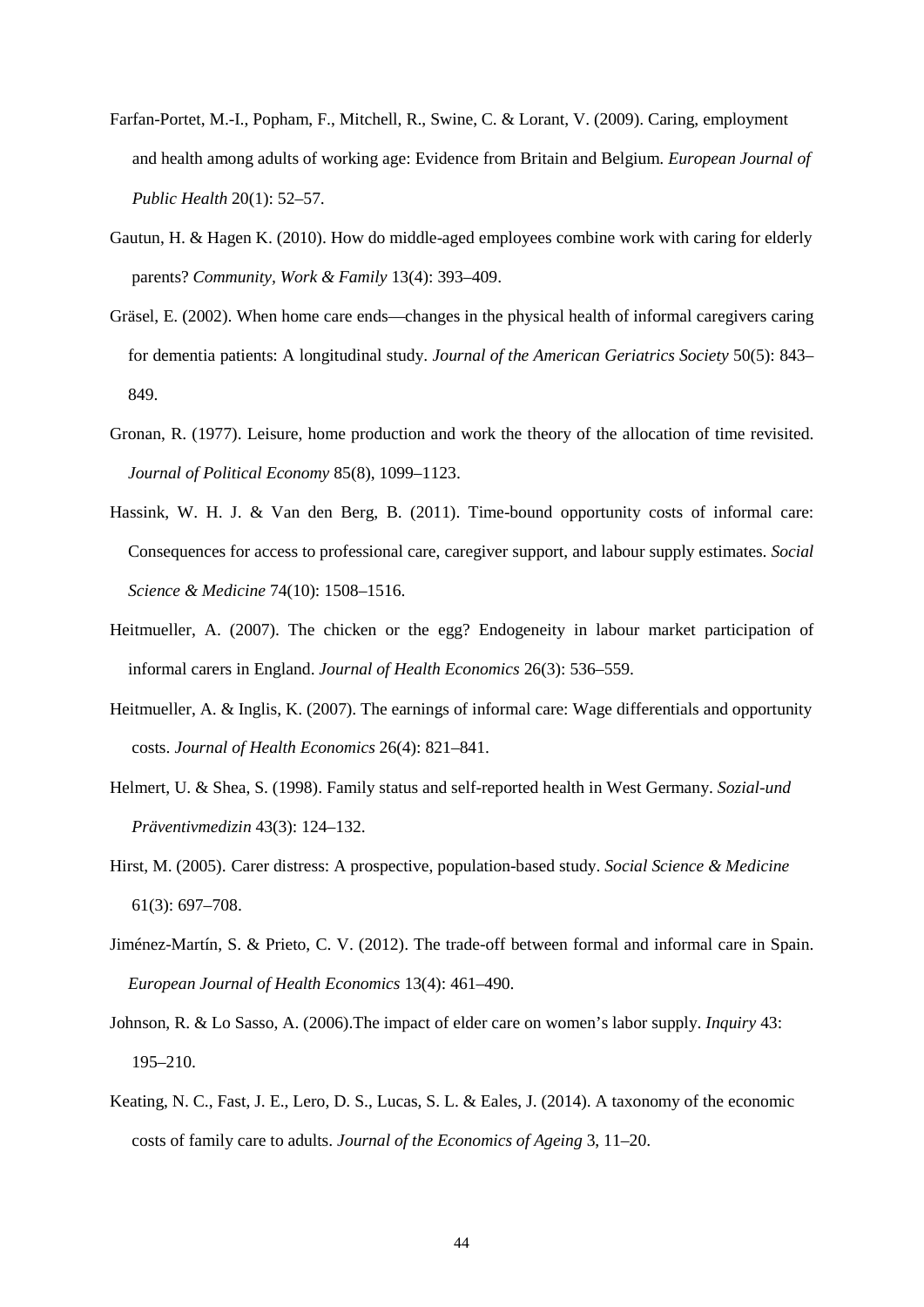- Kemper, P., Komisar, H. L. & Alecxih, L. (2005). Long-term care over an uncertain future: What can current retirees expect? *Inquiry* 42(4): 335–350.
- King, D. & Pickard, L. (2013). When is a carer's employment at risk? Longitudinal analysis of unpaid care and employment in midlife in England. *Health & Social Care in the Community* 21(3): 303– 314.
- Kotsadam, A. (2011). Does informal eldercare impede women's employment? The case of European welfare states. *Feminist Economics* 17(2): 121–144.
- Langa, K. M., Chernew, M. E., Kabeto, M. U., Herzog, A. R., Ofstedal, M. B., Willis, R. J., Wallace, R. B., Mucha, L. M., Straus, W. L. & Fendrick, A. M. (2001). National estimates of the quantity and cost of informal caregiving for the elderly with dementia. *Journal of General Internal Medicine* 16(11): 770–778.
- Lawton, M. P., Moss, M., Hoffman, C. & Perkinson, M. (2000). Two transitions in daughters' caregiving careers. *Gerontologist* 40(4): 437–448.
- Lee, Y. & Tang, F. (2013). More caregiving, less working: Caregiving roles and gender difference. *Journal of Applied Gerontology* (in press).
- Legg, L., Weir, C. J., Langhorne, P., Smith, L. N., & Stott, D. J. (2013). Is informal care giving independently associated with poor health? A population-based study. *Journal of Epidemiology and Community Health* 67(1): 95–97.
- Leigh, A. (2010). Informal care and labor market participation. *Labour Economics* 17(1): 140– 149.
- Lilly, M., Laporte, A. & Coyte, P. C. (2007). Labor market work and home care's unpaid caregivers: A systematic review of labor force participation rates, predictors of labor market withdrawal, and hours of work. *Milbank Quarterly* 95 (4): 641–690.
- Lilly, M., Laporte, A. & Coyte, P. C. (2010). Do they care too much to work? The influence of caregiving intensity on the labour force participation of unpaid caregivers in Canada. *Journal of Health Economics* 29(6): 895–903.
- Lim, J. & Zebrack, B. (2004). Caring for family members with chronic physical illness: A critical review of caregiver literature. *Health and Quality of Life Outcomes* 2: 50.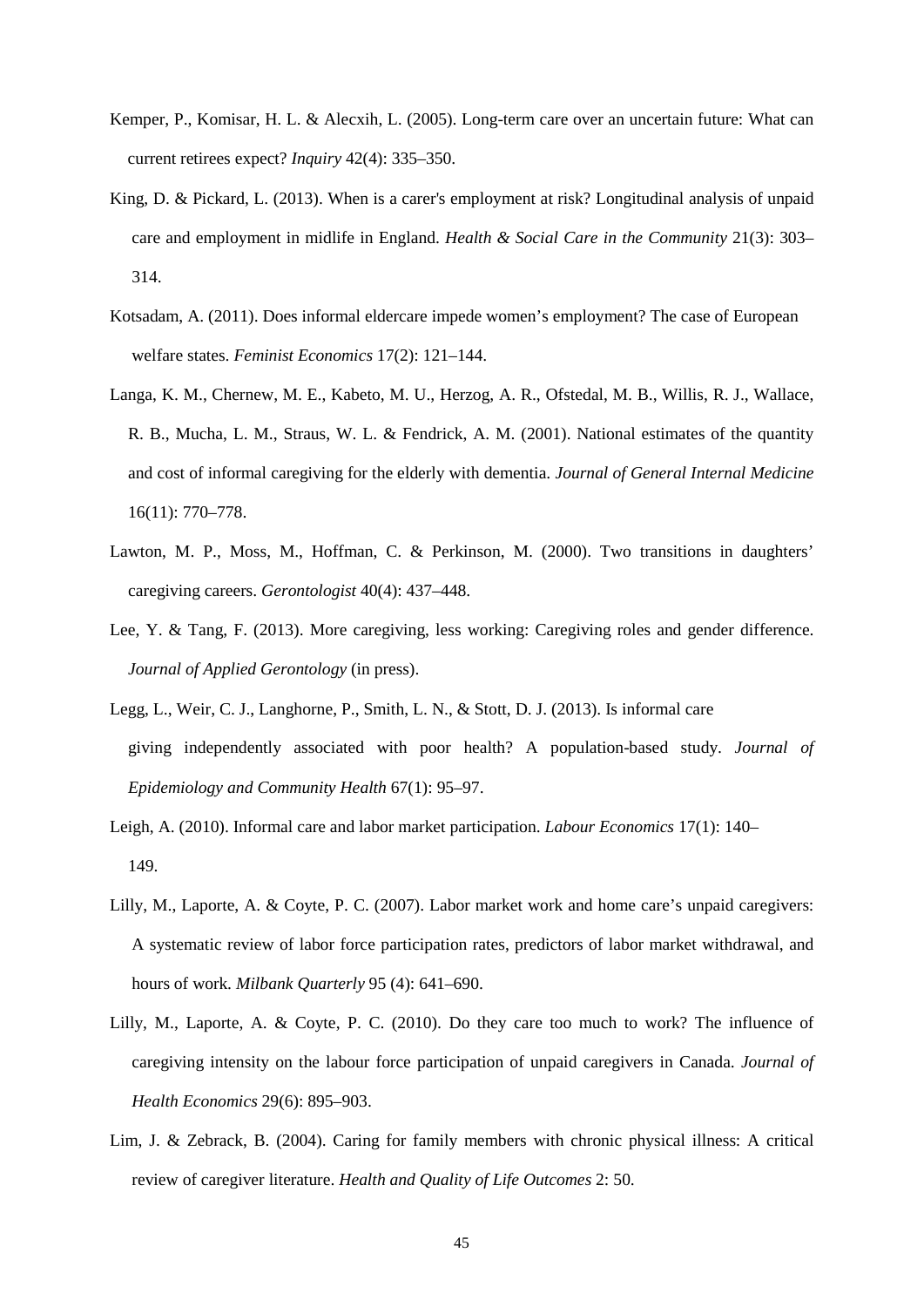- Litvin, S. J., Albert, S. M., Brody, E. M. & Hoffman, C. (1995). Marital status, competing demands, and role priorities of parent-caring daughters. *Journal of Applied Gerontology* 14(4): 372–390.
- Meng, A. (2012). Informal home care and labor force participation of house hold members. *Empirical Economics* 44(2): 959–979.
- Mentzakis, E., McNamee, P. & Ryan, M. (2009). Who cares and how much: Exploring the determinants of co-residential informal care. *Review of Economics of the Household* 7(3): 283–303.
- Michaud, P. C., Heitmueller, A. & Nazarov, Z. (2010). A dynamic analysis of informal care and employment in England. *Labour Economics* 17(3): 455–465.
- Moscarola, F. C. (2010). Informal caregiving and women's work choices: Lessons from the Netherlands. *Labour* 24(1): 93–105.
- Nguyen, H. T. & Connelly L. B. (2014). The effect of unpaid caregiving intensity on labour force participation: Results from a multinomial endogenous treatment model. *Social Science & Medicine*  100: 1145–1122.
- OECD (Eds.) (2011). Help wanted? Providing and paying for long-term care. EC, Paris.
- O'Reilly, D., Connolly, S., Rosato, M. & Patterson, C. (2008). Is caring associated with an increased risk of mortality? A longitudinal study. *Social Science & Medicine* 67(8): 1282–1290.
- Pavalko, E. K. & Henderson, K. A. (2006). Combining care work and paid work: Do workplace policies make a difference? *Research on Aging* 28(3): 359–374.
- Pezzin, L. E., Kemper, P. & Reschovsky, J. (1996). Does publicly provided home care substitute for family care? Experimental evidence with endogenous living arrangements. *Journal of Human Resources* 31(3): 650–676.
- Pezzin, L. & Schone, B. (1999). Intergenerational household formation, female labor supply and informal caregiving: a bargaining approach. *Journal of Human Resources* 34(3): 475–503.
- Pickard, L. (2012). Substitution between formal and informal care: A "natural experiment" in social policy in Britain between 1985 and 2000. *Ageing and Society* 32(7): 1147–1175.
- Pinquart, M. & Sörensen, S. (2003a). Associations of stressors and uplifts of caregiving with caregiver burden and depressive mood: A meta-analysis. *Journals of Gerontology. Series B, Psychological Sciences and Social Sciences* 58(2): 112–128.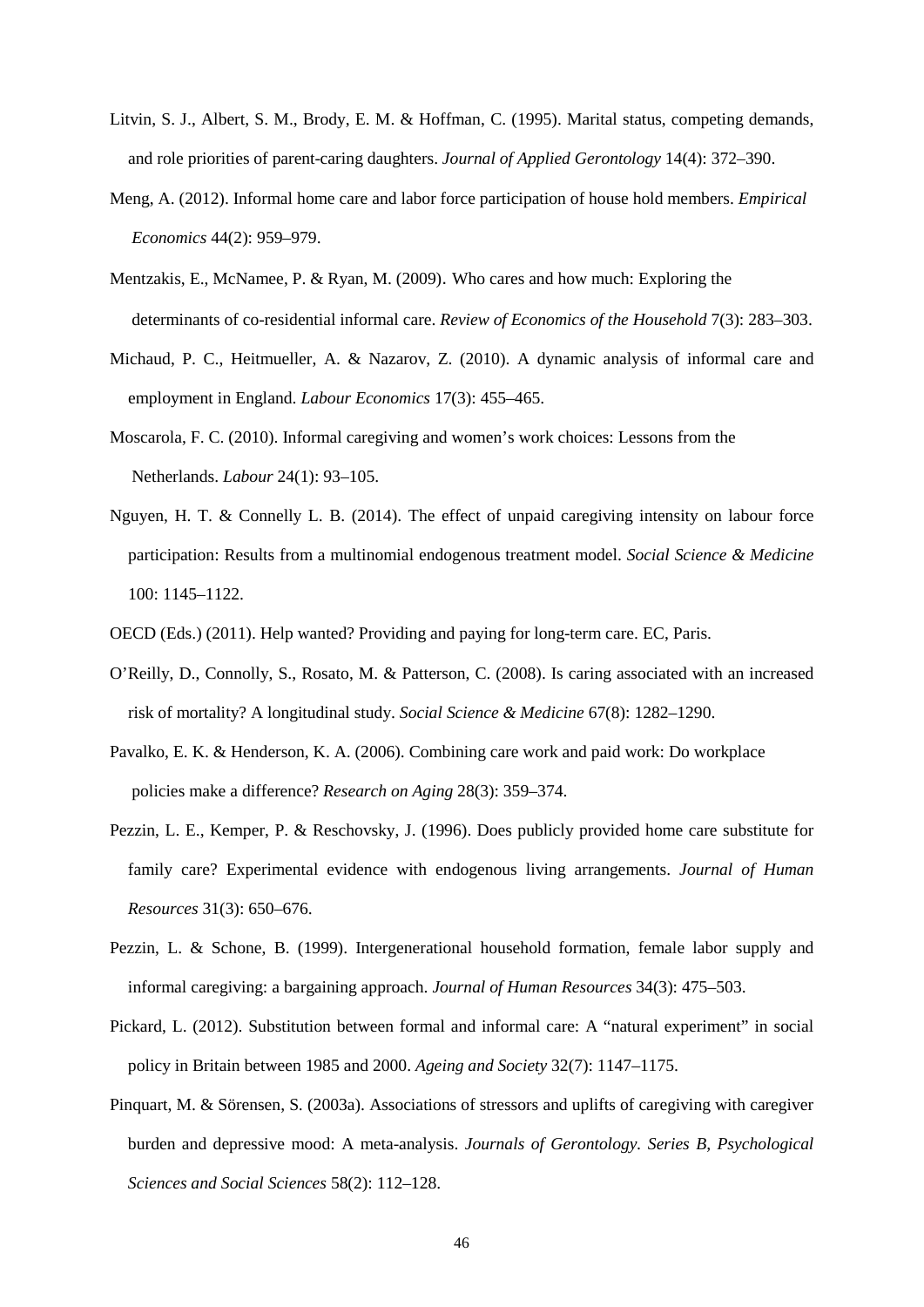- Pinquart, M. & Sörensen, S. (2003b). Differences between caregivers and noncaregivers in psychological health and physical health: A meta-analysis. *Psychology and Aging* 18(2): 250–267.
- Pinquart, M. & Sörensen, S. (2006). Gender differences in caregiver stressors, social resources, and health: An updated meta-analysis. J*ournals of Gerontology. Series B, Psychological Sciences and Social Sciences* 61(1): 33–45.
- Pinquart, M. & Sörensen, S. (2007). Correlates of physical health of informal caregivers: A metaanalysis. *Journals of Gerontology. Series B, Psychological Sciences and Social Sciences* 62(2): 126–137.
- Polder, J. J., Bonneux, L., Meerding, W. J. & Van der Maas, P. J. (2002). Age-specific increases in health care costs. *European Journal of Public Health* 12(1): 57–62.
- Raschick, M. & Ingersoll-Dayton, B. (2004). The costs and rewards of caregiving among aging spouses and adult children. *Family Relations* 53(3): 317–325.
- Reid, R. C., Stajduhar, K. I. & Chappell, N. L. (2010). The impact of work interferences on family caregiver outcomes. *Journal of Applied Gerontology* 29(3): 267–289.
- Satariano, W. A., Minkler, M. A. & Langhauser, C. (1984). The significance of an ill spouse for assessing health differences in an elderly population. *Journal of the American Geriatric Society*  32(3): 187–190.
- Savage, S. & Bailey, S. (2004). The impact of caring on caregivers' mental health: A review of the literature. *Australian Health Review* 27(1): 111–117.
- Schmitz, H. & Stroka, M. A. (2013). Health and the double burden of full-time work and informal care provision: Evidence from administrative data. *Labour Economics* 24: 305–322.
- Schneider, U. (2006). Informelle Pflege aus ökonomischer Sicht [Informal care from an economic perspective]. *Zeitschrift für Sozialreform* 52(4): 493–520.
- Schoenmakers, B., Buntinx, F. & Delepeleire, J. (2010). Factors determining the impact of care-giving on caregivers of elderly patients with dementia. A systematic literature review. *Maturitas* 66(2): 191–200.
- Schulz, R. & Beach, S. (1999). Caregiving as a risk factor for mortality. *Journal of the American Medical* 282(23): 2215–2219.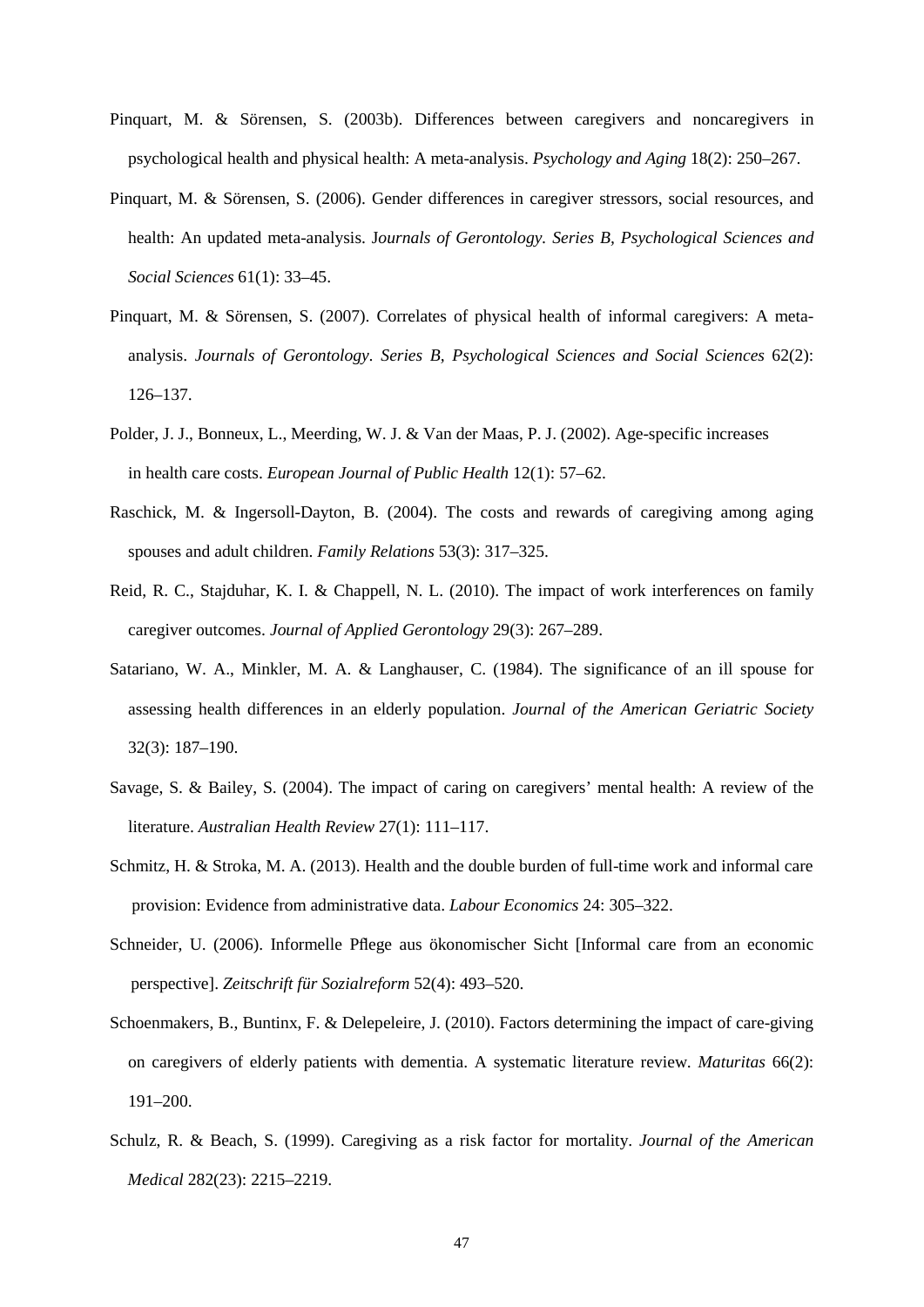- Schulz, R., O'Brien, A. T., Bookwala, J. & Fleissner, K. (1995). Psychiatric and physical morbidity effects of dementia caregiving: prevalence, correlates, and causes. *Gerontologist* 35(6): 771–791.
- Schulz, R., Visintainer, P. & Williamson, G. M. (1990). Psychiatric and physical morbidity effects of caregiving. *Journal of Gerontology* 45(5): 181–191.
- Schwarzkopf, L., Menn, P., Leidl, R., Wunder, S., Mehlig, H., Marx, P., Graessel, E. & Holle, R. (2012). Excess costs of dementia disorders and the role of age and gender: An analysis of German health and long-term care insurance claims data. *Health Services Research* 12(165): 1–12.
- Sousa-Poza, A., Schmid, H. & Widmer, R. (2001). The allocation and value of time assigned to housework and child-care: An analysis for Switzerland. *Journal of Population Economics* 14(4): 599–618.
- Spiess, C. K. & Schneider, U. (2003). Interactions between care-giving and paid work hours among European midlife women, 1994 to 1996. *Ageing and Society* 23(1): 41–68.
- Triantafillou, J., Naiditch, M., Repkova, K., Stiehr, K., Carretero, S., Emilsson, T., Di Santo, P., Bednarik, R., Brichtova, L., Ceruzzi, F., Cordero, L., Mastroyiannakis, T., Ferrando, M., Mingot, K., Ritter, J. & Vlantoni, D. (2010). Informal care in the long-term care system. Interlinks European Overview Paper, Athens/Vienna.
- Ugreninov, E. (2013). Offspring in squeeze: Health and sick leave absence among middle-aged informal caregivers. *Journal of Population Ageing* 6(4): 323–338.
- Van den Berg, B., Al, M., Brouwer, W., Van Exel, J. & Koopmanschap, M. (2005). Economic valuation of informal care: The conjoint measurement method applied to informal caregiving. *Social Science & Medicine* 61(6): 1342–1355.
- Van den Berg, B., Brouwer, W. B. F. & Koopmanschap, M. A. (2004). Economic valuation of informal care: An overview of methods and applications. *European Journal of Health Economics* 5(1): 36–45.
- Van den Berg, B. & Ferrer-i Carbonell, A. (2007). Monetary valuation of informal care: The wellbeing valuation method. *Health Economics* 16: 1227–1244.
- Van den Berg, B. & Spauwen, P. (2006). Measurement of informal care: An empirical study into the valid measurement of time spent on informal caregiving. *Health Economics* 15(5): 447–